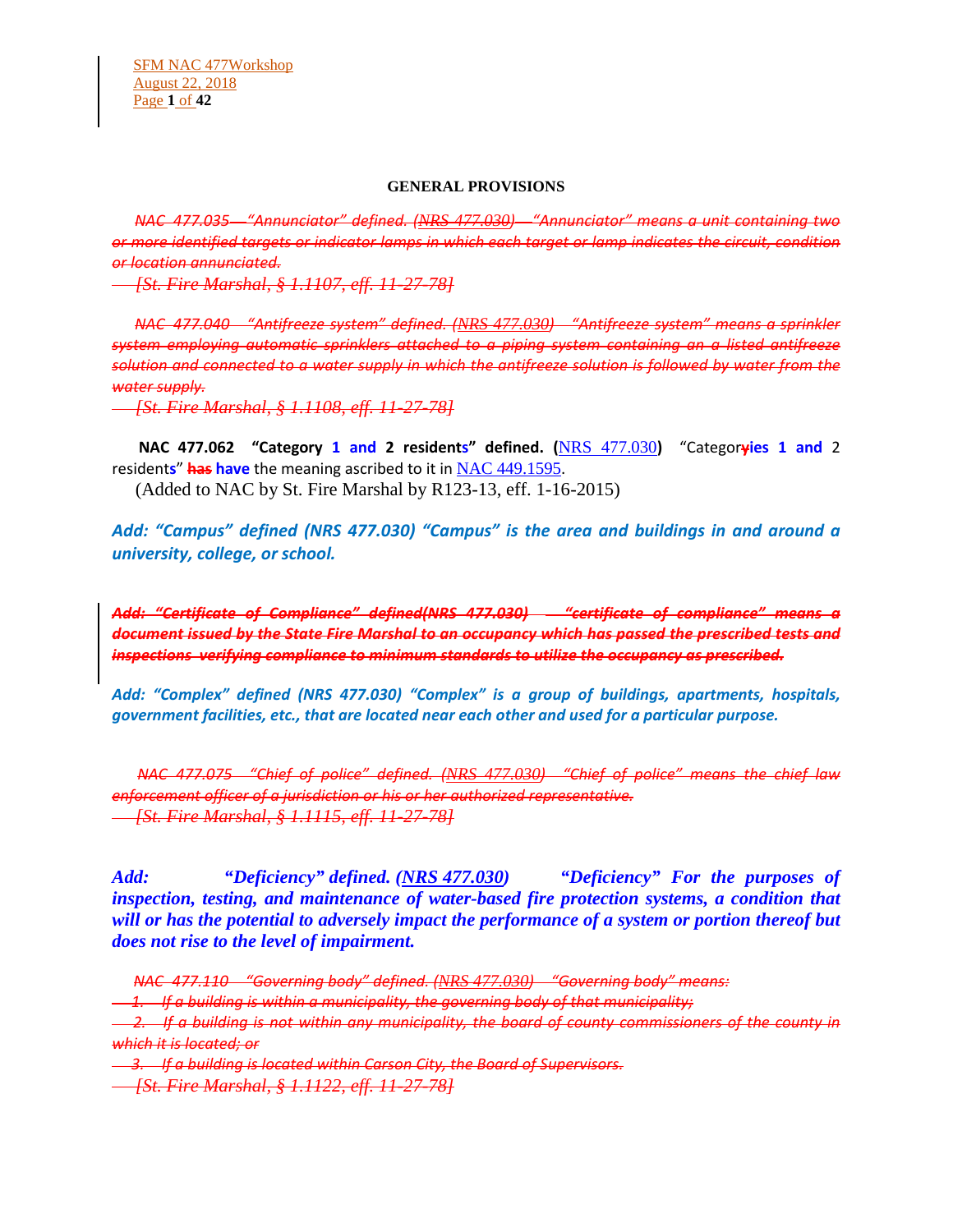SFM NAC 477Workshop August 22, 2018 Page **2** of **42**

 *NAC 477.115 "Heating or cooking appliance" defined. ([NRS 477.030](https://www.leg.state.nv.us/NRS/NRS-477.html#NRS477Sec030)) "Heating or cooking appliance" means any electric-, gas- or oil-fired appliance not intended for central heating. [St. Fire Marshal, § 1.1123, eff. 11-27-78]*

# *NAC 477.130 "I.C.C. container" defined. ([NRS 477.030](https://www.leg.state.nv.us/NRS/NRS-477.html#NRS477Sec030)) "I.C.C. container" means any container approved by the United States Surface Transportation Board for shipping any liquid, gas or solid material of a flammable, toxic or other hazardous nature.*

 *[St. Fire Marshal, § 1.1126, eff. 11-27-78] — (NAC A by R062-04, 9-3-2004)*

*Add: "Impairment" defined. (NRS 477.030) "Impairment" means a condition where a fire protection system or unit or portion thereof is out of order, and the condition can result in the fire protection system or unit not functioning in a fire event.*

#### **NAC 477.135 "Inspection" defined. (**[NRS 477.030](https://www.leg.state.nv.us/NRS/NRS-477.html#NRS477Sec030)**)**

 1. "Inspection" means the handling and observation of a fixed hood system, portable fire extinguisher unit, fire sprinkler system**,** or alarm system **or** *special hazard suppression system* to check for damage to the system or unit which could preclude it functioning as designed.

2. The term does not include actual maintenance.

[St. Fire Marshal, § 1.1127, eff. 11-27-78]

#### NAC [477.281](https://www.leg.state.nv.us/NAC/NAC-477.html#NAC477Sec281) **Codes adopted by reference. (**[NRS 477.030](https://www.leg.state.nv.us/NRS/NRS-477.html#NRS477Sec030)**)**

 1. The State Fire Marshal hereby adopts by reference the following nationally recognized codes with additions and deletions as noted in  $NAC$  477.283:

 (a) *International Fire Code*, 2012 *2018* edition, including appendices B, C, *D,* F and H. A copy is available from the International Code Council by mail at 25442 Network Place, Chicago, Illinois 60673- 1254, or at the Internet address **http://www.iccsafe.org**, at the price of \$76.50 *\$94.50* for members and \$102.00 \$107.00 for nonmembers.

 (b) *International Building Code*, 2012 *2018* edition. A copy is available from the International Code Council by mail at 25442 Network Place, Chicago, Illinois 60673-1254, or at the Internet address **http://www.iccsafe.org**, at the price of *\$94 \$107.00* for members and *\$125 \$143.00* for nonmembers.

*International Existing Building Code*, *2018* edition. A copy is available from the International Code Council by mail at 25442 Network Place, Chicago, Illinois 60673-1254, or at the Internet address **http://www.iccsafe.org**, at the price of *\$69.00* for members and *\$92.00* for nonmembers.

 (c) *International Wildland-Urban Interface Code*, 2012 *2018* edition, including Appendices A and B. A copy is available from the International Code Council by mail at 25442 Network Place, Chicago, Illinois 60673-1254, or at the Internet address **http://www.iccsafe.org**, at the price of *\$36.50 \$42.25* for members and *\$48.50 \$56.25* for nonmembers.

 (d) *Uniform Mechanical Code*, 2012 *2018* edition. A copy is available from the International Association of Plumbing and Mechanical Officials by mail at 4755 East Philadelphia Street, Ontario, California 91761-2816, or at the Internet address **http://publications.iapmo.org**, at the price of *\$88.80 \$100.00* for members and *\$111.00 \$125.00* for nonmembers.

 (e) *Uniform Plumbing Code*, 2012 *2018* edition. A copy is available from the International Association of Plumbing and Mechanical Officials, by mail at 4755 East Philadelphia Street, Ontario, California 91761-2816, or at the Internet address **http://publications.iapmo.org**, at the price of *\$88.80 \$100.00* for members and *\$111.00 \$125.00* for nonmembers.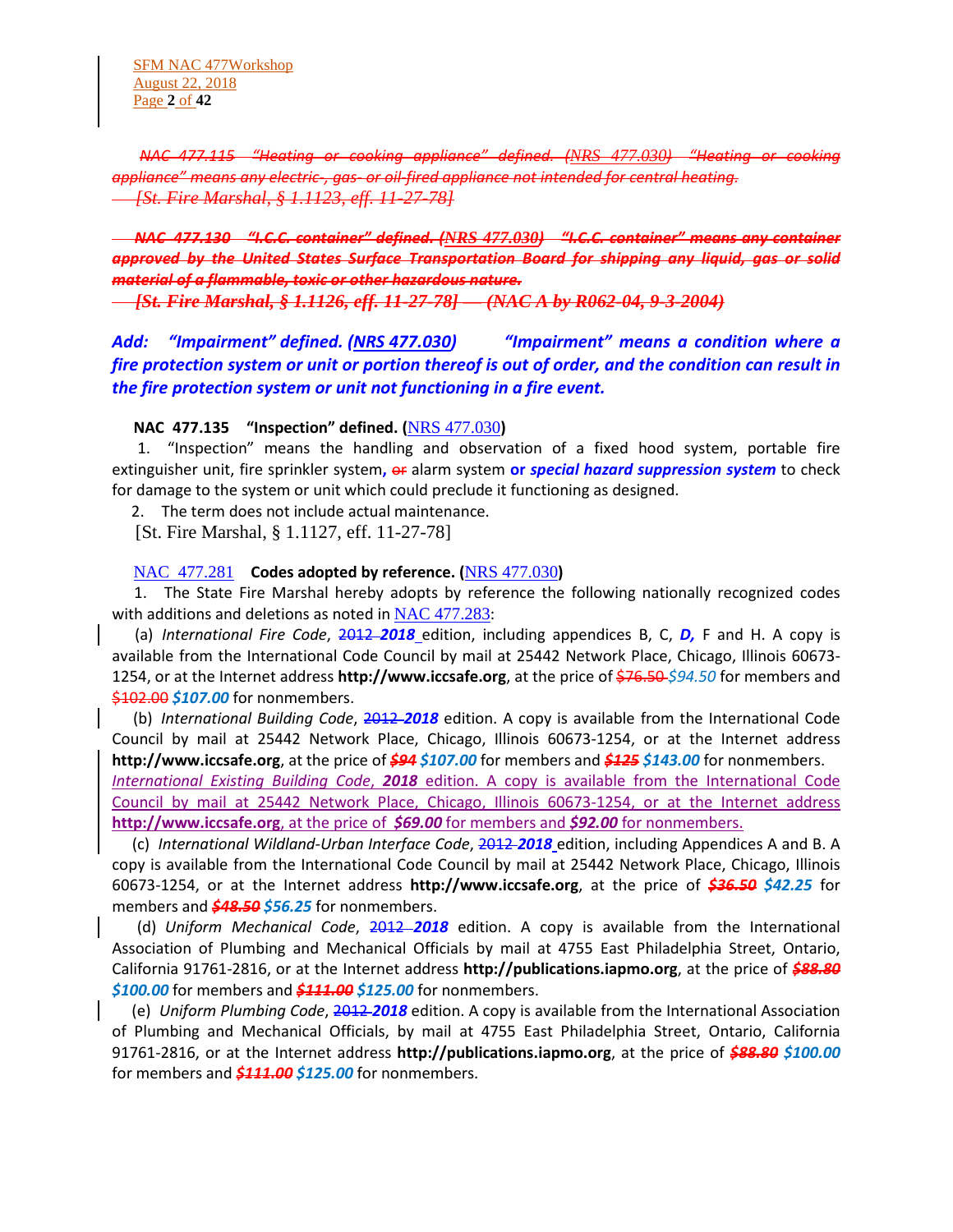SFM NAC 477Workshop August 22, 2018 Page **3** of **42**

 2. In addition to the codes adopted pursuant to subsection 1, the State Fire Marshal hereby adopts by reference the following codes and standards of the *National Fire Codes* to supplement other codes adopted in this chapter *and as outlined in section 102.7 of the 2018 International Fire Code, chapter 80:*

*Add: Sections 10.2.7.1, 10.8, 10.10.9.3, 10.11.1.3, 10.14.2 of N.F.P.A. 1, 2018 edition*

# *N.F.P.A. 4, 2015 edition;*

- (a) N.F.P.A. 10, *2010 2018* edition;
- (b) N.F.P.A. 11, *2010 2018* 2016 edition;
- (c) N.F.P.A. 12, *2011 20162015* edition;
- (d) N.F.P.A. 12A, *2009 2015* edition;
- (e) N.F.P.A. 13, *2013 2016* edition;
- (f) N.F.P.A. 13D, *2013 2016* edition;
- (g) N.F.P.A. 13R, *2013 2016* edition;
- (h) N.F.P.A. 14, *2010 2016* edition;
- (i) N.F.P.A. 15, *2012 2017* edition;
- (j) N.F.P.A. 16, *2011 2016 2015* edition;
- (k) N.F.P.A. 17, *2009 2017* edition;
- (l) N.F.P.A. 17A, *2009 2017* edition; *N.F.P.A. 18, 2018 edition;*
- (m) N.F.P.A. 20, *2013 2016* edition;
- (n) N.F.P.A. 22, *2008 2018* edition;
- (o) N.F.P.A. 24, *2013 2016* edition;
- (p) N.F.P.A. 25, *2011 2017* edition;
- (q) N.F.P.A. 30, *2012 2018* edition;
- (r) N.F.P.A. 30B, *2011 2018* edition;
- (s) N.F.P.A. 45, *2011 2015* edition;
- (t) N.F.P.A. 52, *2010 2016* edition;

 (u) N.F.P.A. 54, as adopted by reference by the Board for the Regulation of Liquefied Petroleum Gas in [NAC 590.610](https://www.leg.state.nv.us/NAC/NAC-590.html#NAC590Sec610);2018 is the current edition and NAC 590 lists it as the 2009.

(v) N.F.P.A. 55, *2013 2016* edition;

(w) N.F.P.A. 58, as adopted by reference by the Board for the Regulation of Liquefied Petroleum Gas

in [NAC 590.600](https://www.leg.state.nv.us/NAC/NAC-590.html#NAC590Sec600);2017is the current edition however listed as 2008 edition in NAC 590.

#### *N.F.P.A. 70, 2017 edition;*

- (x) N.F.P.A. 72, *2013 2016* edition;
- (y) N.F.P.A. 80, *2013 2015 2016* edition;
- (z) N.F.P.A. 85, *2011 2015* edition;
- (aa) N.F.P.A. 86, *2011 2015* edition;
- *(bb) N.F.P.A. 90A, 2012 2018 edition;*
- *(cc) N.F.P.A. 90B, 2012 2018 edition;*
- (dd) N.F.P.A. 96, *2011 2017* edition;
- (ee) N.F.P.A. 99, *2012 2018* edition;
	- *N.F.P.A. 99B, 2018 edition;*
- (ff) Section 18.3.4.5 of N.F.P.A. Standard 101, *2009 2018* edition;
- *(gg) N.F.P.A. 102, 2011 2016 edition;*
- (hh) N.F.P.A. 110, *2013 2016* edition;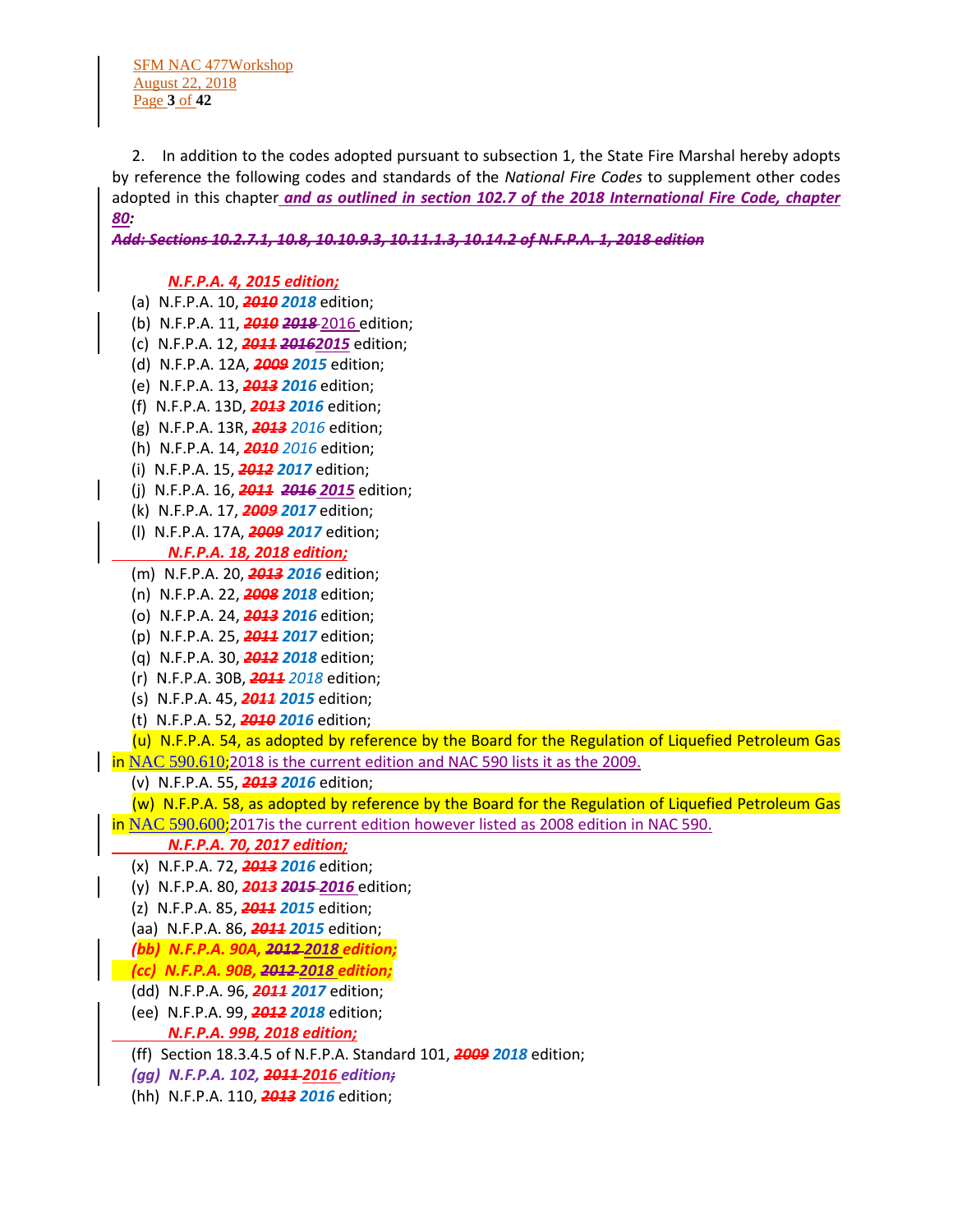SFM NAC 477Workshop August 22, 2018 Page **4** of **42**

 (ii) N.F.P.A. 111, 2013 edition;  *(jj) N.F.P.A. 122, 2010 2015 edition; (kk) N.F.P.A. 130, 2010 2017 edition;* (ll) N.F.P.A. 140, *2008 2018* edition; (mm) N.F.P.A. 150, *2013 2016* edition; (nn) N.F.P.A. 160, *2011 2016* edition; *N.F.P.A. 291, 2019 edition;* (oo) N.F.P.A. 385, *2012 2017* edition; (pp) N.F.P.A. 400, *2013 2016* edition; *N.F.P.A. 402, 2013 edition; N.F.P.A. 403, 2018: edition;* (qq) N.F.P.A. 407, *2012 2017* edition; *(rr) N.F.P.A. 409, 2011 2016 edition;* (ss) N.F.P.A. 410, *2010 2015* edition; *(tt) N.F.P.A. 415, 2013 2016 edition; (uu) N.F.P.A. 418, 2011 2016 edition;* (vv) N.F.P.A. 495, *2010 2018* edition; *N.F.P.A. 600, 2015 edition;* (ww) N.F.P.A. 704, *2012 2017* edition; (xx) N.F.P.A. 750, *2010 2015* edition; *N.F.P.A. 853, 2015 edition; N.F.P.A. 901; (yy) N.F.P.A. 909, 2010 2017 edition;* (zz) N.F.P.A. 914, *2010 2015* edition; *N.F.P.A. 921, 2017 edition; Add: N.F.P.A 1041 2019 edition effective 1/1/2019*

 (aaa) N.F.P.A 1122, *2013 2018* edition; (bbb) N.F.P.A. 1123, *2010 2018* edition; (ccc) N.F.P.A. 1124, *2013 2017* edition; (ddd) N.F.P.A. 1126, *2011 2016* edition; (eee) N.F.P.A. 1127, *2013 2018* edition; (fff) N.F.P.A. 1141, *2012 20182017* edition; (ggg) N.F.P.A. 1142, *2012 2018 2017* edition; (hhh) N.F.P.A. 1144, *2013 2018* edition; (iii) N.F.P.A. 1194, *2011 2018* edition; *N.F.P.A. 1221, 2016 edition; N.F.P.A. 1402, 2012 edition;* (jjj) N.F.P.A. 1403, *2012 2018* edition; *N.F.P.A. 1452, 2015 edition; N.F.P.A. 1616, 2017 edition;* (kkk) N.F.P.A. 1961, 2013 edition; (lll) N.F.P.A. 1962, *2013 2018* edition; (mmm) N.F.P.A. 1963, *2009 2014* edition; (nnn) N.F.P.A. 1965, *2009 2014* edition;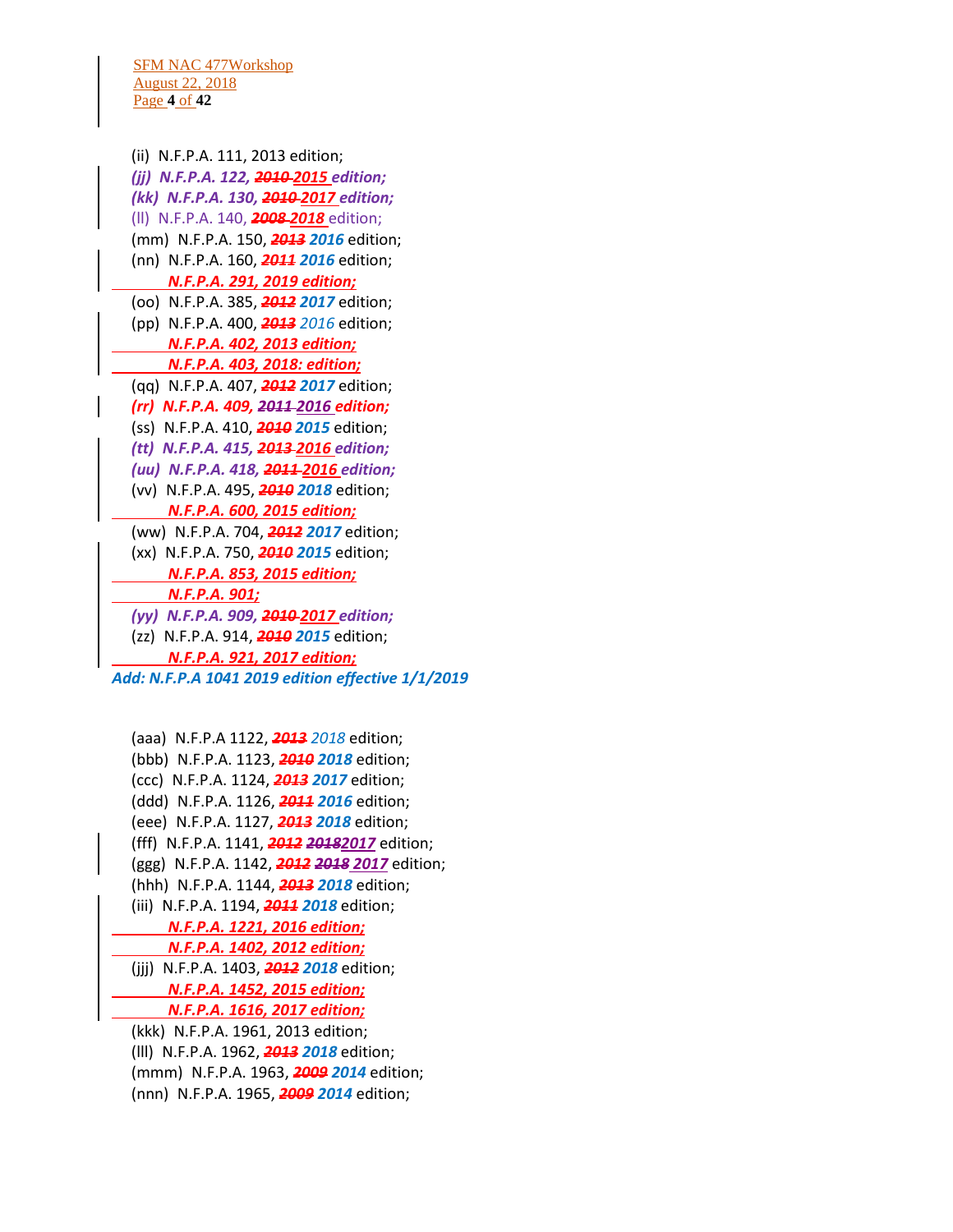SFM NAC 477Workshop August 22, 2018 Page **5** of **42**

(ooo) N.F.P.A. 2001, *2012 20182015* edition.; and

(ppp) N.F.P.A. 2010, *2010 2015* edition; and.

N.F.P.A. 3000, 2018 edition.

 $\rightarrow$  A copy of each of the codes and standards is available free of charge at the Internet address **http://www.nfpa.org**.

 3. Where no specific codes or standards are specified in the *International Fire Code*, 2012 *2018*  edition, the applicable standards of the N.F.P.A. may be used.

 [St. Fire Marshal, §§ 8.101 & 8.102, eff. 11-27-78] — (NAC A 1-19-84; 8-22-86, eff. 9-1-86; 3-9-89; 2-17-94; R220-99, 9-25-2000; R062-04, 9-3-2004; R102-08, 9-18-2008; R090-10, 12- 30-2011; R123-13, 1-16-2015)

 **NAC 477.283 Changes to codes adopted by reference:** *International Fire Code***;** *International Building Code***;** *International Wildland-Urban Interface Code***;** *Uniform Mechanical Code***. (**[NRS](https://www.leg.state.nv.us/NRS/NRS-477.html#NRS477Sec030)  [477.030](https://www.leg.state.nv.us/NRS/NRS-477.html#NRS477Sec030)**)**

 1. The following changes are made to the 2012*2018* edition of the *International Fire Code* as adopted by reference in [NAC 477.281](https://www.leg.state.nv.us/NAC/NAC-477.html#NAC477Sec281):

 (a) "International Fuel Gas Code" is deleted and replaced with "N.F.P.A. Standard 54, as adopted by the Board for the Regulation of the Liquefied Petroleum Gas in [NAC 590.610](https://www.leg.state.nv.us/NAC/NAC-590.html#NAC590Sec610)."

 (b) "International Mechanical Code" is deleted and replaced with "2012 *2018* Uniform Mechanical Code."

(c) "International Plumbing Code" is deleted and replaced with "2012 *2018* Uniform Plumbing Code."

 (d) Section 105.6.20 is revised by adding a new paragraph to read as follows: "When a permit is required to be obtained for hazardous material, the Nevada Combined Agency Hazardous Material Facility Report must be completed and the appropriate fees paid."

(e) Section 108*109* is deleted.

 (f) In section 202, in the definition of "High-Rise Building," "75 feet (22 860 mm)" is deleted and replaced with "55 feet (16 764 mm)."

(g) In section 202, under "Occupancy Classification":

 (1) The definition of "Institutional Group I-2" is revised by adding: "All portions of a care facility which houses patients or residents which are classified by the State Board of Health as a 'Category 2 resident' and which has an occupant load of more than 10 residents, is classified as an 'I-2' occupancy classification."

 (2) In the definition of "Institutional Group I-4, day care facilities," "five" is deleted and replaced with "six."

(3) The definition of "Residential Group R-1" is revised by adding "Brothel" to the list.

 (4) In the definition of "Residential Group R-3," *"five" "six"* is deleted and replaced with *"six.""three" as outlined in NRS 449, State Board of Health.*

(h) Section 308.1.4 is deleted. *…*

*Section 308.1.6.3 is amended to: Sky lanterns and similar devices with a open flame fuel source shall be prohibited.*

*section 308.1.7 is amended to: Where in the opinion of the fire code official, adequate safeguards have been taken, participates in religious ceremonies asre allowed to carry open flame hand-held candles in buildings that have a sprinkled fire protection system. Hand-held candles shall not be*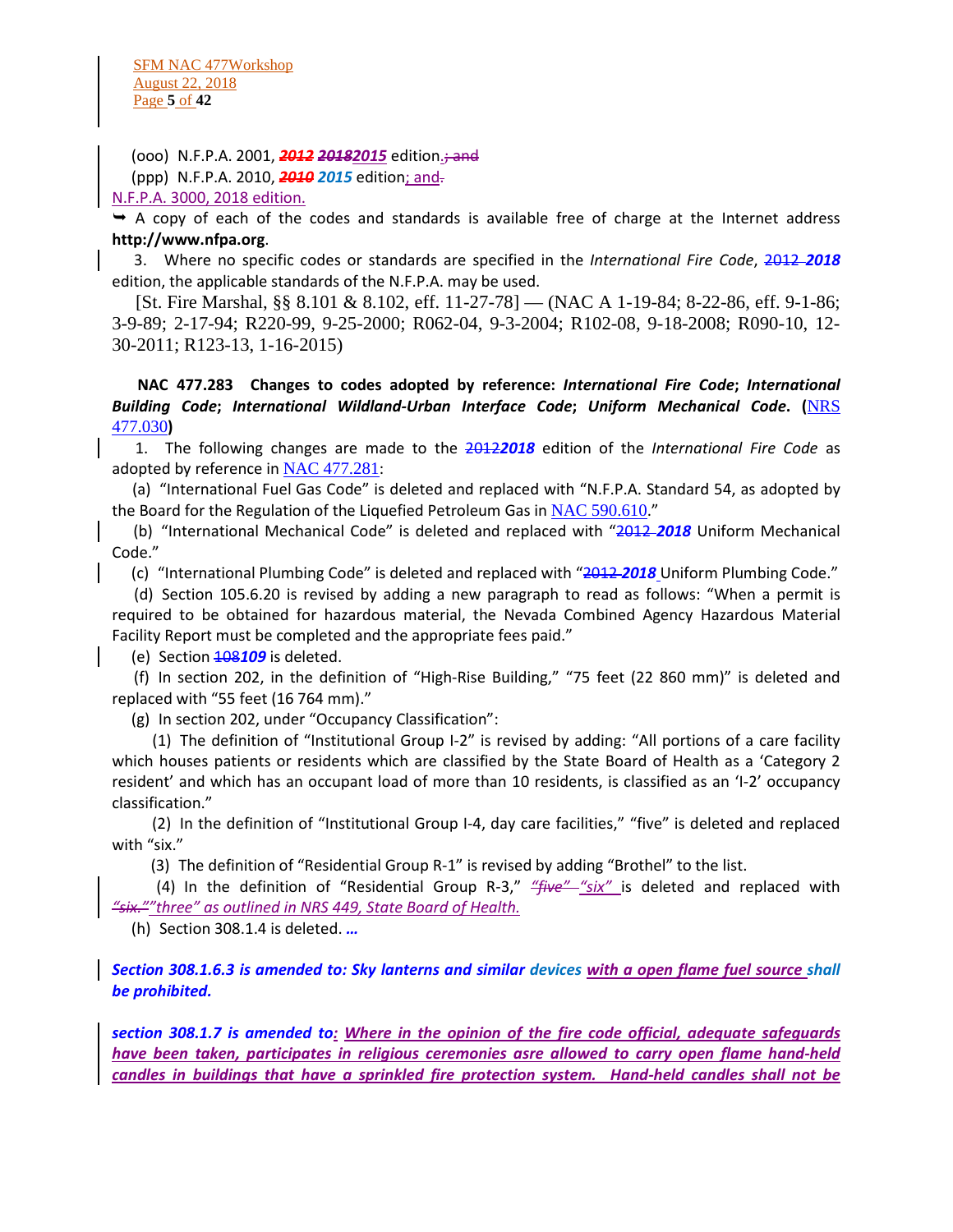SFM NAC 477Workshop August 22, 2018 Page **6** of **42**

*passed from one person to another while lighted. specify LED or other battery operated candles only will be allowed for religious ceremonies….*

*Add: Amend to section 505.1 adding Complexes and Campuses shall be individually identified on all four sides and the roof that are visible from the street and air for at least 500 feet. The size of the markings for the side of buildings will be 36" x 36" and the size of the markings for the roof will be 48" x 48" with a minimum stroke width of 3"using Arabic or Alphabetical numbers and in accordance with NFPA 3000.* 

 (i) Section 507.3 is revised by adding a new paragraph to read as follows: "Subject to the approval of the fire authority, if the required fire flow is not available for adequate fire protection, an approved automatic fire sprinkler system must be installed throughout the building or buildings. The sprinkler system must meet the requirements of the appropriate N.F.P.A. standard. The provisions of this paragraph do not apply if a fire sprinkler system is otherwise required by this chapter or the adopted codes."

 (j) Section 903.2.1.2 is revised by adding a new paragraph to read as follows: "Occupancies containing a casino, regardless of occupancy classification, must be designed and built with a sprinkler system classified as an ordinary Hazard Group 2."

 (k) Section 903.2 is revised by adding a new paragraph to read as follows: "In all occupancies except group R-3 and U occupancies, a building that is more than two stories in height, including any height added by usable floor space, must have an automatic sprinkler system throughout. Any open parking garage and any airport control tower is exempt from this requirement to install an automatic sprinkler system."

 (l) Section 906.2 is revised by adding new sentences following the first sentence to read as follows: "The internal components of carbon dioxide, wet chemical, halogenated agent, aqueous film-forming foam (AFFF) and film-forming fluoroprotein (FFFP) portable fire extinguishers shall be examined in accordance with N.F.P.A. Standard 10, table 7.3.1.1.2. The internal components of all other portable fire extinguishers shall be examined annually."

 (m) Section 907.5.2.1.1 is revised by adding a new paragraph to read as follows: "The minimum sound pressure levels of audible alarm notification appliances shall be 90 dBA in mechanical equipment rooms and 80 dBA in all other occupancies."

(n) Section 907.5.2.3 is revised by adding the following exceptions following exception *34*:

 "*45*. Visible alarm notification appliances are not required in storage rooms, electrical rooms and mechanical rooms that are not normally occupied and are less than 400 square feet.

*56*. Visible alarm notification appliances are not required in janitor closets."

 (o) Sections 1101.1 to 1104.24, inclusive, *11 is* are *deleted except sections 1103.2, 1103.3.5, 1103.7.5.1.1, 1103.7.5.2, 1103.9 and 1104.3.*

 (p) Section 5601.1.3 is revised by deleting the first sentence and adding a new sentence to read as follows: "Except as otherwise provided in this section, the possession, manufacture, storage, sale, use and handling of Class 1.3 and Class 1.4 pyrotechnics are only allowed in jurisdictions where specifically approved by local ordinance."

 (q) Section 6101.1 is revised by adding a new paragraph to read as follows: "In the event of a conflict between any provision in this chapter and the regulations of the Board for the Regulation of Liquefied Petroleum Gas, the regulations of the Board take precedence."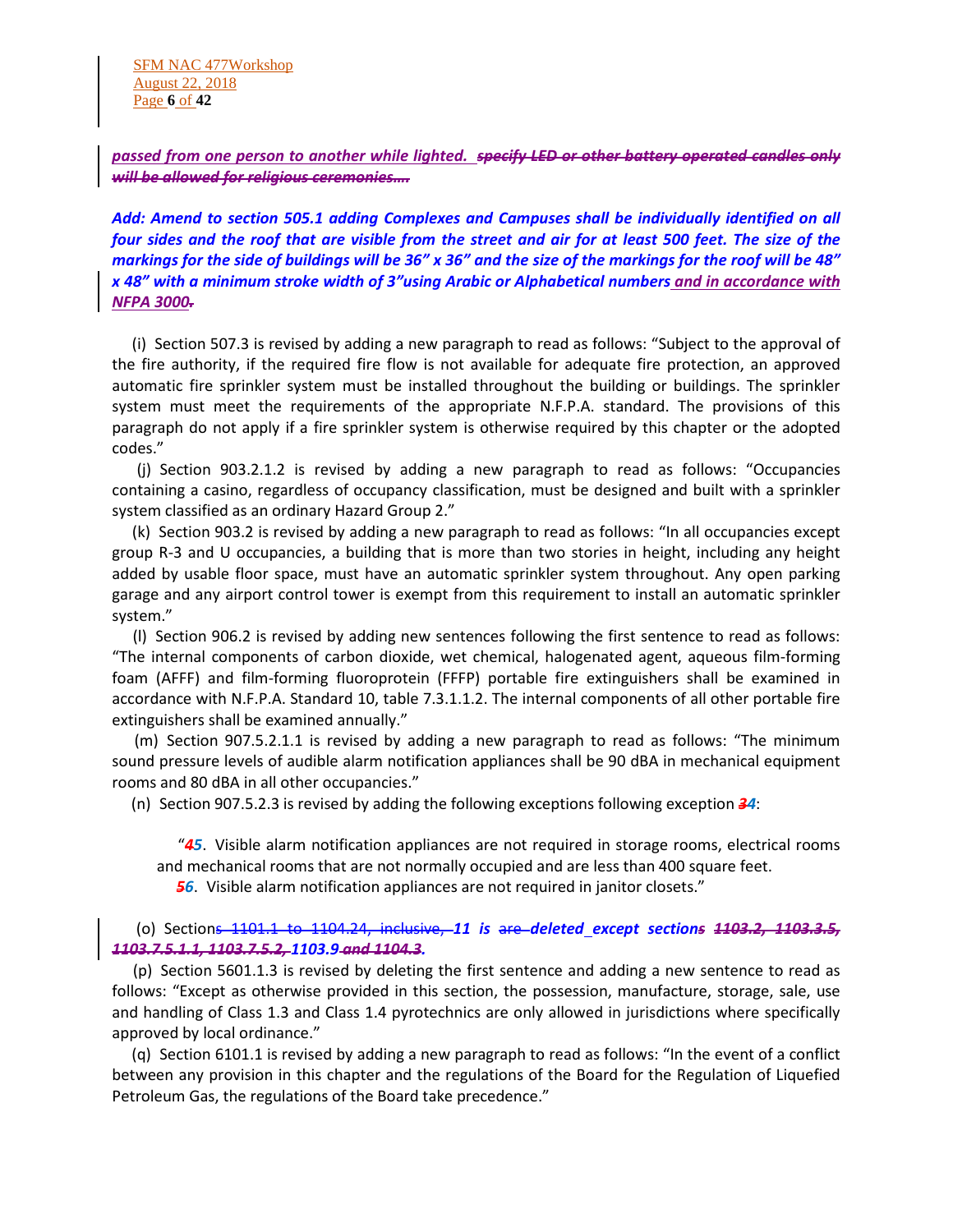(r) In section B105.2 of Appendix B, *table 105.2* "*75 25* percent" is deleted and replaced with "50 percent."

 2. The following changes are made to the 2012*2018* edition of the *International Building Code* as adopted by reference in  $NAC$  477.281:

 (a) "International Fuel Gas Code" is deleted and replaced with "N.F.P.A. Standard 54, as adopted by the Board for the Regulation of Liquefied Petroleum Gas in [NAC 590.610](https://www.leg.state.nv.us/NAC/NAC-590.html#NAC590Sec610)."

 (b) "International Mechanical Code" is deleted and replaced with "2012 *2018*Uniform Mechanical Code."

(c) "International Plumbing Code" is deleted and replaced with "2012 *2018*Uniform Plumbing Code."

(d) Section 113 is deleted.

 (e) In section 202, in the definition of "High-Rise Building," "75 feet (22 860 mm)" is replaced with "55 feet (16 764 mm)."

*In Chapter 3, under "Occupancy Classification and Use":*

 *(1) In section 308.3 the definition of "Institutional Group I-2" is revised by adding: "All portions of a care facility which houses patients or residents which are classified by the State Board of Health as a 'Category 2 resident' and which has an occupant load of more than 10 residents, is classified as an 'I-2' occupancy classification."*

 *(2) In Section 308.5 the definition of "Institutional Group I-4, day care facilities," "five" is deleted and replaced with "six."*

 *(3) In section 310.2 the definition of "Residential Group R-1" is revised by adding "Brothel" to the list.*

 *(4) In Section 310.4 the definition of "Residential Group R-3," "five" is deleted and replaced with "six."*

 (f) To section 403.5.3 at the end of the last sentence, is added: "or an activation of any fire alarm initiating device within the building or a failure of both the primary and backup power supplies."

(g) In section 403.5.4, "75 feet (22 860 mm)" is deleted and replaced with "55 feet (16 764 mm)."

 (h) Section 903.2.3 is revised by adding a new paragraph to read as follows: "In high schools where automatic sprinkler systems are provided, the automatic sprinkler systems for the automotive and woodworking shops must be designed to meet ordinary hazard group 1 criteria."

 (i) Section 907.5.2.1.1 is revised by adding a new paragraph to read as follows: "The minimum sound pressure level of audible alarm notification appliances shall be 90 dBA in mechanical equipment rooms and 80 dBA in all other occupancies."

(j) Section 907.5.2.3 is revised by adding the following exceptions following exception *34*:

 "*45*. Visible alarm notification appliances are not required in storage rooms, electrical rooms and mechanical rooms that are not normally occupied and are less than 400 square feet.

*56*. Visible alarm notification appliances are not required in janitor closets."

 (k) In section *1008.1.9.111010.1.9.12*, exception 3 is revised to read as follows: "In stairways serving buildings other than high-rise buildings, doors are permitted to be locked on the side opposite the egress side, provided that the doors can be opened from the egress side. Doors must automatically unlock upon the activation of a fire alarm system or a fire sprinkler waterflow alarm, or for a power failure. Exit discharge doors must remain unlocked."

 3. The following changes are made to the 2012*2018* edition of the *International Wildland-Urban Interface Code* as adopted by reference in [NAC 477.281](https://www.leg.state.nv.us/NAC/NAC-477.html#NAC477Sec281):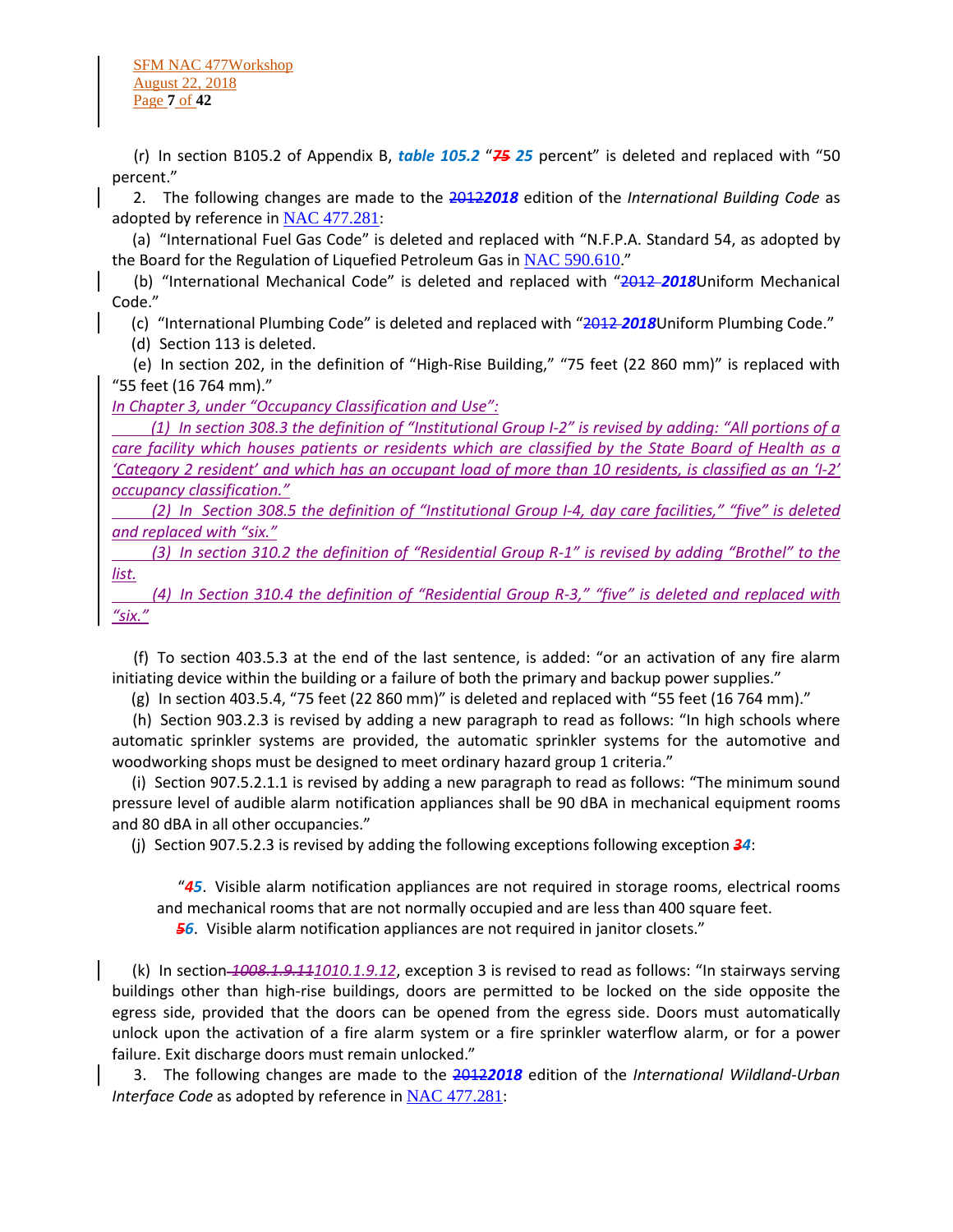(a) Section 106 is deleted.

(b) In section 108.4, "pursuant to Section 502" is deleted.

 (c) In section 302.3, "on a three-year basis or more frequently as deemed necessary by the legislative body" is deleted and replaced with "as deemed necessary by the code official."

 (d) Section 404.1 is revised by deleting "provided in order to qualify as a conforming water supply for the purpose of Table 503.1 or as."

(e) Chapter 5 is deleted.

(f) Section 602.1 is deleted.

 (g) Section 603.2 is revised by deleting "Building or structures, constructed in compliance with the conforming defensible space category of table 503.1, shall comply with the fuel modification distance contained in table 603.2."

 (h) Section B101.1 is revised to read as follows: "Where required, vegetation management plans must be submitted to the code official and the State Forester Firewarden for review and approval as part of the plans required for a permit."

 4. The following changes are made to the 2012*2018* edition of the *Uniform Mechanical Code* as adopted by reference in [NAC 477.281](https://www.leg.state.nv.us/NAC/NAC-477.html#NAC477Sec281):

 (a) "International Fuel Gas Code" is deleted and replaced with "N.F.P.A. Standard 54, as adopted by the Board for the Regulation of Liquefied Petroleum Gas in [NAC 590.610](https://www.leg.state.nv.us/NAC/NAC-590.html#NAC590Sec610)."

(b) "International Plumbing Code" is deleted and replaced with "2012 *2018* Uniform Plumbing Code."

 5. As used in this section, "casino" means any room in which gaming is conducted, including, without limitation, any bar, cocktail lounge or other facility housed therein as well as the area occupied by the games. The term does not include any establishment that is operated pursuant to a restricted license as defined in [NRS 463.0189](https://www.leg.state.nv.us/NRS/NRS-463.html#NRS463Sec0189).

 [St. Fire Marshal, §§ 8.201-8.501, eff. 11-27-78] — (NAC A 1-19-84; 7-16-85, eff. 8-1-85; 8- 22-86, eff. 9-1-86; 3-9-89; 8-24-90; 2-17-94; 5-18-94; R220-99, 9-25-2000; R062-04, 9-3-2004; R102-08, 9-18-2008; R090-10, 12-30-2011; R123-13, 1-16-2015)

 **NAC 477.2833** *2012 Emergency Response Guidebook* **adopted by reference. (**[NRS 459.773](https://www.leg.state.nv.us/NRS/NRS-459.html#NRS459Sec773)**,**  [477.030](https://www.leg.state.nv.us/NRS/NRS-477.html#NRS477Sec030)**)** The State Fire Marshal hereby adopts by reference the *2012 most current edition of the Emergency Response Guidebook* published by the Pipeline and Hazardous Materials Safety Administration of the United States Department of Transportation. A copy of the publication *is may be*  available, free of charge, *from the State Fire Marshal, 107 Jacobsen Way, Carson City, Nevada 89701,* from the Division of Emergency Management of the Department of Public Safety, 2478 Fairview Drive, Carson City, Nevada 89701, or at the Internet address **http://phmsa.dot.gov**.

(Added to NAC by St. Fire Marshal by R123-13, eff. 1-16-2015)

### **NAC 477.2835 Training of firefighters: Compliance with national standards. (**[NRS 477.030](https://www.leg.state.nv.us/NRS/NRS-477.html#NRS477Sec030)**)**

 1. Fire departments that provide training to firefighters using techniques or exercises which involve the use of fire or any device that produces or may be used to produce fire must follow the requirements set forth in N.F.P.A. Standard 1403, as adopted by reference in [NAC 477.281](https://www.leg.state.nv.us/NAC/NAC-477.html#NAC477Sec281), on live fire-training evolutions.

 2. Each person directly supervising a live fire-training evolution and each person managing a training program involving live fire-training evolutions must hold a certification from the State Fire Marshal as a Fire Service Instructor II or higher, as described in N.F.P.A. Standard 1041, as adopted by reference in subsection 5.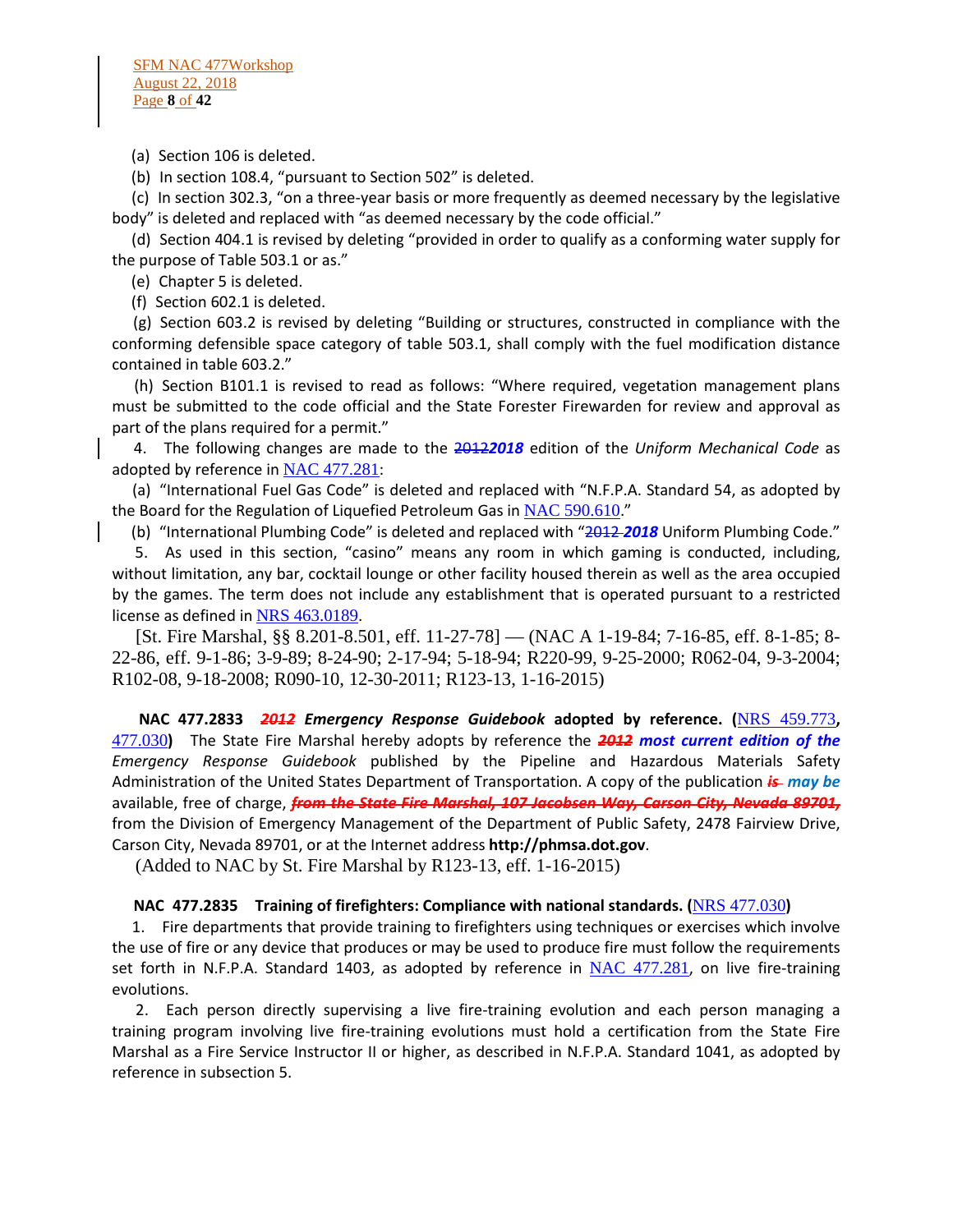SFM NAC 477Workshop August 22, 2018 Page **9** of **42**

 3. The construction of each structure used for a live fire-training evolution must comply with the requirements set forth in N.F.P.A. Standard 1403, as adopted by reference in [NAC 477.281](https://www.leg.state.nv.us/NAC/NAC-477.html#NAC477Sec281), including, without limitation, design oversight and periodic inspection conducted by a person licensed in accordance with the provisions of [chapter 625](https://www.leg.state.nv.us/NRS/NRS-625.html#NRS625) of NRS who is working within his or her area of expertise.

 4. Any evaluation, inspection or modification of an acquired structure that is to be used for a live fire-training evolution must comply with the requirements set forth in N.F.P.A. Standard 1403, as adopted by reference in [NAC 477.281](https://www.leg.state.nv.us/NAC/NAC-477.html#NAC477Sec281).

 5. The State Fire Marshal hereby adopts by reference N.F.P.A. Standard 1041, 2012 *2019* edition, *(effective January 1, 2019)* of the *National Fire Code Protection Association*. A copy of the standard may be obtained for the price of *\$36.50 \$42.00* from the N.F.P.A. by mail at 1 Batterymarch Park, Quincy, Massachusetts 02169-7471 or at the Internet address **http://www.nfpa.org**.

(Added to NAC by St. Fire Marshal by R102-08, eff. 9-18-2008; A by R125-13, 1-16-2015)

 **NAC 477.287 Variance from requirements. (**[NRS 477.030](https://www.leg.state.nv.us/NRS/NRS-477.html#NRS477Sec030)**)** The State Fire Marshal may address, by variance *or approved alternate means and methods*, any requirement of the codes or standards adopted by him or her. The variance must *shall* provide an alternate *means and* method for satisfying the requirement that is being addressed by the variance. *Alternate means and methods being proposed will be evaluated to determine that they are at least equivalent to that prescribed in the NAC and the currently adopted IFC and IBC in quality, strength, effectiveness, fire resistance, durability and safety.*

(Added to NAC by St. Fire Marshal, eff. 3-9-89; A by R220-99, 9-25-2000)

#### **NAC 477.288 Interlocal agreements: Review by State Fire Marshal. (**[NRS 477.030](https://www.leg.state.nv.us/NRS/NRS-477.html#NRS477Sec030)**)**

1. A request by a local government for an interlocal agreement pursuant to the provisions of NRS [477.030](https://www.leg.state.nv.us/NRS/NRS-477.html#NRS477Sec030) must:

 (a) Identify the local government and designate those persons who will represent the local government for the purposes of the interlocal agreement.

 (b) Be accompanied by an official resolution executed by the local government which petitions the State Fire Marshal to develop, in cooperation with the local government, an interlocal agreement and describes the authority or duties being requested for delegation.

 2. The State Fire Marshal, upon the receipt of such a request, will assign personnel from the State Fire Marshal Division to determine if the proposed program and the ability of the personnel of the local government are substantially equivalent to the program and ability of the State Fire Marshal.

 3. Personnel assigned by the State Fire Marshal pursuant to this section shall complete the review within 60 days and recommend that the request be approved, returned for further development or disapproved.

 4. The State Fire Marshal is the final administrative authority and will determine which authority or duties may be assigned to the local government pursuant to the interlocal agreement. The State Fire Marshal **may** *shall* will require reports on the activities being performed pursuant to the provisions of an interlocal agreement.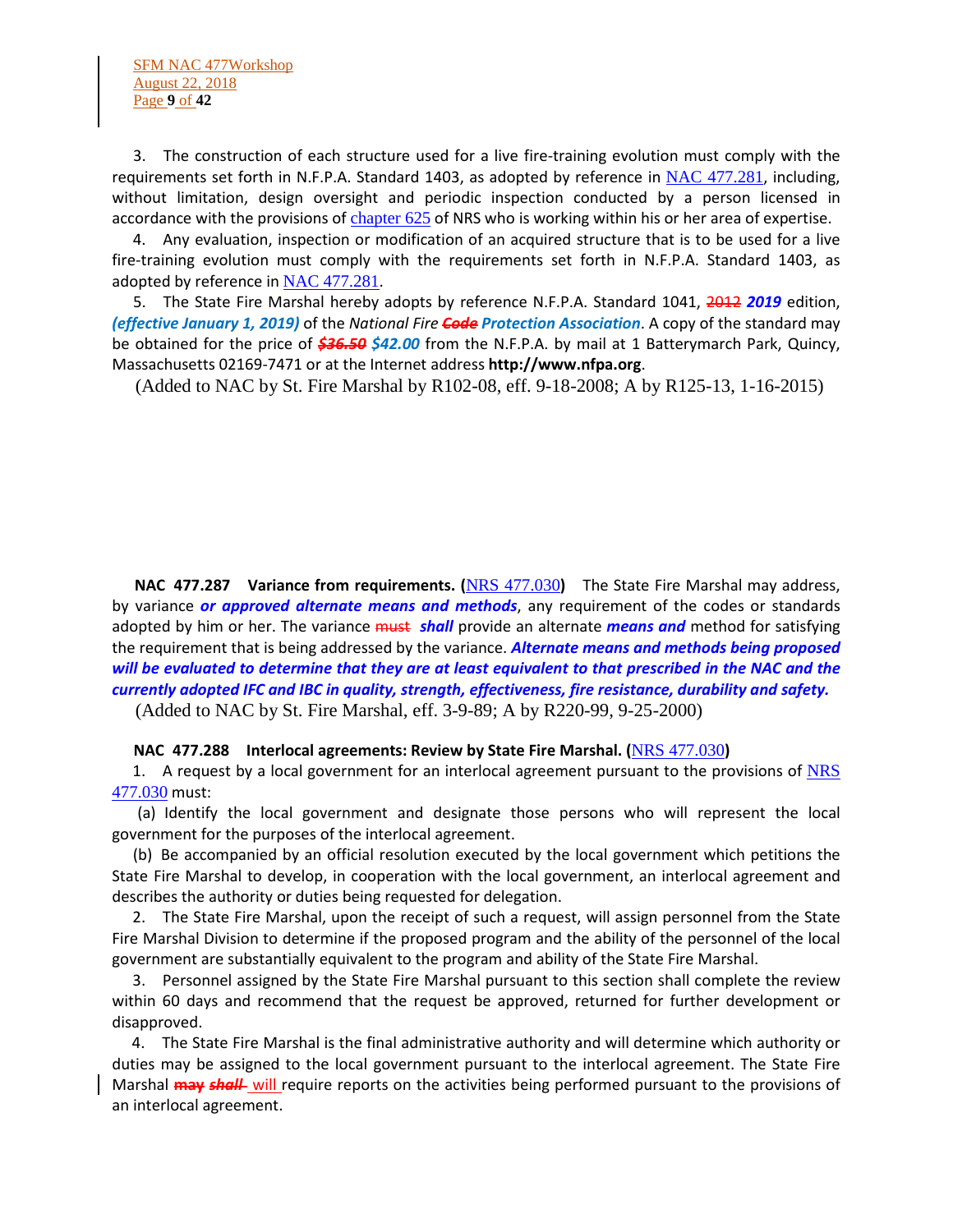5. The State Fire Marshal may revoke an interlocal agreement with a local government if the local government fails to:

(a) Supply the required reports; or

(b) Cooperate with the State Fire Marshal in verifying the equivalency of personnel and programs.

6. The State Fire Marshal will:

 (a) Notify the local government if he or she intends to improve, update or otherwise change any program which is part of an interlocal agreement with the local government; and

 (b) Allow adequate time for the local government to adjust its personnel, programs or training to conform with the change.

(Added to NAC by St. Fire Marshal, eff. 2-17-94)

#### **LICENSES AND CERTIFICATES OF REGISTRATION**

#### **General Provisions**

 **NAC 477.300 Application; requirements; effect; access to systems for protection from fire. (**[NRS](https://www.leg.state.nv.us/NRS/NRS-477.html#NRS477Sec030)  [477.030](https://www.leg.state.nv.us/NRS/NRS-477.html#NRS477Sec030)**,** [477.033](https://www.leg.state.nv.us/NRS/NRS-477.html#NRS477Sec033)**)**

 1. All applications for licenses or certificates must be made to the State Fire Marshal in the manner required by this chapter.

 2. A person who performs any of the following work in this State, other than as the employee of another, must obtain a license in accordance with this chapter and [chapter 477](https://www.leg.state.nv.us/NRS/NRS-477.html#NRS477) of NRS and shall require each person employed by him or her to perform that work to obtain the appropriate certificate of registration:

 (a) Selling, servicing, maintaining or installing any fire extinguisher, engineered or pre-engineered fixed fire extinguishing system, fire alarm system, fire detection system, automatic fire suppression system or fire standpipe system.

- (b) Cleaning of a Type 1 hood and duct and the removal of fuel.
- (c) Blasting and using commercial explosives.
- (d) Using and handling of pyrotechnics.
- (e) Installing medical gas systems.
- (f) Selling and installing heat detectors which will be used as devices for the early warning of fires.
- (g) Installing, servicing and repairing of underground fire sprinkler systems.
- (h) Installing, servicing and repairing of underground fire hydrants.
- (i) Testing of **underground** backflow *assemblies*.
- (j) Flame effects.
- (k) Retail selling of portable fire extinguishers.
- (l) Performing work as a magician.
- (m) Furniture, fixture and equipment interior design.

 3. A person who acts as a fire performer or an apprentice fire performer must obtain a certificate of registration in accordance with this chapter and [chapter 477](https://www.leg.state.nv.us/NRS/NRS-477.html#NRS477) of NRS.

 4. The State Fire Marshal or the authorized representative of the State Fire Marshal may inspect vehicles, equipment, buildings, devices, premises or any area to be used in performing the activities permitted by the license or certificate.

 5. The State Fire Marshal or his or her authorized representative may send a written request to a licensed firm or a registrant requiring documentation to be provided to the State Fire Marshal, including, without limitation, documentation relating to services performed by the firm or registrant.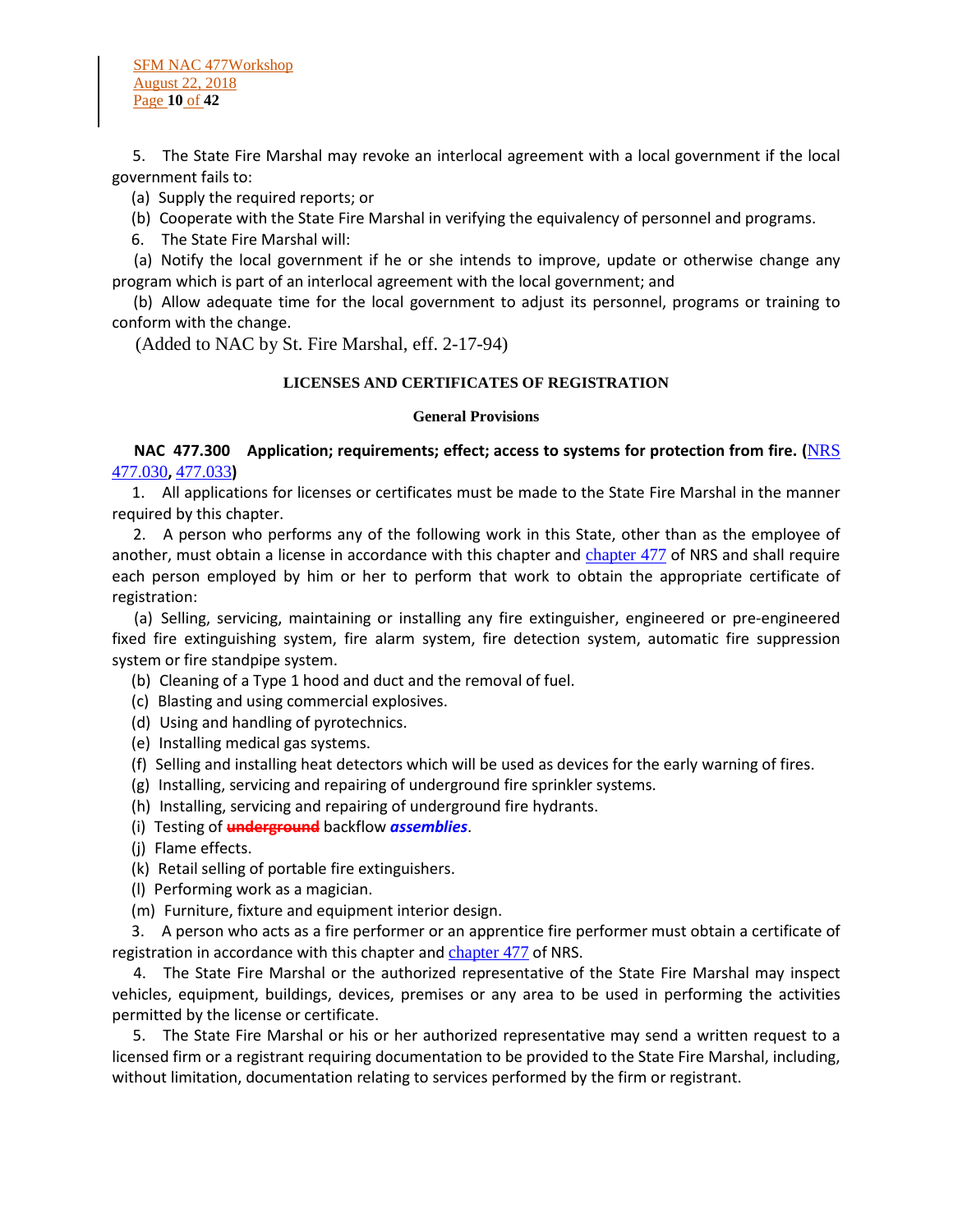6. A license or certificate issued by the State Fire Marshal remains the property of the State Fire Marshal Division and must be renewed as required by  $NAC$  477.310. The license or certificate is not transferable, is revocable for cause and, except as otherwise provided in this chapter, will not be issued to any person who has not reached 18 years of age.

7. A licensee shall comply with any regulation adopted by a local authority which is more stringent.

 8. All applications for a license for the installation and maintenance of systems for protection from fire must be accompanied by a letter of certification from a manufacturer or supplier of the system or material or parts for the system stating that the licensee has received parts and materials for the installation, maintenance, servicing, testing and inspection of those materials, items or systems.

9. Any firm doing business in Nevada which must be licensed by the State Fire Marshal, must:

(a) If applicable, have a valid state business registration issued by the Secretary of State;

 (b) In all license applications and license renewal forms submitted to the State Fire Marshal, include the business identification number or other unique identification number assigned to the business by the Secretary of State; and

(c) Be in compliance with all applicable regulations of the State Contractors' Board.

# *(d) A licensee shall maintain accurate records of all service performed and all installations and service agreements made by him or her. These records shall be made available for inspection by the State Fire Marshal or designee during normal business hours.*

10. A licensee shall:

 (a) Upon request from the State Fire Marshal or the authority having jurisdiction, immediately provide the password or any other information necessary to gain full access to any system for the protection from fire which is within the licensee's possession or control; and

 (b) Upon termination of a service agreement with an owner of real property, immediately provide to the owner or his or her representative the password or any other information necessary to gain full access to any system for the protection from fire on or within the property.

 11. A holder of a certificate of registration other than a holder of a certificate of registration as a fire performer or an apprentice fire performer must:

 (a) Be present at all job sites on which work requiring a license pursuant to this section will be performed; and

(b) Directly supervise any employee that is not a holder of a certificate of registration.

12. A designer of fire sprinkler or alarm systems must:

 (a) Hold a *current and Valid* Level II certification from the National Institute for Certification in Engineering Technologies (NICET), or an equivalent certification; or

(b) Be *currently* licensed as a professional engineer pursuant to [chapter 625](https://www.leg.state.nv.us/NRS/NRS-625.html#NRS625) of NRS.

13. A designer of special hazard suppression systems must:

 (a) Hold a *current and Valid* Level II certification from the National Institute for Certification in Engineering Technologies (NICET), or an equivalent certification; or

(b) Be licensed as a professional engineer pursuant to  $chapter 625$  $chapter 625$  $chapter 625$  of NRS.</u>

 14. To obtain further information and copies of materials to receive a Level II certification from the National Institute for Certification in Engineering Technologies, a designer of fire sprinkler systems, alarm systems or special hazard suppression systems may contact the National Institute for Certification in Engineering Technologies by mail at 1420 King Street, Alexandria, Virginia 22314-2794, or by telephone at (888) 476-4238.

*15. A conviction of a felony is a basis for denial of a certificate of registration*.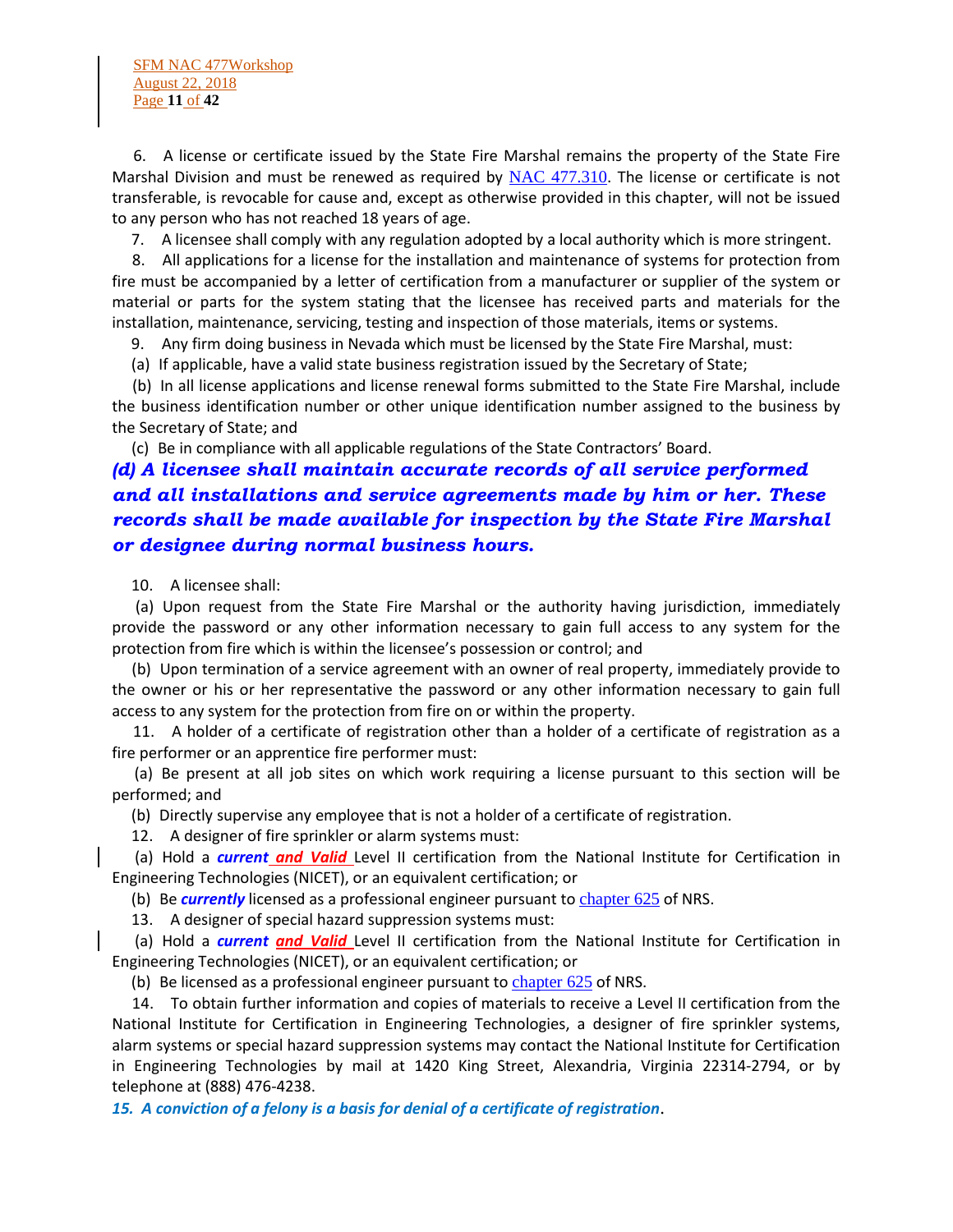[St. Fire Marshal, §§ 1.301-1.304, eff. 11-27-78] — (NAC A 1-19-84; 7-16-85, eff. 8-1-85; 8- 22-86, eff. 9-1-86; 2-17-94; R207-99, 2-7-2000; R220-99, 9-25-2000; R062-04, 9-3-2004; R090- 10, 12-30-2011; R123-13, 1-16-2015)

# **NAC 477.310 Expiration and renewal; change of information; initial fees; late charges (**[NRS](https://www.leg.state.nv.us/NRS/NRS-477.html#NRS477Sec030)  [477.030](https://www.leg.state.nv.us/NRS/NRS-477.html#NRS477Sec030)**)**

 1. Except as otherwise provided in this chapter and [chapter 477](https://www.leg.state.nv.us/NRS/NRS-477.html#NRS477) of NRS, all original licenses and certificates of registration expire on December 31 of the year in which they are issued.

 2. Application for renewal must be made annually. The application must be accompanied by the appropriate fee. Renewals are valid from January 1 through December 31.

 3. If an application and the appropriate fee for renewal of a license or certificate of registration is not received by the State Fire Marshal on or before the date specified for renewal, then the firm or registrant holding the license or certificate of registration shall cease to perform those services authorized by the license or certificate of registration.

 4. If a certificate of registration has expired and the registrant desires to continue to perform the acts requiring a certificate of registration, the registrant must apply to the State Fire Marshal for an original certificate of registration and pay the full fee for certification. The State Fire Marshal may require the applicant to be retested.

 5. Any change of information on the license or certificate of registration must be reported to the State Fire Marshal in writing within 7 days after the change. A new license or certificate of registration will be issued upon notification and payment of the prescribed fee.

 6. Initial fees for a new license must be paid in full unless the fees are paid in the final quarter of the licensing year. Initial fees which are paid in the final quarter will be reduced by 50 percent.

 7. If a fee for a licensed firm is not paid by the time it is due, a late charge of 12 percent per month will be assessed as an administrative fee for processing. The charge will be assessed beginning at the end of the first business day after the fee is due. A licensed firm may not engage in any work authorized by this chapter or [chapter 477](https://www.leg.state.nv.us/NRS/NRS-477.html#NRS477) of NRS until the fee is paid.

# *8. Within 7 calendar days after employing a current registrant a licensed firm shall report to the State Fire Marshal the name of the registrant. A licensed firm shall report any termination of employment by a registrant within 7 calendar days.*

 [St. Fire Marshal, § 1.701, eff. 11-27-78] — (NAC A 1-19-84; 2-17-94; R220-99, 9-25-2000; R090-10, 12-30-2011; R077-15, 12-30-2015)

#### **Examinations**

### *Fire Service Training* **Certification**

# **NAC 477.314 General requirements for courses, applications, instructors and fees. (**[NRS](https://www.leg.state.nv.us/NRS/NRS-477.html#NRS477Sec030)  [477.030](https://www.leg.state.nv.us/NRS/NRS-477.html#NRS477Sec030)**)**

 1. The State Fire Marshal may issue a certification to a person who successfully completes a specialized training course which has been:

- (a) Developed by the State Fire Marshal;
- (b) Developed and given by the National Fire Academy; or
- (c) Approved *and recognized* by the State Fire Marshal.
- *2. Certifications for courses shall be issued using the requirements in the Nevada Fire Service Professional Qualifications Manual.*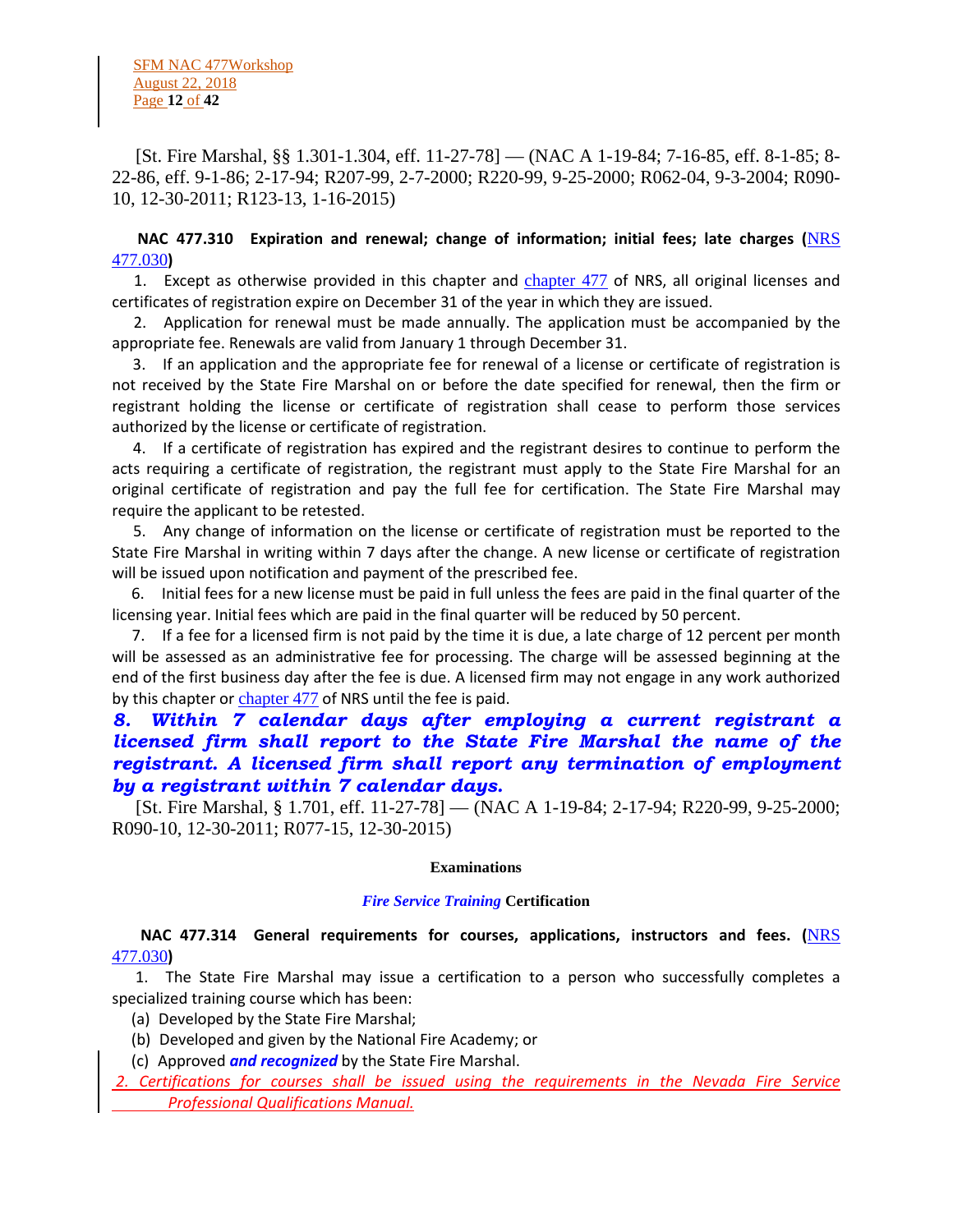*2.3* The person must apply for certification in accordance with the provisions of this chapter and the applicable national guidelines adopted pursuant to this chapter.

3.4 An instructor for a course must be accredited by the State Fire Marshal before the instructor may instruct the course.

 *4 5.* The State Fire Marshal may charge for certification a reasonable fee pursuant to the provisions of this chapter plus the actual cost expended to evaluate the course.

(Added to NAC by St. Fire Marshal, eff. 2-17-94)

# **NAC 477.3142 Approval of proposed courses: Application; evaluation; charges for evaluation; addition to list of courses. (**[NRS 477.030](https://www.leg.state.nv.us/NRS/NRS-477.html#NRS477Sec030)**)**

 1. A person who requests certification must submit an application for the approval of the proposed course which includes:

 (a) An outline of the course and a list of reference materials to be used in the course. At least 85 percent of the course must refer to material which is *approved and* recognized by the State Fire Marshal.

(b) A manual or handout to be used by the students in the course.

(c) A manual to be used by the instructor of the course.

(d) A list of visual aids to be used in the course.

 2. The State Fire Marshal will evaluate the proposed course within 45 days after receiving an application for certification and determine whether to certify the course.

 3. The State Fire Marshal may charge the person requesting certification of a course pursuant to this section the actual cost of evaluating the course.

 4. If a course is approved and the applicable fees are collected, the State Fire Marshal will add the course to the list of training courses which are approved by him or her.

(Added to NAC by St. Fire Marshal, eff. 2-17-94)

#### **Permit to Store Hazardous Material**

 **NAC 477.323 Permit required; issuance, expiration, renewal, suspension, reinstatement and revocation of permit; fees; criminal investigation; plan for termination. (**[NRS 477.030](https://www.leg.state.nv.us/NRS/NRS-477.html#NRS477Sec030)**,** [477.031](https://www.leg.state.nv.us/NRS/NRS-477.html#NRS477Sec031)**,**  [477.045](https://www.leg.state.nv.us/NRS/NRS-477.html#NRS477Sec045)**)**

 1. A person shall not store a hazardous material in excess of the amount set forth in the *International Fire Code*, **2012** *2018 edition* as adopted by reference pursuant to [NAC 477.281](https://www.leg.state.nv.us/NAC/NAC-477.html#NAC477Sec281), unless he or she has been issued an operational permit by the State Fire Marshal to store that material. A permit must be renewed annually.

 2. Permits may be revoked or suspended when, after investigation, the State Fire Marshal determines that:

(a) The permit is being used by a person other than the person to whom it was issued.

- (b) The permit is being used for a location other than that for which it was issued.
- (c) Any of the conditions or limitations set forth in the permit have been violated.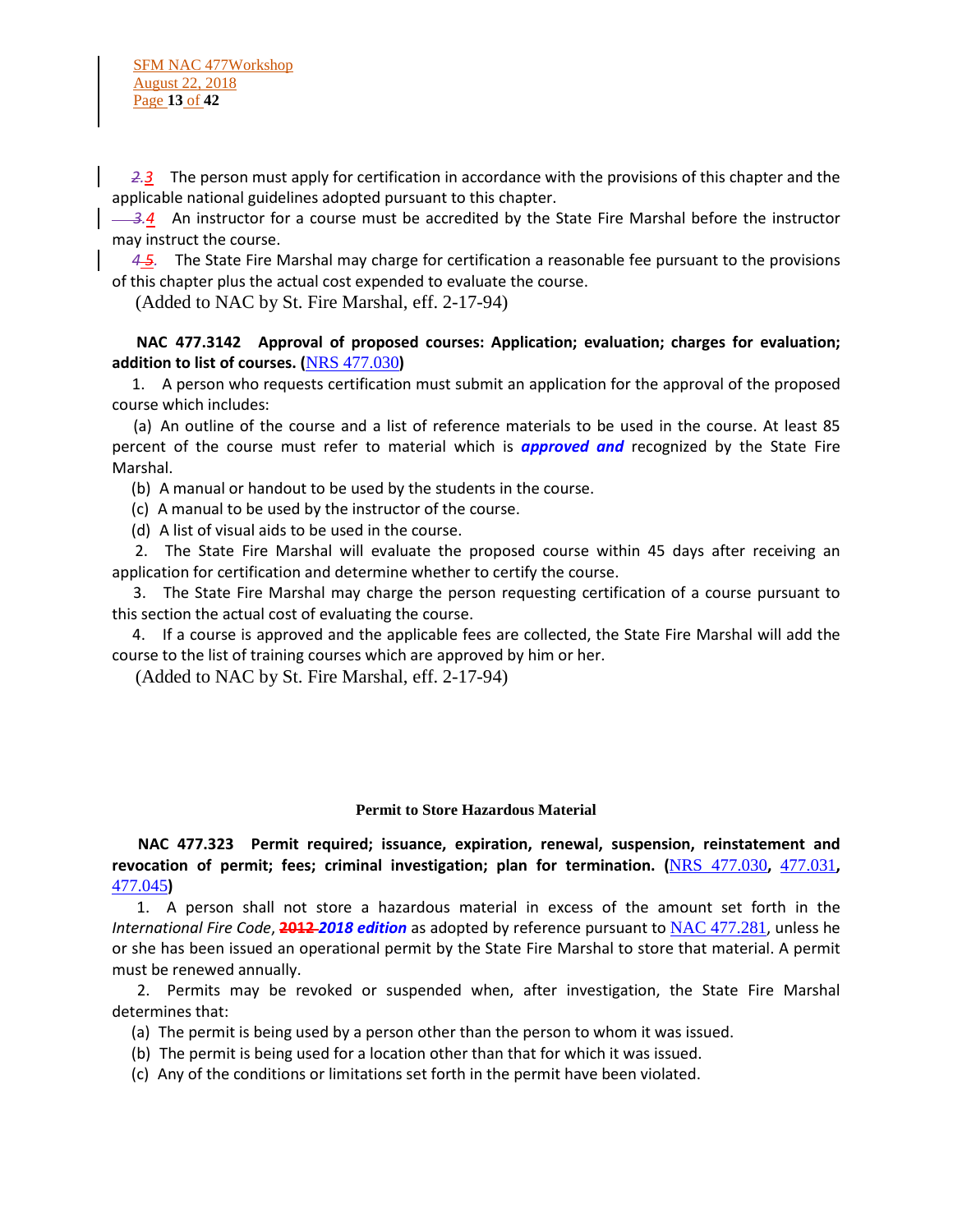SFM NAC 477Workshop August 22, 2018 Page **14** of **42**

 (d) The holder of the permit has failed, refused or neglected to comply with any order or notice served upon him or her under the provisions of this chapter within the time provided therein.

 (e) A false statement or misrepresentation as to a material fact was made in the application for the permit or the plans on which the permit was based.

 3. The State Fire Marshal may suspend or revoke any permit if an inspection or investigation reveals a hazardous condition that endangers the safety of any person, or if the holder of the permit is not in compliance with this section. The State Fire Marshal may reinstate a suspended permit after the holder of the permit has paid the annual fee and corrected all deficiencies identified. A permit that has been revoked will not be reissued. A suspension will not exceed 24 months, after which the permit will be reissued or revoked.

 4. A permit may be issued to store, transport on-site, dispense, use or handle hazardous materials in excess of the amount listed in the *International Fire Code*, 2012 *2018* edition, section 105.6.20, for a fee of \$90*150*.

 5. The State Fire Marshal will issue an operational permit for the manufacture, storage, sale and handling of explosives, blasting agents or fireworks for a fee of \$1,100 and, in addition thereto, may charge a fee of \$110 for each building or structure at the facility and an amount equal to the actual expenses incurred for travel, salaries and administrative expenses.

 6. The \$60*100* surcharge required by [NRS 477.045](https://www.leg.state.nv.us/NRS/NRS-477.html#NRS477Sec045) will be collected on all permits to store hazardous materials, in addition to any other fees.

 7. A permit expires on March 1 of each year and must be renewed annually on or before March 1 by paying the appropriate fee. *Failure to pay by March 1 of each year may result in late fees and fines.*

 8. Revocation or suspension of a permit does not preclude the State Fire Marshal from proceeding with a criminal investigation. Evidence from a criminal investigation may be used as evidence in an administrative hearing for the revocation or suspension of a permit.

 9. If a holder of a permit or an applicant for a permit intends to terminate the storage, dispensing, handling or use of hazardous materials at a facility, the holder or applicant must submit a plan to the State Fire Marshal outlining the proposed termination of the storage, dispensing, handling or use of the hazardous materials at least 30 days before the date on which the facility is to be closed. The plan must demonstrate that the reported quantities of materials have been or will be transported, disposed of or removed in a manner that presents no hazardous conditions to any person or property.

 10. If a person is required to report hazardous materials to the State Emergency Response Commission, the person must obtain a permit from the State Fire Marshal for such hazardous materials.

 (Added to NAC by St. Fire Marshal, eff. 3-9-89; A 8-24-90; 5-18-94; R207-99, 2-7-2000; R062-04, 9-3-2004; R102-08, 9-18-2008; R090-10, 12-30-2011; R123-13, 1-16-2015)

#### **Miscellaneous Provisions**

#### **NAC 477.325 Fees; exemptions; effect of certificate; refunds. (**[NRS 477.030](https://www.leg.state.nv.us/NRS/NRS-477.html#NRS477Sec030)**,** [477.031](https://www.leg.state.nv.us/NRS/NRS-477.html#NRS477Sec031)**,** [477.033](https://www.leg.state.nv.us/NRS/NRS-477.html#NRS477Sec033)**)** *(NOTE: A percentage across the board –18 to 23%)*

1. Except as otherwise provided in this chapter, the schedule of fees for:

 (a) A license to install or maintain portable fire extinguishers and fixed systems and a blaster's certificate of registration is as follows:

|                                                                                                                                                                                                                                                                                                                   | \$440.00 |
|-------------------------------------------------------------------------------------------------------------------------------------------------------------------------------------------------------------------------------------------------------------------------------------------------------------------|----------|
| (2) Type B for portable fire extinguishers without hydrostatic service                                                                                                                                                                                                                                            | 357.50   |
| (3) Type B-C or B-D for Type B with hydrostatic service (C is low pressure, D is high                                                                                                                                                                                                                             |          |
|                                                                                                                                                                                                                                                                                                                   | 375.00   |
| $\mathcal{L}$ and $\mathcal{L}$ and $\mathcal{L}$ and $\mathcal{L}$ and $\mathcal{L}$ and $\mathcal{L}$ and $\mathcal{L}$ and $\mathcal{L}$ and $\mathcal{L}$ and $\mathcal{L}$ and $\mathcal{L}$ and $\mathcal{L}$ and $\mathcal{L}$ and $\mathcal{L}$ and $\mathcal{L}$ and $\mathcal{L}$ and $\mathcal{L}$ and |          |

(4) Type E for fixed fire extinguishing systems: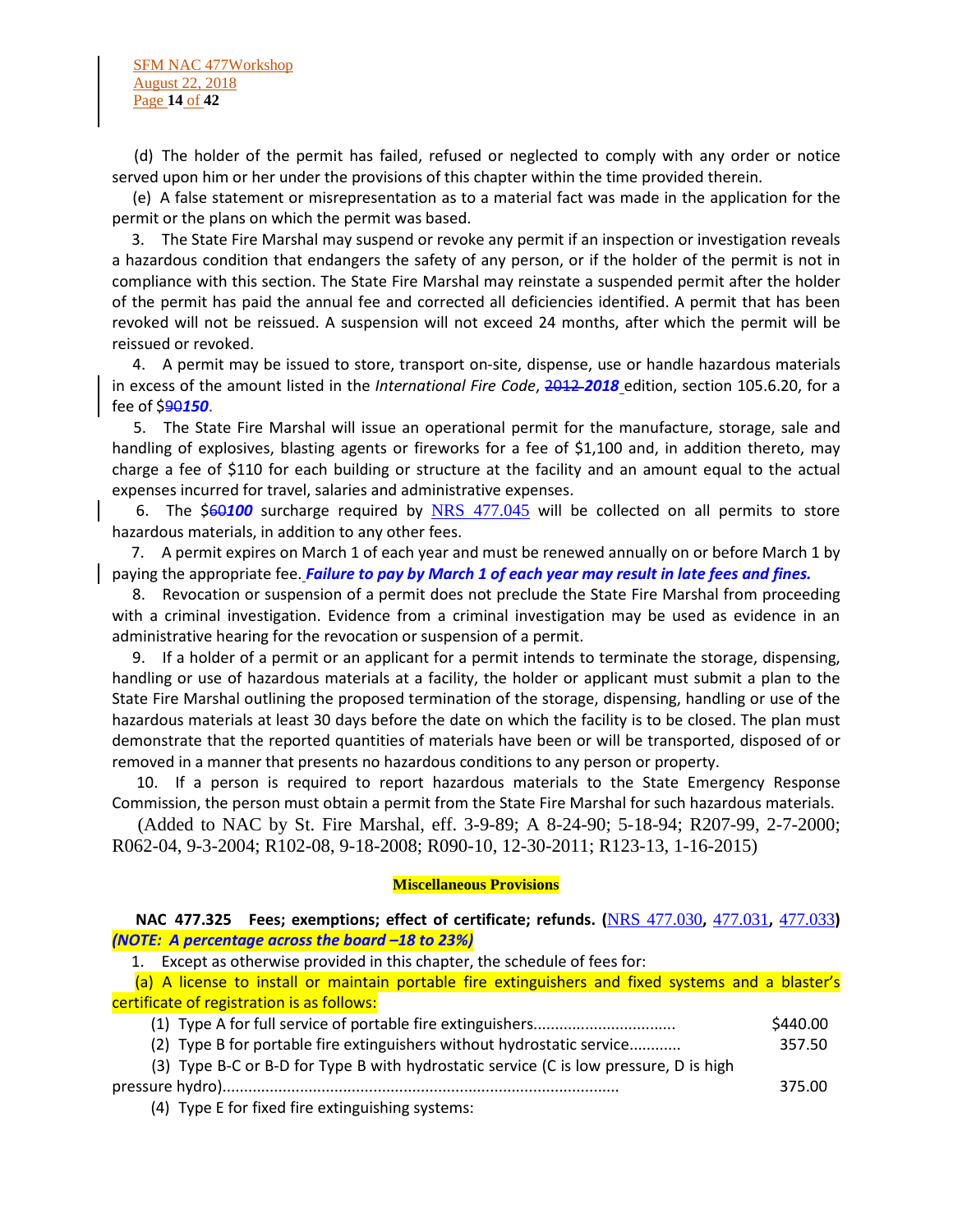|                                                                                       | 137.50 |
|---------------------------------------------------------------------------------------|--------|
|                                                                                       | 137.50 |
|                                                                                       | 275.00 |
|                                                                                       | 440.00 |
| (6) Type G for automatic sprinkler systems, except those covered by N.F.P.A.          |        |
|                                                                                       | 440.00 |
| (7) Type G-U for all underground private fire service mains and their                 |        |
|                                                                                       | 247.50 |
| (8) Type G-U for private hydrant repair, installation and maintenance                 | 247.50 |
|                                                                                       | 247.50 |
|                                                                                       | 440.00 |
|                                                                                       | 440.00 |
| (12) Type J for systems classified pursuant to N.F.P.A. Standards 13D and 13R, 2013   |        |
|                                                                                       | 440.00 |
|                                                                                       | 55.00  |
|                                                                                       | 55.00  |
|                                                                                       | 247.50 |
| (16) Type EWD (Early Warning Device) license to sell or install heat                  |        |
|                                                                                       | 110.00 |
|                                                                                       | 71.50  |
|                                                                                       | 33.00  |
|                                                                                       | 11.00  |
|                                                                                       | 11.00  |
| (f) An annual license for the sale at retail of all types of fire extinguishers       | 27.50  |
|                                                                                       | 22.00  |
| (h) A certificate of registration and license for codes and regulations in interior   |        |
|                                                                                       | 100.00 |
| (i) Renewal of a certificate of registration and license for codes and regulations in |        |
|                                                                                       | 50.00  |
|                                                                                       | 11.00  |

 2. The fees for a license do not apply to this State or its political subdivisions. The fees for certificates of registration apply in all cases. A certificate of registration operates as a license for a person to perform a specific job for a company licensed pursuant to this chapter and [chapter 477](https://www.leg.state.nv.us/NRS/NRS-477.html#NRS477) of NRS.

 3. The State Fire Marshal will refund the fee for a license, less an administrative fee of \$38.50, if a written request for a refund, stating that the licensee has not, after being licensed, engaged in any of the activities for which the license is issued, is received by the State Fire Marshal within 30 days after the date of the issuance of the license.

 4. The following fees are established for the administrative and regulatory services of the State Fire Marshal Division:

(a) All copy service will be at the rate of 50 cents for each page.

(b) Fees for investigative services are as follows:

 (1) For expert testimony rendered by the Division in a civil proceeding, the fee of \$110 for each hour of testimony or research will be charged.

 (2) The actual costs for an investigation must be paid by the person investigated if the person is found guilty.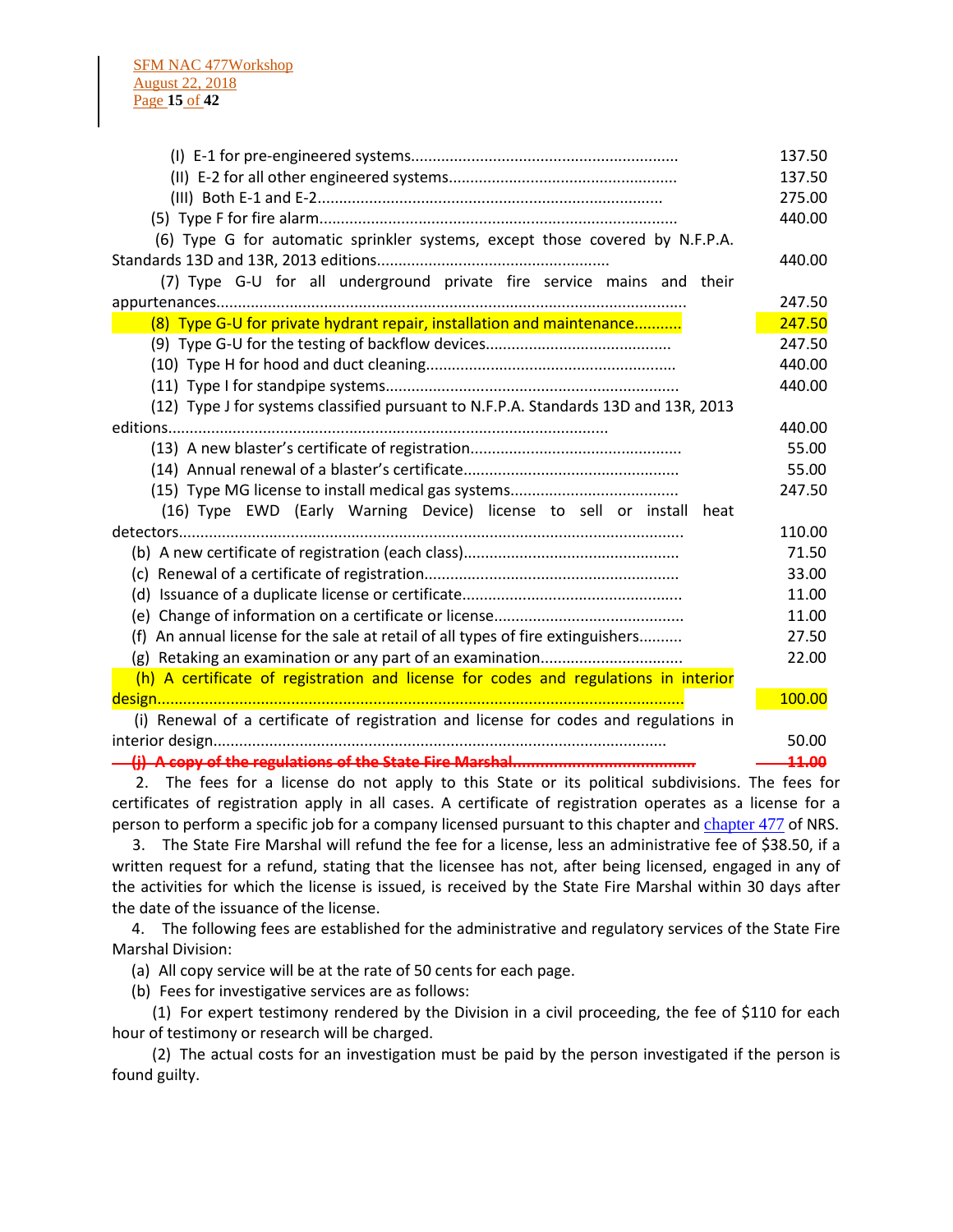SFM NAC 477Workshop August 22, 2018 Page **16** of **42**

 (3) Investigative and hearing costs must be paid by the person investigated, if the hearing officer finds in favor of the State Fire Marshal.

 (c) The fee for the issuance of a license or certificate of compliance is \$22. The State Fire Marshal **will** *shall* issue a certificate of compliance:

(1) Annually for a licensed facility; or

 (2) For a facility which is not licensed, annually after an inspection and the removal of deficiencies, if any.

 (d) The State Fire Marshal may charge a fee for any other inspection services. The rate for this fee is \$38.50 per hour or any fraction thereof. The first inspection may be conducted at no charge. A fee for subsequent re-inspections will be charged for the actual cost of travel, salaries and administrative expenses in addition to the inspection fee.

 (e) The fee for witnessing any test for acceptance is \$22 for each test requiring a separate fee for certification.

 (f) A fee may be charged for the costs associated with providing training programs. The State Fire Marshal may waive this fee if a reasonable justification for doing so is provided.

(g) Instructional supplies and materials will be supplied at the approximate cost of providing them.

 (h) Fees for instructors are **\$22** *\$55.30* per hour, or as set by contract for specific classes, plus per diem and travel expenses.

 (i) Any additional costs for service will be added, as well as an administrative fee of 5.5 percent of the total cost of each program.

 (j) Costs of certification are based upon hours of training, but will not exceed \$22. Fees will be charged for any certification other than:

(1) Initial firefighter certification I and II for a member of a volunteer fire department; or

 (2) Certification for hazardous materials awareness and operations for all first responders for a governmental agency.

 (k) Additional fees equal to those charged for initial testing will be charged for retesting those who fail.

 (l) The State Fire Marshal will not collect fees pursuant to this section from a person if a third party, such as the employer of the person, pays that fee.

 (m) Any service provided by the State Fire Marshal Division may be billed at the rate of \$38.50 per hour or the actual cost of providing the service, whichever is greater.

 (n) Any service performed by a special deputy on behalf of the State Fire Marshal may be billed, pursuant to an interagency agreement, at the rate of \$38.50 per hour, the actual cost of providing the service or any other rate specified by this chapter. The State Fire Marshal may allow such fees or any part thereof to be collected and used by the agency supporting the special deputy.

 (o) Approval for equipment or materials which are not on a list published by a nationally recognized testing laboratory, inspection agency or other organization concerned with product evaluation will be issued annually for a fee of \$550 per product, \$38.50 per hour of research and actual expenses incurred in evaluating the product. If a product or material is not approved, there will be charged a fee of \$38.50 per hour of research and actual expenses incurred in evaluating the product, except that the minimum fee is \$165. Approval of a product lapses if the:

- (1) Product is modified;
- (2) Name of the product or person manufacturing the product is changed;
- (3) Ownership of the company is changed;
- (4) Use of the product is changed; or
- (5) Annual fee is not paid.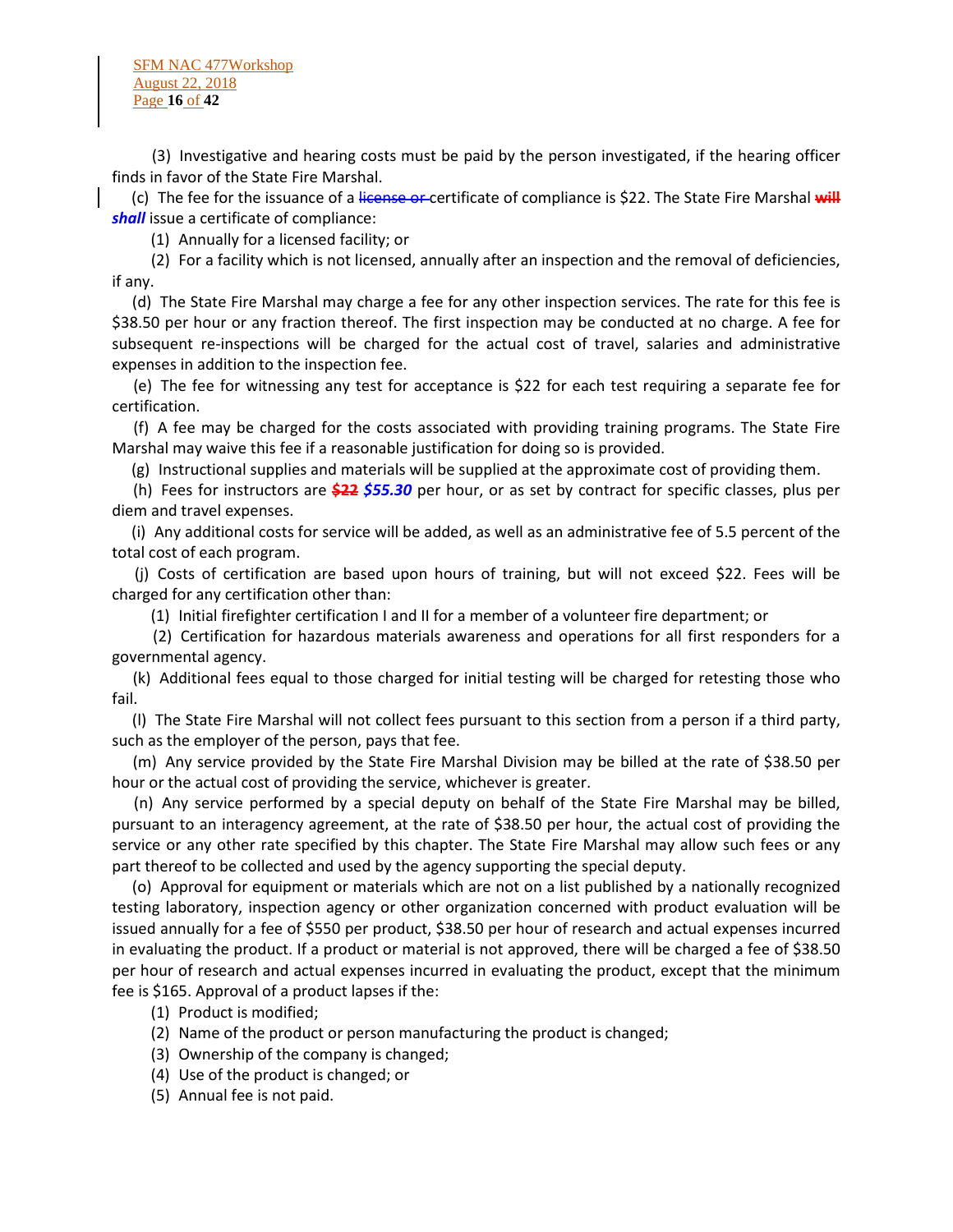SFM NAC 477Workshop August 22, 2018 Page **17** of **42**

 (p) Requests for statistical information received before the publication of the annual report will be supplied as available. The administrative cost to receive such statistical information will be calculated and assessed in accordance with this section.

 5. The State Fire Marshal may establish a fee for supplying copies of the annual report to persons and agencies other than fire, legislative and state agencies. The fee will be limited to the actual cost of the publication and distribution of the report, plus an administrative fee of \$38.50.

 6. The State Fire Marshal may refund all or part of any fee if he or she deems it appropriate. To be eligible for a training refund, a registrant must give not less than 72 hours' notice before removing his or her name from the registration list. The State Fire Marshal may require the registrant to provide written documentation of the notice.

 7. For a plan review, the State Fire Marshal will collect **an investigation** *a* fee in accordance with section 109 of the *International Building Code*, 2012-2018 edition.

 [St. Fire Marshal, §§ 1.601 & 1.602, eff. 11-27-78] — (NAC A 1-19-84; 7-16-85, eff. 8-1-85; 8-22-86, eff. 9-1-86; 3-9-89; 8-24-90; 5-18-94; R207-99, 2-7-2000; R220-99, 9-25-2000; R062- 04, 9-3-2004; R090-10, 12-30-2011; R123-13, 1-16-2015)

#### **FIRE SYSTEMS**

#### **General Provisions**

#### **Regulation of Persons Engaged in Business Related to Fire Systems**

### **NAC 477.350 Approval of equipment; compliance with standards; smoke detectors. (**[NRS](https://www.leg.state.nv.us/NRS/NRS-477.html#NRS477Sec030)  [477.030](https://www.leg.state.nv.us/NRS/NRS-477.html#NRS477Sec030)**)**

 1. No fire system, device or component of any fire system may be sold, leased or installed in this State unless it is approved, labeled or listed by Underwriters Laboratories Inc., Underwriters' Laboratories of Canada, FM Global Technologies LLC or any other testing laboratory approved by the State Fire Marshal as being qualified to test such systems or devices or, if an approved listing from a testing laboratory is not available for a system, device or a component, by the State Fire Marshal on the basis of a practical test or examination and payment of the required fee by the person who is requesting approval of the system, device or component by the State Fire Marshal.

2. In addition to other provisions of [NAC 477.340](https://www.leg.state.nv.us/NAC/NAC-477.html#NAC477Sec340) to [477.370](https://www.leg.state.nv.us/NAC/NAC-477.html#NAC477Sec370), inclusive, fire systems must comply with standards published by the N.F.P.A. and the International Code Council.

 3. Where smoke detectors are required by any statute, regulation or ordinance, evidence of approval must be furnished to the purchaser at the time of purchase or delivery. The evidence must be a listing or label from one of the approved laboratories.

 4. All new structures built for residential purposes which are not otherwise required by any statute, regulation or ordinance to be equipped with *listed* smoke *detectors alarms* or other fire systems must be equipped with smoke detectors that have been approved by the authority having jurisdiction. *Smoke detectors alarms shall be installed per manufacturers recommendations and located per applicable codes.*

 [St. Fire Marshal, §§ 3.201-3.204, eff. 11-27-78] — (NAC A 1-19-84; 3-9-89; 2-17-94; R220- 99, 9-25-2000; R062-04, 9-3-2004)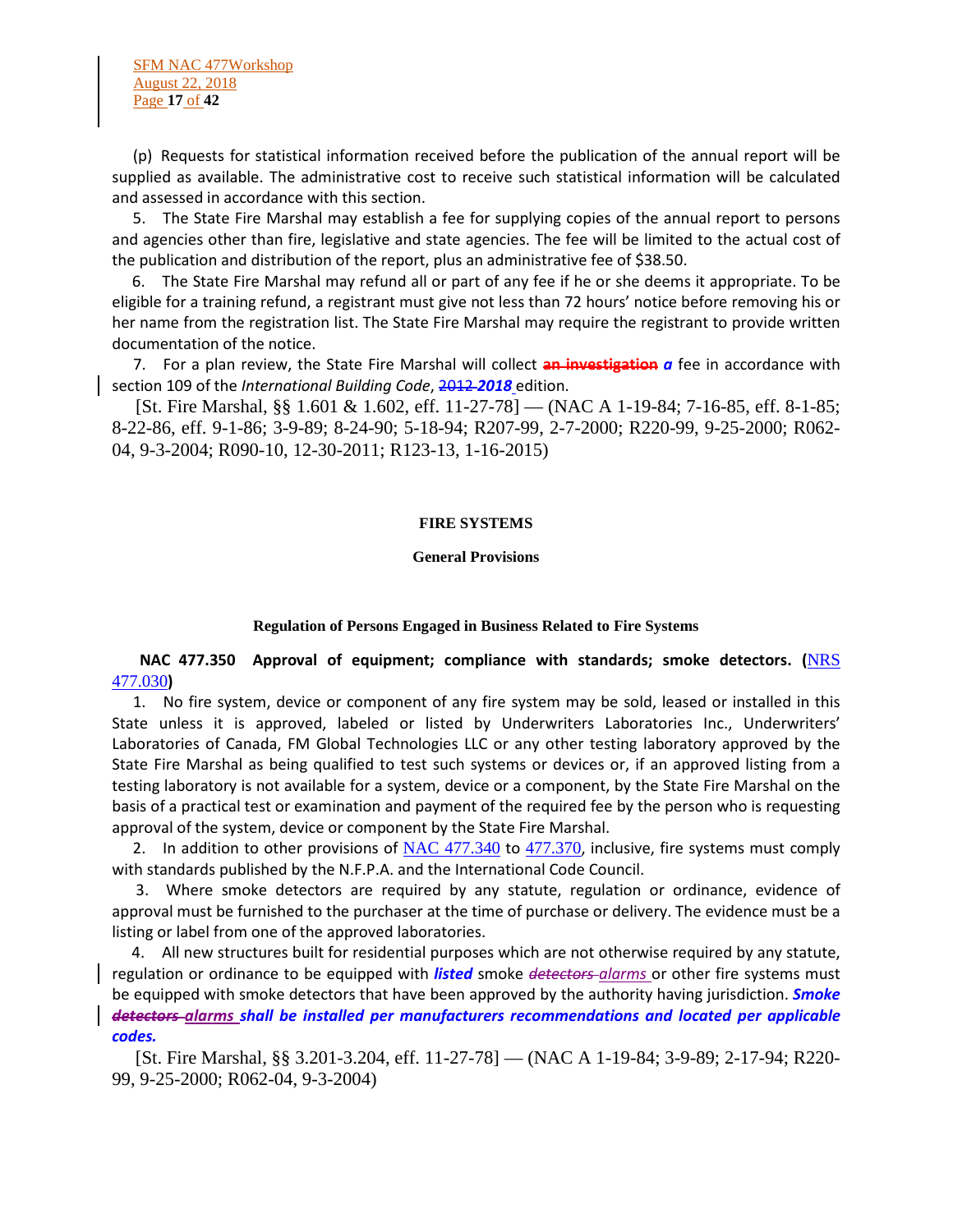# **NAC 477.370 Tags for recording installation, maintenance and inspection; notice of impairment. (**[NRS 477.030](https://www.leg.state.nv.us/NRS/NRS-477.html#NRS477Sec030)**)**

 1. A tag for recording the installation, maintenance and inspection of a fire alarm system must be at least 4 inches long and 2 inches wide and must be in the following form:



# F, G, I, J -Alarm/Sprinkler Tag

 2. The tag must be attached to the system by the last person to work on the system for any purpose. The tag must be punched in an approved manner to indicate the type of service performed on the system and the date. The tag must be signed with a legible signature by the holder of a certificate of registration who directly supervises the work, and such information must remain permanently on the tag. A number stamp or date stamp must not be used on the tag.

 3. A tag must be attached to the system at the conclusion of the successful testing of the system immediately after its installation.

4. The tag must be printed by a printing company and include the following information:

- (a) The date when the system was last serviced;
- (b) The name, address and telephone number of the company;
- (c) The number of the license issued by the State Fire Marshal; and
- (d) The name and certificate number of the person who last serviced the system.

 5. If the system remains deficient *impaired* and the licensee does not have the authority to correct the<sub>-</sub>deficiencyimpairment, the word "impairment" must be written across the tag in black letters that are bold. The licensee shall notify the owner and the authority having jurisdiction of the deficiency *impairment* in writing by the next business day. after completing the work.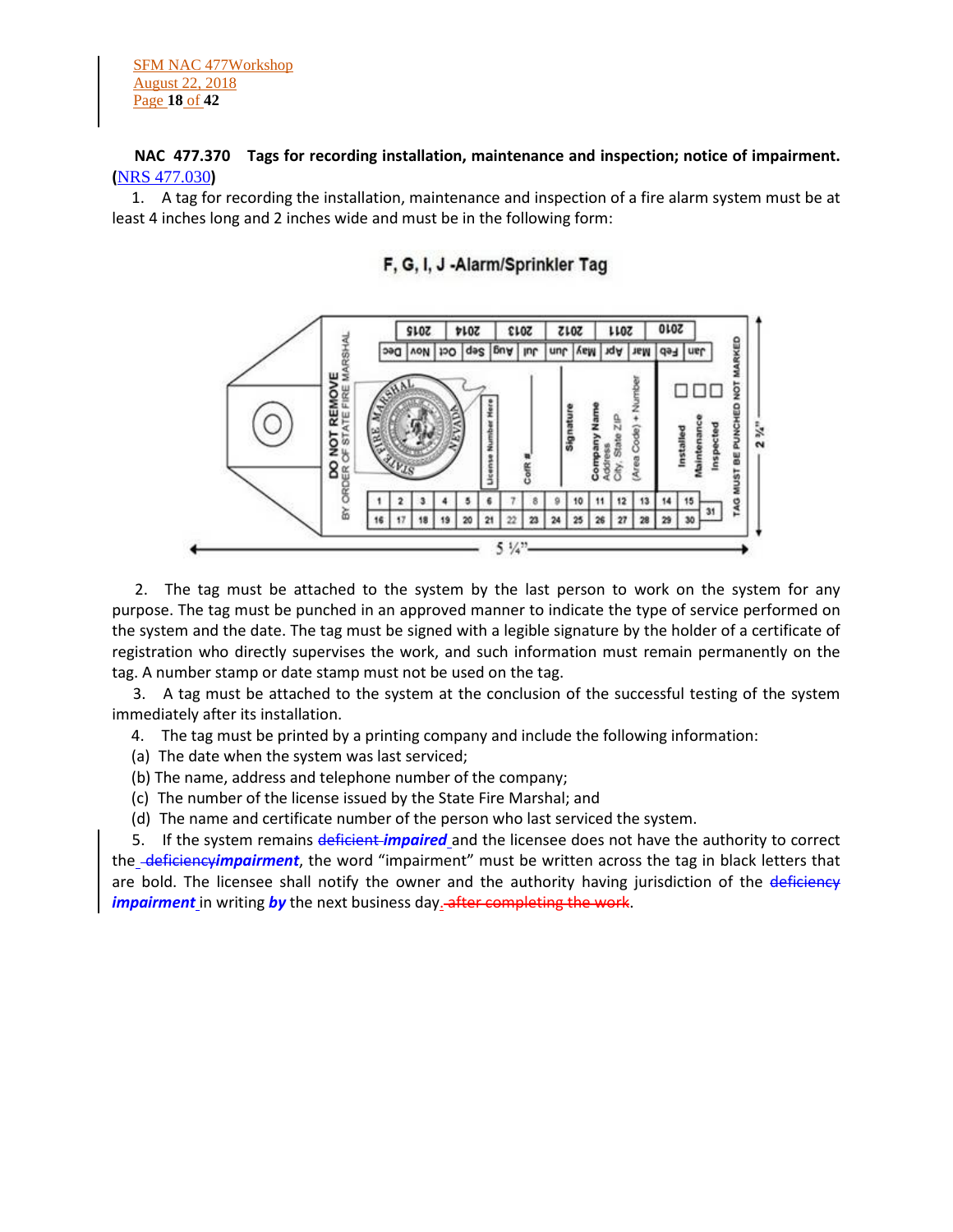

# F, G, I, J - Alarm / Sprinkler Tag

 *6. If a deficiency is discovered in a system and it is not an impairment, the licensee shall notify the owner and the authority having jurisdiction of the deficiency in writing by the next business day after completing the work.*

[St. Fire Marshal, § 3.305, eff. 11-27-78] — (NAC A 1-19-84; 8-22-86, eff. 9-1-86; R220-99, 9- 25-2000; R090-10, 12-30-2011)

**NAC 477.395 Licenses and certificates: Application; examination. (**[NRS 477.030](https://www.leg.state.nv.us/NRS/NRS-477.html#NRS477Sec030)**,** [477.033](https://www.leg.state.nv.us/NRS/NRS-477.html#NRS477Sec033)**)**

 1. Application for a license or a certificate of registration must be made on forms prescribed by the State Fire Marshal.

 2. Each application must be accompanied by the required fee and contain the following information:

(a) The name, address and telephone number of the applicant.

- (b) Fictitious names used, if any.
- (c) Proof of insurance.
- (d) The type of work performed.

 (e) The business identification number or other unique identification number assigned to the applicant by the Secretary of State, if any.

(f) Other pertinent information required by the State Fire Marshal.

 3. Upon passage of the written examination and any required practical tests or demonstrations, a certificate of registration endorsed with the type of qualification will be issued to each qualified person.

4. Information needed to pass the examination on portable fire extinguishers is found in:

- (a) N.F.P.A. Standard 10, *2010 2018* edition, "Standard for Portable Fire Extinguishers"; and
- (b) [NAC 477.380](https://www.leg.state.nv.us/NAC/NAC-477.html#NAC477Sec380) to [477.435](https://www.leg.state.nv.us/NAC/NAC-477.html#NAC477Sec435), inclusive.
- 5. Information needed to pass the examination on fixed fire extinguishing systems is found in:
- (a) N.F.P.A. Standard 12, *2011 2015* edition, "Standard on Carbon Dioxide Extinguishing Systems";
- (b) N.F.P.A. Standard 12A, *2009 2015* edition, "Standard on Halon 1301 Fire Extinguishing Systems";
- (c) N.F.P.A. Standard 17, *2009 2017* edition, "Standard for Dry Chemical Extinguishing Systems";

 (d) N.F.P.A. Standard 17A, *2009 2017* edition, "Standard for Wet Chemical Extinguishing Systems"; and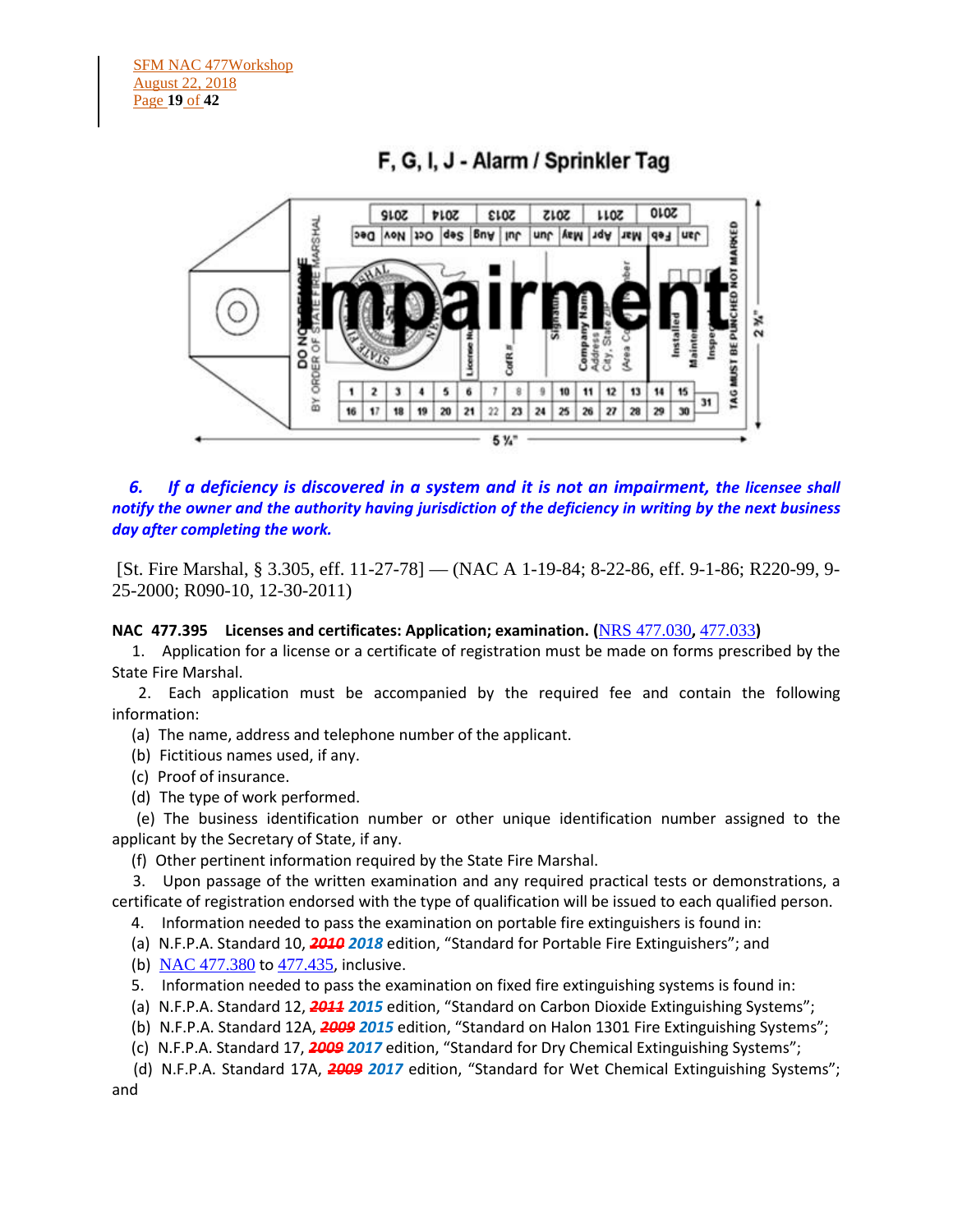(e) N.F.P.A. Standard 2001, *2012 20182015* edition, "Standard on Clean Agent Fire Extinguishing Systems."

 [St. Fire Marshal, §§ 1.410-1.413, eff. 11-27-78] — (NAC A 8-22-86, eff. 9-1-86; R220-99, 9-25-2000; R062-04, 9-3-2004; R090-10, 12-30-2011; R123-13, 1-16-2015)

 **NAC 477.400 New employees; termination of employment; change of address; reports. (**[NRS](https://www.leg.state.nv.us/NRS/NRS-477.html#NRS477Sec030)  [477.030](https://www.leg.state.nv.us/NRS/NRS-477.html#NRS477Sec030)**,** [477.033](https://www.leg.state.nv.us/NRS/NRS-477.html#NRS477Sec033)**)**

1. The provisions of  $NAC$  477.385 do not prohibit new employees of a licensed firm from performing service on portable fire extinguishers or fixed fire extinguishing systems **for a maximum of 90 days after the beginning of employment**, if the servicing is performed in the presence and under the direct supervision of a registrant.

 2. A new employee shall not perform service on portable fire extinguishers or fixed fire extinguishing systems if, after the completion of the 90-day period, the new employee fails to pass a written examination. A conviction of a felony is a basis for denial of a certificate of registration.

 3. Within 7 calendar days after employing a registrant or new employee who performs service on portable fire extinguishers or fixed fire extinguishing systems, a licensed firm must report to the State Fire Marshal the name, address and certificate number of the registrant or the name and address of the new employee.

 4. A licensed firm shall report any termination of employment by a registrant within 7 calendar days. A registrant shall report any change in his or her address by written notice to the State Fire Marshal within 7 calendar days after the change. The State Fire Marshal will issue a new certificate of registration to the registrant upon receipt of the written notice and the payment of the required fees.

 5. A licensed firm shall report, in writing, to the State Fire Marshal on or before December 31 of each year the name and certificate number of each registrant employed by the firm.

 [St. Fire Marshal, § 1.404, eff. 11-27-78] — (NAC A 1-19-84; R220-99, 9-25-2000; R062-04, 9-3-2004; R090-10, 12-30-2011; R123-13, 1-16-2015)

 **NAC 477.420 Replacement of extinguishers; failure to comply. (**[NRS 477.030](https://www.leg.state.nv.us/NRS/NRS-477.html#NRS477Sec030)**)** A licensee *or registrant* shall replace extinguishers removed from premises for servicing with spare extinguishers of equal or higher ratings during the period the extinguishers being serviced are removed. Failure to comply with the provisions of this section is a ground for the immediate suspension or revocation of the certificate of registration of the licensee.

 [St. Fire Marshal, § 1.408, eff. 11-27-78] — (NAC A by R220-99, 9-25-2000; R062-04, 9-3- 2004)

### **NAC 477.425 Service tags and labels. (**[NRS 477.030](https://www.leg.state.nv.us/NRS/NRS-477.html#NRS477Sec030)**,** [477.085](https://www.leg.state.nv.us/NRS/NRS-477.html#NRS477Sec085)**)**

 1. The tags used as records of service performed on fire extinguishers must be at least 4 inches long and 2 inches wide and must be in the following form: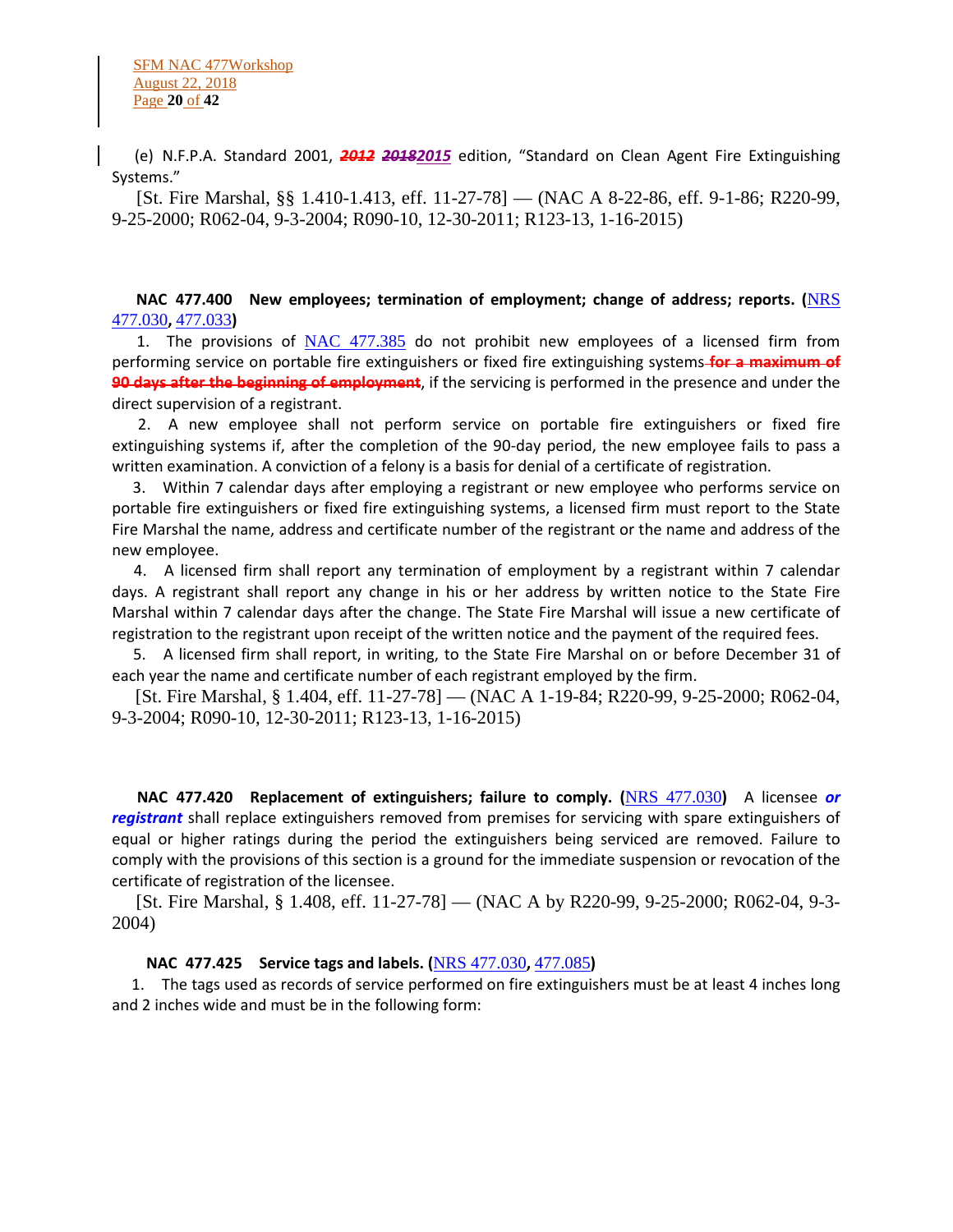

# **Extinguishing Systems / Extinguisher Tag**

 2. The tag must be punched to indicate the type of service which was performed on the system and the date on which the service was performed. Each tag must be signed with a legible signature by the holder of a certificate of registration and must be:

(a) Attached to the extinguisher by wire, string or a plastic tie; or

 (b) A self-adhesive tag approved by the State Fire Marshal which is so attached as to be readily visible for inspection,

 $\rightarrow$  and such information must remain permanently on the tag. A number stamp or date stamp must not be used on the tag.

 3. A label of suitable Mylar or equally durable material must be affixed by a heatless method to each shell of an extinguisher which is not listed by the United States Department of Transportation and which has passed a hydrostatic test. The label must show:

(a) The date on which the hydrostatic test was performed;

(b) The test pressure used; and

(c) The name of the person licensed or certified by the State Fire Marshal which performed the test.

 4. A sample of the tag and the label must be on file with the State Fire Marshal before they are used in the field.

5. The tag must be printed by a printing company and include the following information:

- (a) The date when the system was last serviced.
- (b) The name, address and telephone number of the company;
- (c) The number of the license issued by the State Fire Marshal; and
- (d) The name and certificate number of the person who last serviced the system.

 [St. Fire Marshal, §§ 2.501-2.503, eff. 11-27-78] — (NAC A 1-19-84; 8-22-86, eff. 9-1-86; R090-10, 12-30-2011; A by St. Bd. of Fire Services by R124-13, 6-26-2015)

### **PORTABLE BUILDINGS**

# **NAC 477.441 General requirements. (**[NRS 477.030](https://www.leg.state.nv.us/NRS/NRS-477.html#NRS477Sec030)**)**

1. A new or relocated portable building must: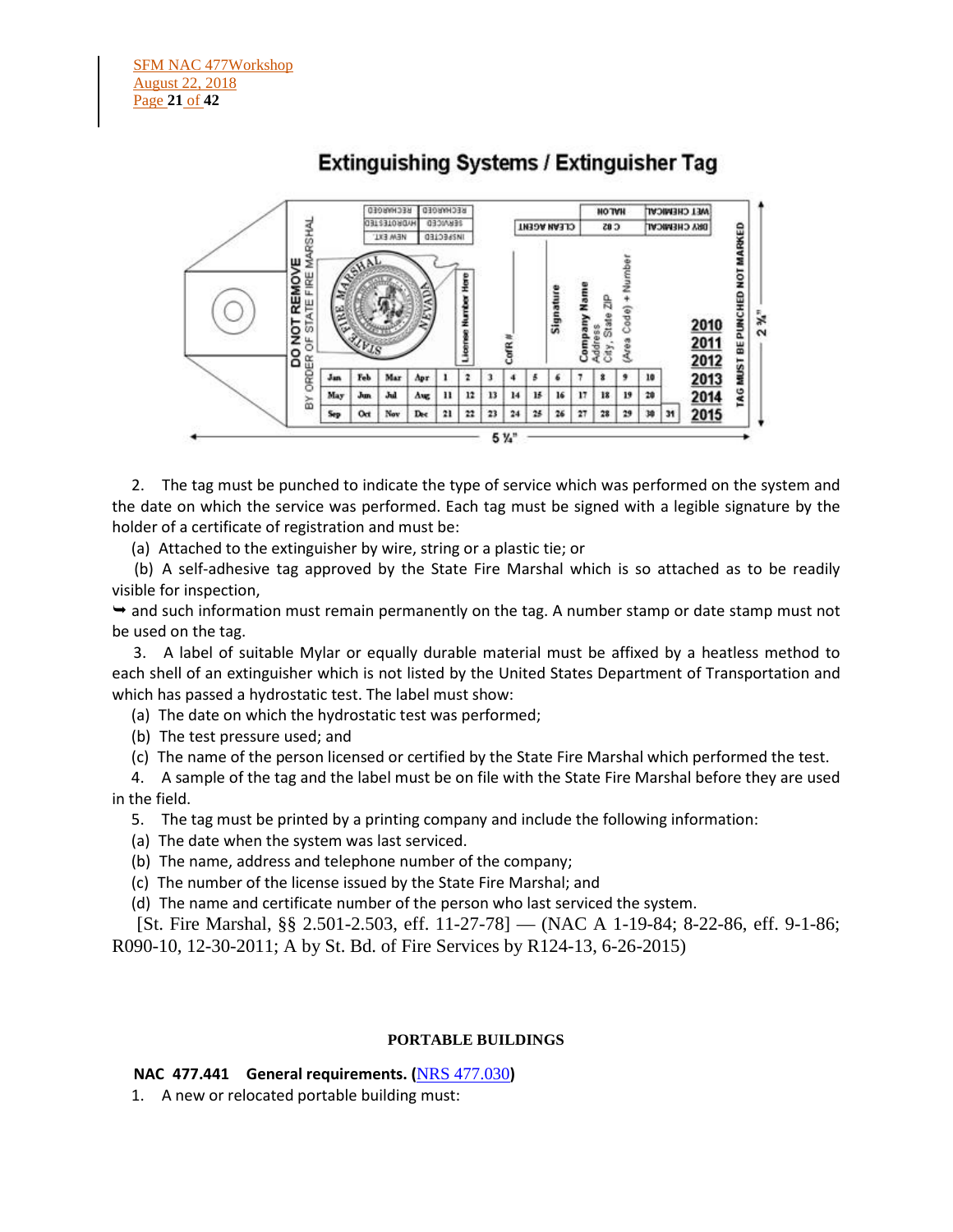(a) Be placed on a surface which is:

- (1) Paved or composed of dirt or any other material which is noncombustible; and
- (2) Free of combustible material.

 (b) Have a skirt that is noncombustible or fire-resistant and which extends from the bottom of the portable building to ground level.

 (c) Have a zone of at least 5 feet that extends outward from the bottom of the skirt and which is free of trash, debris, plants or any other combustible material in accordance with section 304 of the *International Fire Code*, *2012* 2018 edition.

(d) Be in compliance with section 503.1.2 of the *International Building Code*, **2012** 2018 edition.

 (e) Have at least two means of egress, as that term is defined by the *International Building Code*, **2012 2018** edition.

(f) Provide illumination for each egress.

(g) Be equipped with a fire extinguisher which has a minimum rating of 2A-10BC.

 (h) Be provided with a fire alarm system, as required by the *International Fire Code*, **2012** *2018* edition. If the portable building is designated for occupancy as a "Group B occupancy used for educational purposes" or as a "Group E occupancy," the portable building must have an automatic and a manual fire alarm system, which is integrated with the fire alarm system in the primary building.

 2. Except as otherwise provided in this subsection, if two or more portable buildings are placed next to each other, there must be no empty spaces between the buildings. If it is physically impossible to place portable buildings next to each other so that there are no spaces between the portable buildings, the space between the portable buildings must have a barrier to prevent combustible materials or debris from entering that space.

3. Flammable or combustible material may not be stored beneath a portable building.

 4. Portable buildings may not be joined if there are windows or other openings on the joined wall other than doors that are designed and used as access between the buildings.

 5. Portable buildings which abut or are grouped together must not exceed the total area allowed by the *International Building Code*, 2012 edition, for occupancies which are designated as "Type V-B."

 (Added to NAC by St. Fire Marshal, eff. 2-17-94; A by R220-99, 9-25-2000; R062-04, 9-3- 2004; R090-10, 12-30-2011; R123-13, 1-16-2015)

# **NAC 477.442 Safety requirements; approval of changes in use required; service of systems for heating, ventilating or air-conditioning. (**[NRS 477.030](https://www.leg.state.nv.us/NRS/NRS-477.html#NRS477Sec030)**)**

1. An existing portable building which has only one door to the exterior must be equipped with:

- (a) A system for emergency lighting.
- (b) An automatic fire sprinkler system as required by N.F.P.A. Standard 13, *2013 2016* edition, if:

(1) The maximum legal occupancy of the building exceeds 50 persons; or

- (2) More than two portable buildings are joined together to be used for classrooms or assembly.
- 2. All other portable buildings must:

 (a) Be in compliance with the codes for building, fire and life safety as adopted by this chapter or by the authority having jurisdiction, whichever are more restrictive.

(b) Be equipped with a fire extinguisher which has a minimum rating of 2A-10BC.

- (c) Have an automatic and a manual fire alarm system if:
	- (1) The maximum legal occupancy of the joined portable buildings exceeds 50 persons; or
	- (2) Three or more portable buildings are joined together.

*Optional key contoled manual fire alarm to reduce illicit operation.*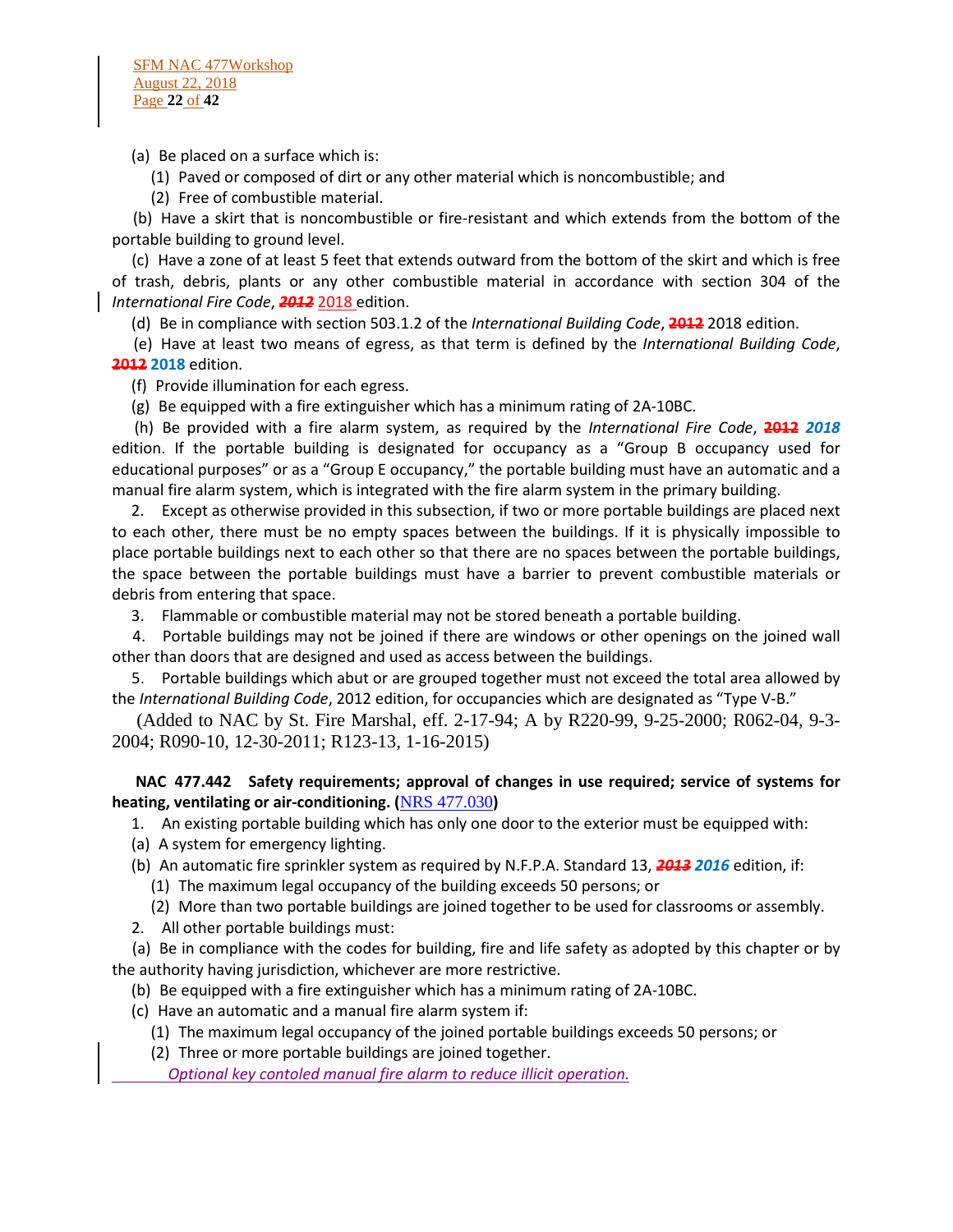SFM NAC 477Workshop August 22, 2018 Page **23** of **42**

 (d) Have all alarm signals installed and connected to a main alarm system as required by N.F.P.A. Standard 72, *2013 2016* edition. *Voice evacuation will be required if the main campus fire alarm also is equipped with voice evacuation.*

(e) If smoke detectors are required, have those detectors interconnected with the fire alarm system.

 (f) If the portable building is used as a classroom or for any other purpose relating to education, have and maintain plans for fire drills and evacuation, which must be posted as prescribed by [NRS 392.450](https://www.leg.state.nv.us/NRS/NRS-392.html#NRS392Sec450) or [394.170](https://www.leg.state.nv.us/NRS/NRS-394.html#NRS394Sec170), as applicable.

 3. No change in the use of a portable building described in subsection 2 may be made until the proposed change is reviewed and approved by the authority having jurisdiction for compliance with the adopted codes or this section.

4. A system for heating, ventilating or air-conditioning which:

(a) Is in a portable building described in subsection 2;

- (b) Can circulate more than 2,000 cubic feet of air per minute; and
- (c) Shuts down automatically,

 $\rightarrow$  must be serviced quarterly. Records of the service must be maintained for 2 years for review by the authority having jurisdiction.

 (Added to NAC by St. Fire Marshal, eff. 2-17-94; A by R220-99, 9-25-2000; R062-04, 9-3- 2004; R090-10, 12-30-2011; R123-13, 1-16-2015)

#### **NAC 477.444 Requirements for fire flow and proximity to fire hydrants. (**[NRS 477.030](https://www.leg.state.nv.us/NRS/NRS-477.html#NRS477Sec030)**)**

 1. The authority having jurisdiction will designate the requirements for fire flow and approve the location of a site for a portable building based on the proximity and usability of available fire hydrants. If it is not possible to locate a portable building which is to be used as a classroom or for any other purpose relating to education in compliance with such requirements, the school district in which the building is to be placed may apply to the authority having jurisdiction to request an alternative means of compliance with the requirements.

 2. There must be no obstruction between a hydrant and the areas to be protected. Access to a hydrant by fire trucks *apparatus* must not be obstructed. If necessary, a hydrant must be turned, moved or otherwise relocated to allow access to the hydrant by fire-trucks *apparatus*.

 (Added to NAC by St. Fire Marshal, eff. 2-17-94; A by R220-99, 9-25-2000; R062-04, 9-3- 2004)

#### **AUTOMATIC SPRINKLER SYSTEMS**

#### **Generally**

### **NAC 477.455 Approval of equipment; compliance with** *International Fire Code* **and certain standards. (**[NRS 477.030](https://www.leg.state.nv.us/NRS/NRS-477.html#NRS477Sec030)**)**

 1. No component or device of an automatic sprinkler system may be sold, leased or installed in this State unless it has been approved, labeled or listed by Underwriters Laboratories Inc., Underwriters' Laboratories of Canada, FM Global or any other testing laboratory approved by the State Fire Marshal as qualified to test such a component or device.

 2. Automatic sprinkler systems must comply with the *International Fire Code*, 2012 *2018* edition, and the following standards of the N.F.P.A.:

(a) "Standard for the Installation of Sprinkler Systems," Standard 13, *2013 2016* edition.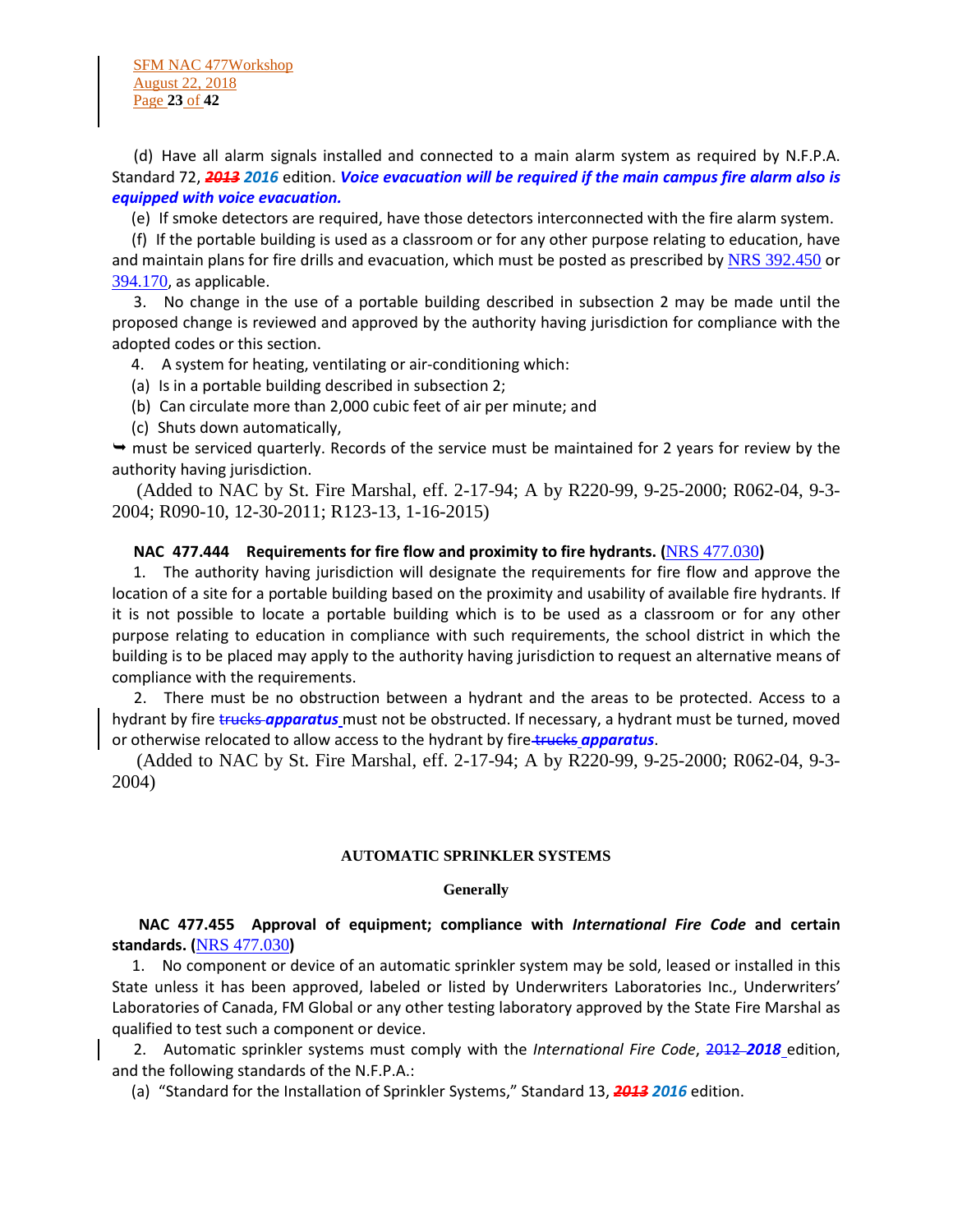SFM NAC 477Workshop August 22, 2018 Page **24** of **42**

 (b) "Standard for the Installation of Sprinkler Systems in One- and Two-Family Dwellings and Manufactured Homes," Standard 13D, *2013 2016* edition.

 (c) "Standard for the Installation of Sprinkler Systems in Low-Rise Residential Occupancies," Standard 13R, *2013 20152016* edition.

(d) "Standard for the Installation of Standpipe and Hose Systems," Standard 14, *2010 2016* edition.

(e) "Standard for Water Spray Fixed Systems for Fire Protection," Standard 15, *2012 2017* edition.

 (f) "Standard for the Installation of Foam-Water Sprinkler and Foam-Water Spray Systems," Standard 16, *2011 2015* edition.

 (g) "Standard for the Installation of Stationary Pumps for Fire Protection," Standard 20, *2013 2016* edition.

(h) "Standard for Water Tanks for Private Fire Protection," Standard 22, *2008 2018* edition.

 (i) "Standard for the Installation of Private Fire Service Mains and Their Appurtenances," Standard 24, *2013 2016* edition.

 (j) "Standard for the Inspection, Testing, and Maintenance of Water-Based Fire Protection Systems," Standard 25, *2011 2017* edition.

(k) "Standard on Water Mist Fire Protection Systems" Standard 750, *2010 2015* edition.

 [St. Fire Marshal, §§ 4.201 & 4.202, eff. 11-27-78] — (NAC A 1-19-84; 2-17-94; R220-99, 9-25-2000; R062-04, 9-3-2004; R090-10, 12-30-2011; R123-13, 1-16-2015)

 **NAC 477.460 Inspections and testing; notice of deficiencies; notice of discontinuance of service. (**[NRS 477.030](https://www.leg.state.nv.us/NRS/NRS-477.html#NRS477Sec030)**)**

 1. Each automatic fire sprinkler system must be inspected quarterly. One of the quarterly inspections must be termed an annual inspection and be conducted in accordance with the provisions of subsection 2. The other quarterly visual inspections may be conducted by any responsible person, including an employee of a licensed firm, who, in the opinion of the authority having jurisdiction, has sufficient knowledge of the system to conduct such inspections. The quarterly inspections must conform to the requirements of N.F.P.A. Standard 13, *20132016* edition, and Standard 25, *20112017* edition. Records of inspection must be kept on-site for review by the State Fire Marshal and the authority having jurisdiction.

 2. The annual inspection must be made by a qualified registrant who is an employee of a licensed firm for automatic fire sprinkler systems. The annual inspection must comply with the standards and publications described in subsection 1.

 3. If a maintenance inspection indicates that additional work is required on a fire sprinkler system in order to have the system conform to code requirements, the licensed firm must notify the owner and the authority having jurisdiction in writing not later than the next business day after the day of the inspection. A tag must be properly signed, punched and attached. The word "impairment" must be written across the bottom of the tag.

 4. If the owner fails to correct the deficiency within 30 calendar days after receiving notice of the deficiency, the licensed firm must notify the owner and the authority having jurisdiction in writing not later than the next business day after the day the person conducting the inspection determines that the deficiency was not corrected as required.

 5. A licensed firm must give 30 calendar days' written notice to the owner, the occupant and the authority having jurisdiction before it may discontinue service to the owner or the occupant, or both.

 [St. Fire Marshal, §§ 4.401-4.403, eff. 11-27-78] — (NAC A 1-19-84; 3-9-89; 8-24-90; 2-17- 94; R220-99, 9-25-2000; R062-04, 9-3-2004; R102-08, 9-18-2008; R090-10, 12-30-2011; R123- 13, 1-16-2015)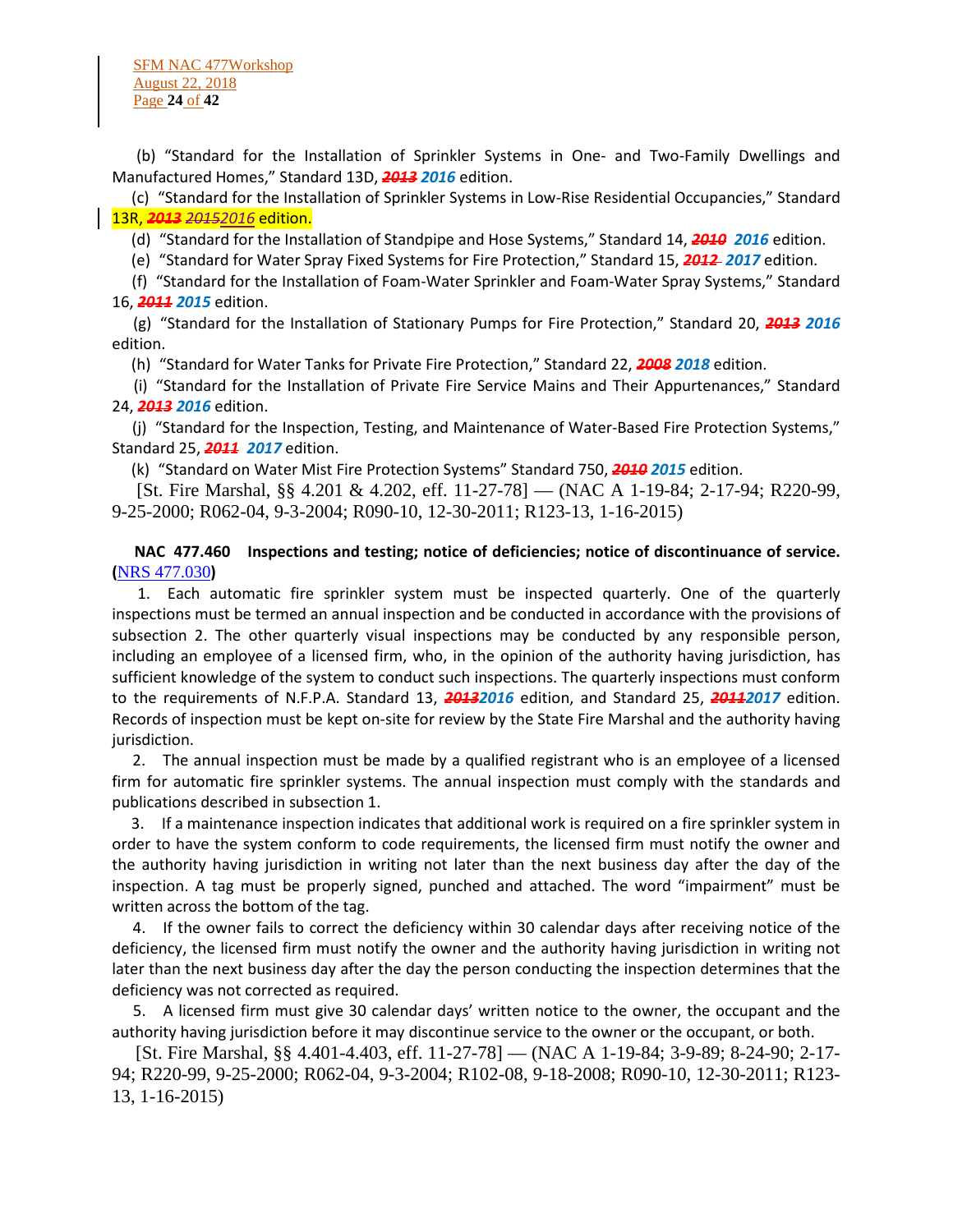### **NAC 477.465 Evidence of capability to provide service; agreement for maintenance; plans and specifications; calculations; qualifications; letter of certification. (**[NRS 477.030](https://www.leg.state.nv.us/NRS/NRS-477.html#NRS477Sec030)**)**

 1. The distributor, installer or agency to provide service to customers must submit evidence of its capability to repair and restore an automatic sprinkler system within 24 hours after notification of a fire or fault in the system and must repair a system within 24 hours after being notified by the owner that a system requires service. The evidence of that capability is subject to approval by the State Fire Marshal or the authority having jurisdiction. The evidence must demonstrate that the licensee has:

- (a) The necessary equipment and personnel appropriately certified by the State Fire Marshal;
- (b) The necessary stock of parts and devices;
- (c) A valid license issued by the State Contractors' Board;
- (d) If applicable, a valid state business registration issued by the Secretary of State; and
- (e) A certification and approval by the manufacturer from whom the equipment is purchased.

 2. Where automatic sprinkler systems are installed for any reason, a satisfactory written agreement for the maintenance of the system must be provided. All systems must be under the supervision of qualified persons. No work may be performed on an automatic sprinkler system unless a holder of a certificate of registration is present to supervise the work. Proper tests and inspections must be made at prescribed intervals, and qualified persons must have general charge of all alterations and additions to the systems under their supervision. A copy of the agreement for maintenance, along with proof that the firm or company which will provide the maintenance is adequately covered by liability insurance, must be submitted by the firm or company to the State Fire Marshal or the authority having jurisdiction.

 3. Detailed plans, with the appropriate fees, must be submitted to the State Fire Marshal or the authority having jurisdiction for approval. The specifications must state that the installation will conform to the applicable standards and be approved by the State Fire Marshal or the authority having jurisdiction before the sprinkler system is installed. The specifications must include the specific tests required by the N.F.P.A.'s standards and the standards required for the approval of the State Fire Marshal or the authority having jurisdiction. Plans must be drawn to an indicated scale or be suitably dimensioned and must be made so that they can be easily reproduced. Plans must contain sufficient detail to enable the State Fire Marshal or the authority having jurisdiction to evaluate the effectiveness of the system. Plans must be submitted to the State Fire Marshal or the authority having jurisdiction before work starts. Where field conditions necessitate any substantial change from the approved plan, the corrected plan showing the system as installed, with the appropriate fees, must be submitted to the State Fire Marshal or the authority having jurisdiction for approval. The State Fire Marshal or the authority having jurisdiction must inspect and approve any substantial changes before the job is completed. Plans must be on the job site when work is being done pursuant to the plan at that site.

 4. Calculations must be established from the applicable design curve for sprinkler systems as shown in N.F.P.A. Standards 13 and 13R, *20132016* editions. There must be not less than 10 psi additional water pressure above the system demand.

 5. All hydrostatic tests of systems and flushing of underground systems must be witnessed by a representative of the State Fire Marshal or the authority having jurisdiction. All portions of the automatic fire sprinkler system, including the underground service from the gate valve, road box or check valve to the riser, must be installed, tested and flushed by a company licensed by the State Fire Marshal to perform this work. A company which holds a current Type G-U license for:

 (a) Underground private fire service mains and their appurtenances may provide only the underground private fire service mains and their appurtenances from the gate valve, road box or check valve to the base of the riser or stubbed 5 feet from the base of a building. The company shall provide certification of the contractors' materials and testing to the State Fire Marshal or the authority having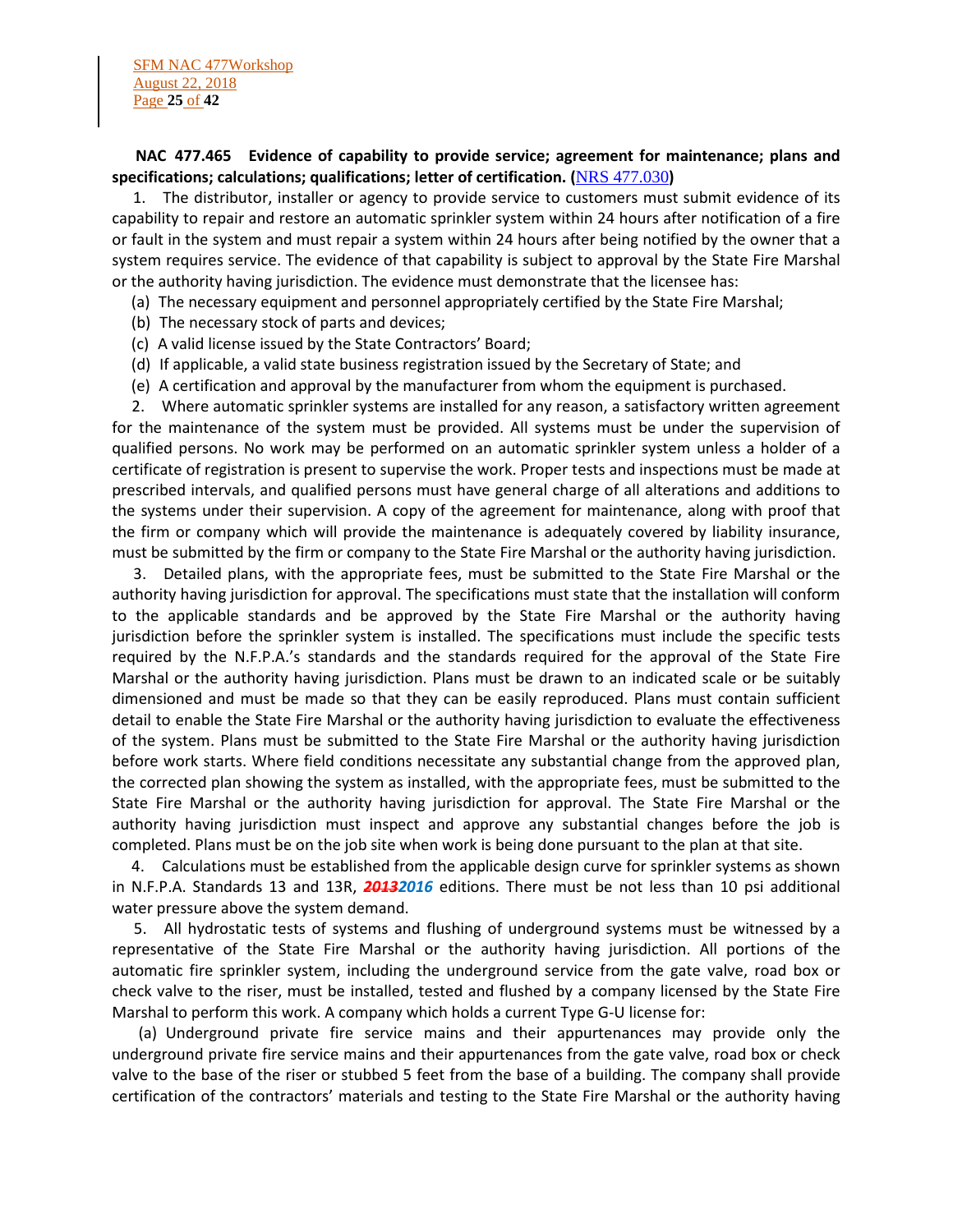SFM NAC 477Workshop August 22, 2018 Page **26** of **42**

jurisdiction upon the completion of the work. The underground services provided and the certification to be provided to the State Fire Marshal or the authority having jurisdiction must meet the requirements of [NAC 477.340](https://www.leg.state.nv.us/NAC/NAC-477.html#NAC477Sec340) to [477.350](https://www.leg.state.nv.us/NAC/NAC-477.html#NAC477Sec350), inclusive, and the standards of the N.F.P.A. for automatic fire sprinkler systems or private fire service mains and their appurtenances, as applicable.

(b) Private *f*Fire hydrants may provide only the installation, maintenance, repair and servicing of fire hydrants. with the proper state contractors license. Any installation of a private fire hydrant or work *below the flange must be conducted by a company or contractor who holds the proper state contractor's license.*

 (c) Backflow may provide only the testing on backflow assemblies. The licensee must also hold a certification from the American Water Works Association or another nationally recognized certificate recognized by the State Fire Marshal.

 6. Upon completing the installation of an automatic sprinkler system, the licensee shall issue a letter of certification to the authority having jurisdiction. The letter must certify that the system has been installed in accordance with the approved plans and all applicable national, state and local codes. The installer shall properly identify all hydraulically designed automatic sprinkler systems with a permanently attached placard. The placard must show the location and number of sprinkler heads and the density of discharge over the designed area.

 [St. Fire Marshal, §§ 4.301-4.303 & part § 4.304, eff. 11-27-78] — (NAC A 1-19-84; 3-9-89; 8-24-90; 2-17-94; R220-99, 9-25-2000; R062-04, 9-3-2004; R090-10, 12-30-2011; R123-13, 1- 16-2015)

#### **CHILD CARE FACILITIES**

#### **NAC 477.562 General requirements. (**[NRS 477.030](https://www.leg.state.nv.us/NRS/NRS-477.html#NRS477Sec030)**)**

 1. The following requirements apply to child care facilities that require inspection and a certificate of compliance to be issued by the authority having jurisdiction:

 (a) Plans for the construction of new facilities or the remodeling of existing facilities must be submitted to the authority having jurisdiction for approval before the construction or remodeling begins. *This shall include all fire protection systems.*

 (b) Each facility must be inspected for compliance with applicable fire and safety regulations by the authority having jurisdiction before a license to operate the facility is issued. The facility must be inspected annually thereafter and have a current certificate of compliance issued by the authority having jurisdiction.

 (c) Smoke detectors *if part of a fire alarm system or smoke alarms* approved by the State Fire Marshal must be installed pursuant to the manufacturer's instructions. In newly constructed buildings, smoke detectors must receive their primary power from the building's wiring, with provision made for the detection of smoke during a power failure. If a smoke detector powered by a battery is currently installed and it fails, the smoke detector must be replaced by a smoke detector which receives its primary power from the wiring of the building and has a battery as a backup source of power.

(d) The State Fire Marshal will calculate the maximum number of occupants permitted in:

(1) A child care center based on an occupancy classification of I-4 or E.

 (2) A child care facility based on an occupancy classification of I-4 for children less than 2 1/2 years of age and R-4 for children 2 1/2 years of age or older.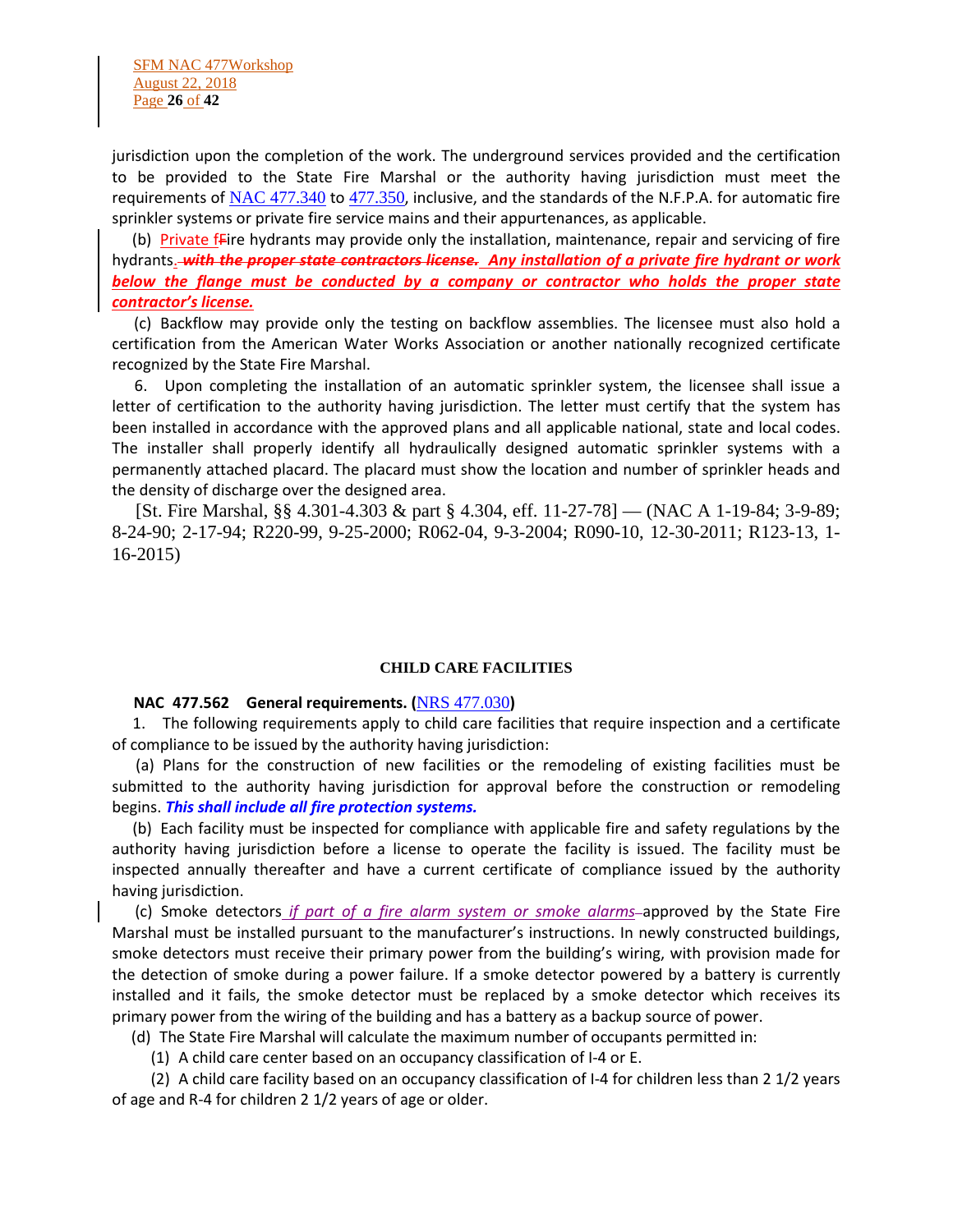(3) A child care institution based on an occupancy classification of I-4 or E.

(4) A family home based on an occupancy classification of R-3.

 (5) A group home based on an occupancy classification of I-4 for children less than 2 1/2 years of age and R-4 for children 2 1/2 years of age or older.

 (e) Smoking is prohibited in any area designated as an "E" occupancy area unless the area has specifically been designated as a smoking area by the authority having jurisdiction. Where smoking is allowed, ashtrays must be provided.

 (f) All stairs must be free of obstacles and stored combustible materials. Handrails with turn-ins must be provided if there are two or more steps in any stairway.

 (g) Bathroom and closet doors must open from the inside without the need for a key or any special knowledge or effort and must be able to be immediately opened from the outside with the use of an appropriate device hung or placed above or near the door.

 (h) Basements in R-3 occupancies used for child care must have at least two unobstructed exits which lead directly to the outside, one of which must open directly at ground level.

 (i) Portable fire extinguishers must have a minimum rating of 2A-10BC and must be mounted pursuant to the requirements of N.F.P.A. Standard 10, *2010 2018* edition *and IFC 2018*, or the authority having jurisdiction.

 (j) Heaters, fireplaces or other similar devices in rooms used for child care must be protected from contact with children by a sturdy, noncombustible partition, wire screen or protective metal guard. No portable heating devices are allowed.

 (k) All heating equipment and hot water heaters must be enclosed in a manner which prevents children from coming into contact with them *and secured as required by current code*.

(l) Child-resistant covers must be installed on all electrical outlets accessible to children.

 (m) Wastebaskets, garbage cans and other containers used to store garbage, waste, rubbish and other combustible materials must be constructed of noncombustible materials and have a tight-fitting lid of the same material. Wastebaskets or other trash containers placed in the designated smoking areas must be constructed of noncombustible materials with a tight-fitting lid of the same material.

 (n) No more than 10 gallons of flammable liquid may be stored in any area designated as an "E" area. This flammable liquid must be stored in an approved metal container and out of the reach of children.

 (o) Rooms in which equipment is used or where flammable liquids, combustible dust or similar hazardous materials are handled must be separated from other portions of the building by a material which has a rating of at least 1-hour fire barrier and must conform to the requirements of the *International Building Code*, 2012 *2018* edition.

2. As used in this section:

(a) "Child care center" has the meaning ascribed to it in [NAC 432A.050](https://www.leg.state.nv.us/NAC/NAC-432A.html#NAC432ASec050).

- (b) "Child care facility" has the meaning ascribed to it in  $NAC$  432A.060.
- (c) "Child care institution" has the meaning ascribed to it in  $NAC$  432A.070.
- (d) "Family home" has the meaning ascribed to it in  $NAC$  432A.100.
- (e) "Group home" has the meaning ascribed to it in  $NAC$  432A.110.

 (Added to NAC by St. Fire Marshal, eff. 3-9-89; A 8-24-90; 2-17-94; R220-99, 9-25-2000; R062-04, 9-3-2004; R090-10, 12-30-2011; R123-13, 1-16-2015)

 **NAC 477.568 Automatic sprinkler system for certain child care facilities used after midnight. (**[NRS 477.030](https://www.leg.state.nv.us/NRS/NRS-477.html#NRS477Sec030)**)** Child care facilities which are used for child care between the hours of 12 a.m. and 6 a.m. and care for seven or more children must have an automatic sprinkler system installed which conforms to N.F.P.A. Standard 13, 13D or 13R, *2013 2016* editions, as applicable, and the requirements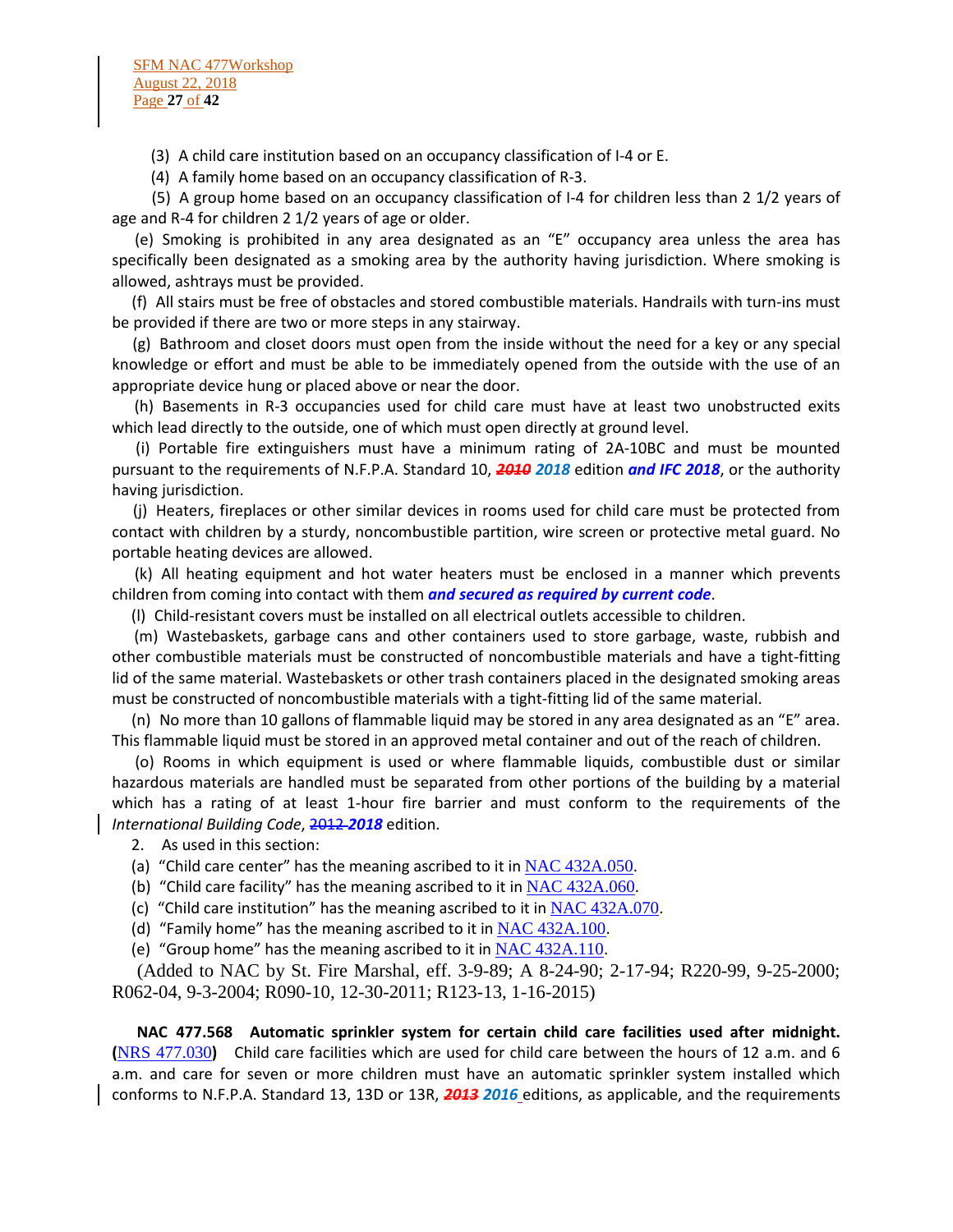SFM NAC 477Workshop August 22, 2018 Page **28** of **42**

of the *International Building Code*, *2012 2018* edition. The automatic sprinkler system must be connected to the fire alarm system so that activation of any portion of the automatic sprinkler system will activate the fire alarm system.

 (Added to NAC by St. Fire Marshal, eff. 3-9-89; A by R220-99, 9-25-2000; R062-04, 9-3- 2004; R090-10, 12-30-2011; R123-13, 1-16-2015)

#### **FIREWORKS/***FLAME EFFECTS*

#### **General Provisions**

 **NAC 477.611 Application for license; categories, classifications and fees. (**[NRS 477.030](https://www.leg.state.nv.us/NRS/NRS-477.html#NRS477Sec030)**,** [477.033](https://www.leg.state.nv.us/NRS/NRS-477.html#NRS477Sec033)**)** An applicant for a license for producing commercial displays of fireworks must:

1. Make a written application on the forms provided.

 2. Indicate on the application which category of license and classification the applicant desires to obtain and pay the appropriate inspection and issuance fee, as follows:

#### General category:

| 110<br>110<br>110<br>110<br>110<br>110 |
|----------------------------------------|
|                                        |
|                                        |
|                                        |
|                                        |
|                                        |
|                                        |
|                                        |
|                                        |
|                                        |
| no                                     |
|                                        |
|                                        |
| \$110                                  |
|                                        |
| 110                                    |
| 110                                    |
|                                        |

- 3. Furnish the State Fire Marshal Division with the required certificate of insurance.
- 4. Submit an application as follows:
- (a) If the applicant is a sole proprietorship, by the proprietor.
- (b) If the applicant is a partnership, by each partner.
- (c) If the applicant is a corporation, by an officer.
- 5. Cooperate with the State Fire Marshal in the investigation of the applicant's application.

 (Added to NAC by St. Fire Marshal, eff. 1-19-84; A 2-17-94; R207-99, 2-7-2000; R090-10, 12-30-2011; R077-15, 12-30-2015)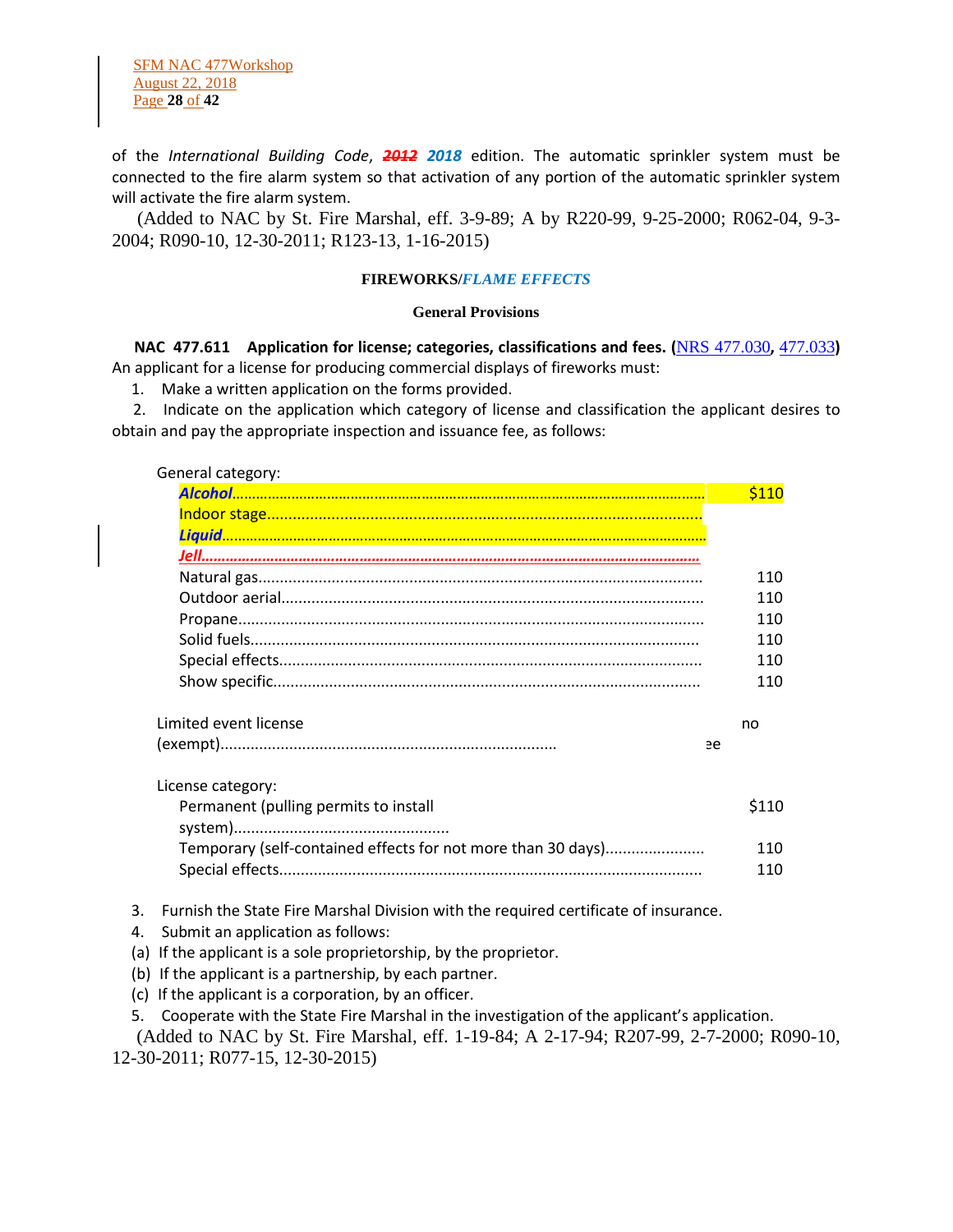**NAC 477.616 Categories of licenses; expiration and renewal; requirements for producing display. (**[NRS 477.030](https://www.leg.state.nv.us/NRS/NRS-477.html#NRS477Sec030)**,** [477.033](https://www.leg.state.nv.us/NRS/NRS-477.html#NRS477Sec033)**)**

1. Licenses will be issued to companies in one or more of the following categories:

 (a) A general license permits the licensee to produce commercial displays of fireworks*/flame effects* in one or more of the following categories:

(1) Indoor stage;

(2) Outdoor aerial;

(3) Special effects; or

(4) Show specific.

*(5) Propane*

*(6) Natural Gas*

*(7) Solid*

*(8) Alcohol*

*(9) Liquid*

# *(10) Jell*

 $\rightarrow$  A general license is valid on May 1 or the date on which it is issued, whichever is later. If a licensee does not submit the renewal application and pay the renewal fee on or before April 30 of the following year, the license expires and the licensee must apply to the State Fire Marshal for an original license. *If* 

# *a fee for a licensed firm is not paid by the time it is due, a late charge of 12 percent per month will be assessed as an administrative fee for processing. The charge will be assessed beginning at the end of the first business day after the fee is due. A licensed firm may not engage in any work authorized by this chapter or [chapter 477](https://www.leg.state.nv.us/NRS/NRS-477.html#NRS477) of NRS until the fee is paid.*

 (b) A limited event license permits a nonprofit organization to produce a specific display of fireworks or series of displays at the time or times and location specified by the license subject to local requirements for a permit. A limited license is valid for the single event or series of events which it specifies.

 (c) A nonprofit organization must obtain a limited event license (exempt) from the State Fire Marshal Division before producing a display of fireworks. The limited event license (exempt) must include a description of the event to be held which specifies the location and date of the event. The license will be issued without payment of a fee. The nonprofit organization must:

(1) Show evidence of valid insurance which covers the event or series of events;

 (2) Require that all persons who participate in producing the display or series of displays complete a written test approved by the State Fire Marshal or work under the direct supervision of a certified pyrotechnic operator; and

 (3) Obtain a certificate of registration for the person who will be responsible for the show and the safety of the participants and spectators.

 2. A license issued in one of these categories does not permit the licensee to engage in activities permitted by another, more general, category.

3. In producing a commercial display of fireworks a licensee must:

(a) Obtain any permit or permits required by local authority;

 (b) Employ only pyrotechnic operators who are registered with the State Fire Marshal to conduct the display or discharge of the fireworks; and

(c) Wear proper safety attire at all times pursuant to N.F.P.A. 1123, *2010 2018* edition.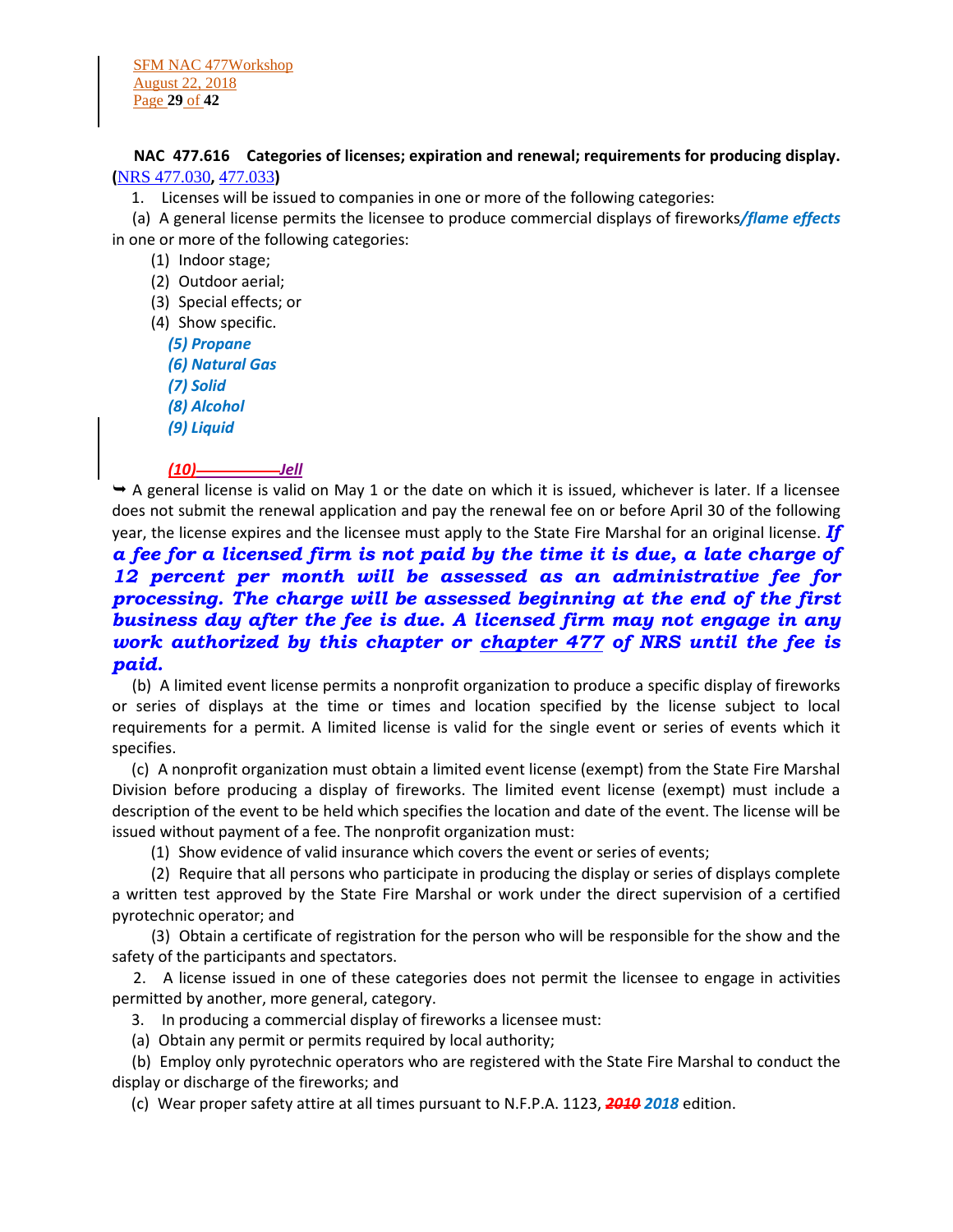SFM NAC 477Workshop August 22, 2018 Page **30** of **42**

 (Added to NAC by St. Fire Marshal, eff. 1-19-84; A 2-17-94; R207-99, 2-7-2000; R062-04, 9-3-2004; R090-10, 12-30-2011)

**NAC 477.622 Assistant pyrotechnic operators: Certificate required; qualifications; fee; authorized acts; expiration and renewal. (**[NRS 477.030](https://www.leg.state.nv.us/NRS/NRS-477.html#NRS477Sec030)**,** [477.031](https://www.leg.state.nv.us/NRS/NRS-477.html#NRS477Sec031)**)**

 1. Before a person may act as an assistant pyrotechnic operator, the person must obtain a certificate of registration as an assistant pyrotechnic operator from the State Fire Marshal. To receive a certificate of registration as an assistant pyrotechnic operator, an applicant must:

(a) Be a natural person who is at least 21 years of age;

 (b) Make an application for such a certificate of registration to the State Fire Marshal on a form provided by the State Fire Marshal;

 (c) Pass a written test based on the content of this chapter and N.F.P.A. Standard 1124, *20132018* edition, and N.F.P.A. Standard 1126, *20112018* edition;

(d) Submit to the State Fire Marshal:

 (1) Letters of endorsement from two persons who hold certificates of registration as a pyrotechnic operator issued by the State Fire Marshal; and

 (2) A letter from the company which employs the applicant stating that the applicant has worked for the company for at least 90 days or is licensed or certified as an assistant pyrotechnic operator in good standing by another state recognized by the State Fire Marshal; and

(e) Pay an initial fee of \$27.50.

 2. A person who holds a certificate of registration as an assistant pyrotechnic operator may load, build and pack any product used in pyrotechnic effects only under the direct supervision of a holder of a certificate of registration as a pyrotechnic operator.

 3. A certificate of registration is valid on May 1 or the date on which it is issued, whichever is later. If the holder of a certificate of registration does not submit the renewal application and pay the renewal fee on or before April 30 of the following year, the certificate of registration expires and the person must apply to the State Fire Marshal for an original certificate of registration.

 (Added to NAC by St. Fire Marshal by R207-99, eff. 2-7-2000; A by R090-10, 12-30-2011; R123-13, 1-16-2015)

# **NAC 477.631 Flame effects assistant: Certificate required; qualifications; fee; expiration and renewal. (**[NRS 477.030](https://www.leg.state.nv.us/NRS/NRS-477.html#NRS477Sec030)**,** [477.031](https://www.leg.state.nv.us/NRS/NRS-477.html#NRS477Sec031)**)**

 1. Before a person may act as a flame effects assistant to provide flame effects before an audience, the person must obtain a certificate of registration as a flame effects assistant from the State Fire Marshal.

2. An applicant for a certificate of registration as a flame effects assistant must:

(a) Be a natural person who is at least 21 years of age;

(b) Make an application on the form provided, including the application fee of \$27.50;

 (c) Indicate on the application which category of certificate the applicant wishes to obtain, such as natural gas, propane or solids, and include the appropriate fee for that category;

 (d) Successfully pass, with a score of at least 75 percent, a preliminary written examination which includes questions concerning basic safety from N.F.P.A. 160, *20112016* edition, and this chapter;

 (e) Include with the application letters of endorsement from two persons who hold a certificate of registration as a flame effects operator issued by the State Fire Marshal; and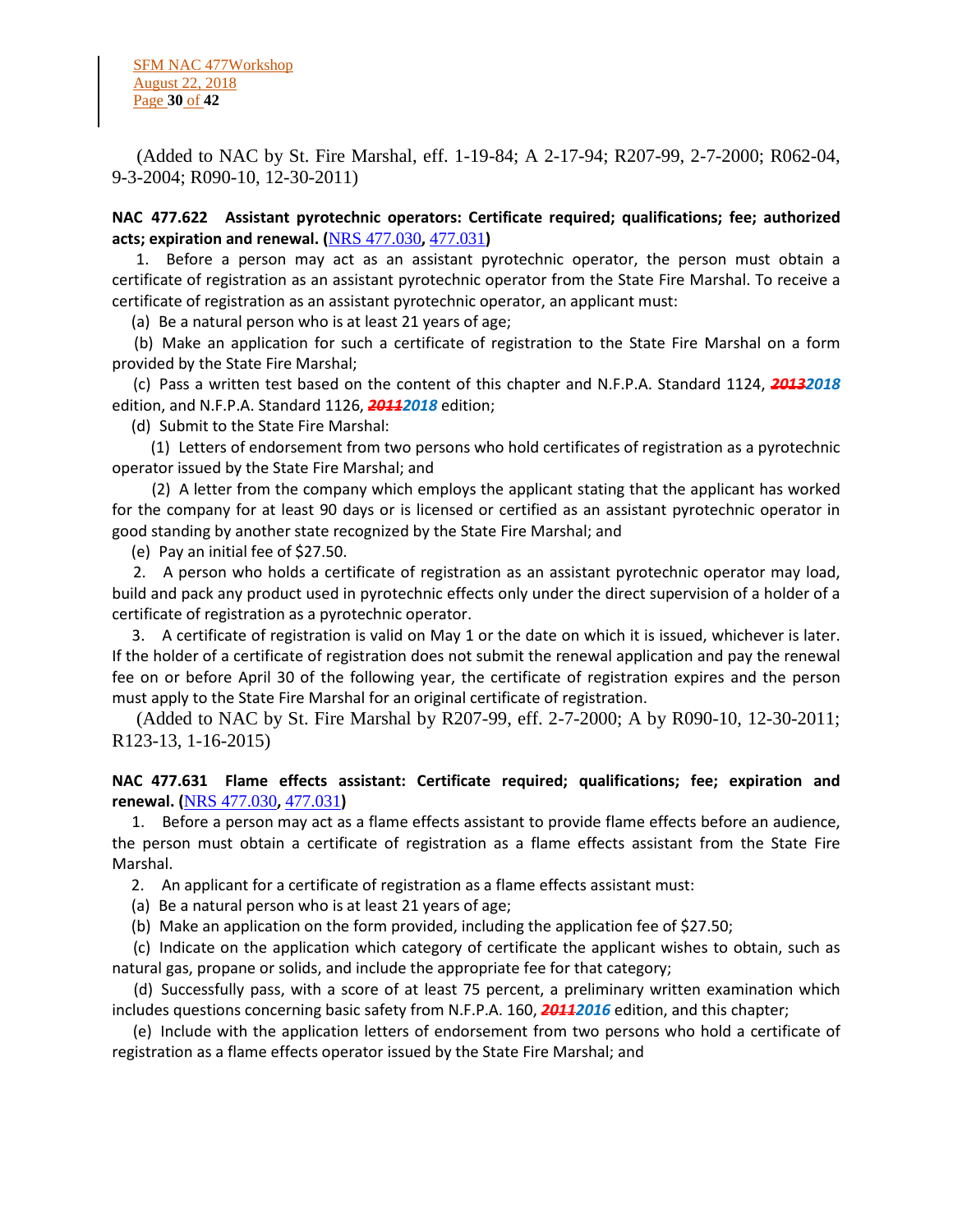(f) Include with the application a letter from the company which employs the applicant stating that the applicant has worked for the company for at least 90 days or is licensed or certified as a flame effects assistant in good standing by another state recognized by the State Fire Marshal.

 3. A certificate of registration is valid on May 1 or the date on which it is issued, whichever is later. If the holder of a certificate of registration does not submit the renewal application and pay the renewal fee on or before April 30 of the following year, the certificate of registration expires and the person must apply to the State Fire Marshal for an original certificate of registration.

 (Added to NAC by St. Fire Marshal, eff. 1-19-84; A 8-24-90; 2-17-94; R207-99, 2-7-2000; R090-10, 12-30-2011; R123-13, 1-16-2015)

**NAC 477.635 Flame effects operator or flame effects assistant: Requirements for renewal of certification. (**[NRS 477.030](https://www.leg.state.nv.us/NRS/NRS-477.html#NRS477Sec030)**,** [477.031](https://www.leg.state.nv.us/NRS/NRS-477.html#NRS477Sec031)**)** A certificate of registration as a flame effects operator or flame effects assistant must be renewed annually. An applicant for the renewal of a certificate of registration as a flame effects operator or flame effects assistant, as appropriate, must submit to the State Fire Marshal:

1. An application for the renewal of the certificate of registration and the applicable fee; and

 2. A log which indicates the number of events or performances which the applicant had during the previous 12 months, including, without limitation, events or performances located outside Nevada. To get a certificate of registration renewed, the applicant must, for each classification sought to be renewed, have logged the following number of events or performances during the previous 12 months:

| Events                |       | usingAt least two         |  |
|-----------------------|-------|---------------------------|--|
|                       |       |                           |  |
| Events                | using | natural At least two      |  |
|                       |       | <b>performances</b>       |  |
| Events                | using | solid At least one        |  |
|                       |       | <b>performance</b>        |  |
| <b>Events liquids</b> |       | At least one performance  |  |
| <b>Events alcohol</b> |       | At least two performances |  |

 (Added to NAC by St. Fire Marshal by R207-99, eff. 2-7-2000; A by R090-10, 12-30-2011; R077-15, 12-30-2015)

### **NAC 477.641 Requirements for renewal; fees. (**[NRS 477.030](https://www.leg.state.nv.us/NRS/NRS-477.html#NRS477Sec030)**,** [477.031](https://www.leg.state.nv.us/NRS/NRS-477.html#NRS477Sec031)**,** [477.033](https://www.leg.state.nv.us/NRS/NRS-477.html#NRS477Sec033)**)**

 1. A licensed firm or registrant who wishes to renew a license or certificate of registration must do so between February 1 and April 30, inclusive.

 2. Initial fees for new licenses must be paid in full unless the fees are paid in the final quarter of the licensing year. Initial fees which are paid in the final quarter will be reduced by 50 percent.

 3. If a fee for a licensed firm is not paid by the time it is due, a late charge of 12 percent per month will be assessed as an administrative fee for processing and the firm may not perform any work until the entire fee has been paid. The charge will be assessed beginning at the end of the first working day after the fee is due.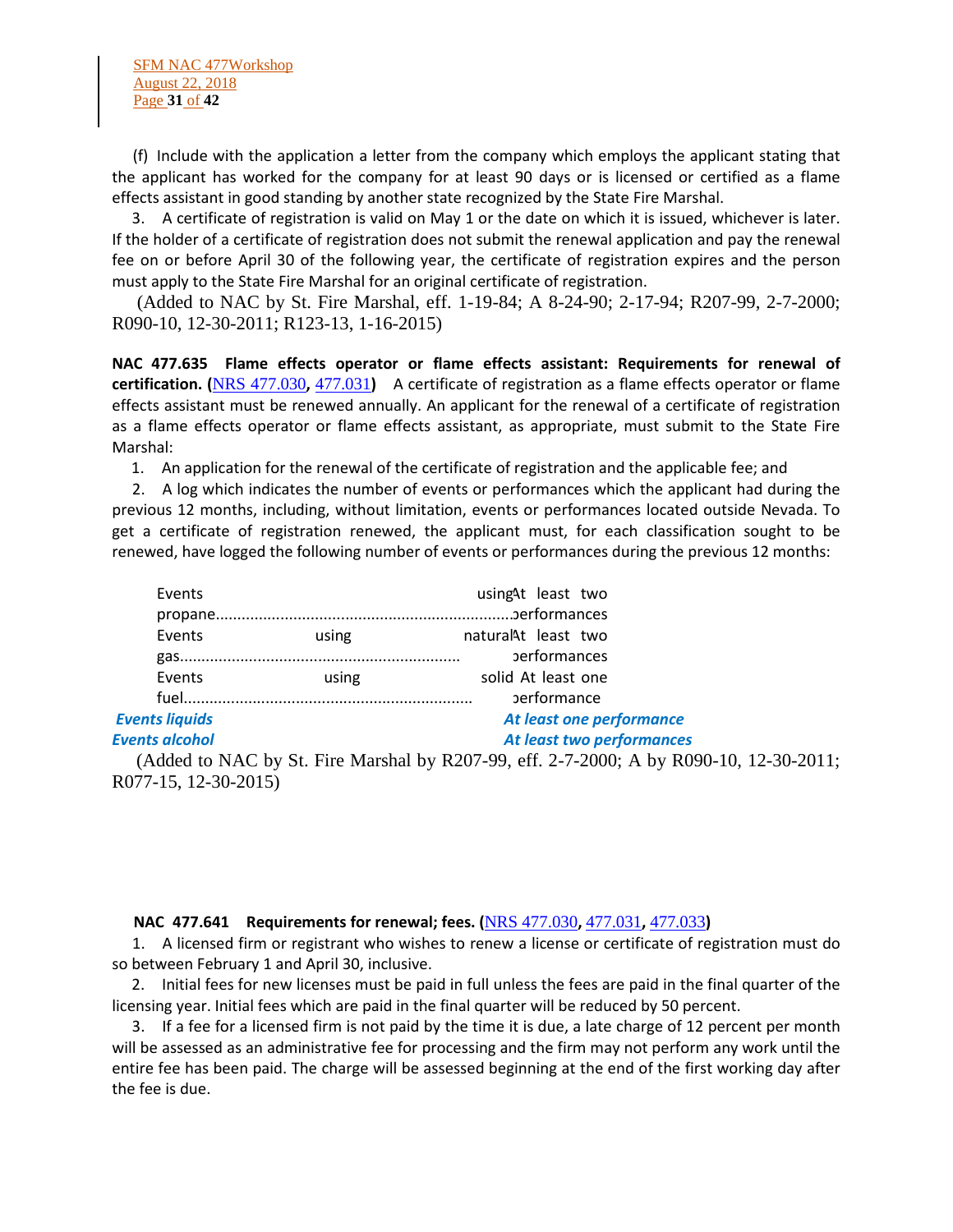4. Fees for the renewal of a certificate of registration, per license class, are as follows:

| \$27.50 |
|---------|
| 27.50   |
| 11.00   |
| 55.00   |
| 55.00   |
| 55.00   |
|         |

# *Flame effects operator, Alcohol …………………………… 55.00*

# *Flame effects operator, Liquid ………………………………… 55.00*

| 27.50 |
|-------|
| 27.50 |
| 27.50 |

# *Flame effects assistant,*

| 27.50 |  |
|-------|--|

| 55.00 |
|-------|
| 55.00 |
| 55.00 |
| 27.50 |
| 27.50 |
| 27.50 |
| 27.50 |

 5. To renew a certificate of registration, the holder of the certificate of registration must, for each classification sought to be renewed, have logged the following number of events or performances during the previous 12 months:

| Outdoor |  | t one  |
|---------|--|--------|
|         |  |        |
| Indoor  |  | t five |
|         |  |        |
|         |  |        |
|         |  |        |
| Show    |  | st 10  |
|         |  |        |

 (Added to NAC by St. Fire Marshal, eff. 1-19-84; A by R207-99, 2-7-2000; R062-04, 9-3- 2004; R090-10, 12-30-2011)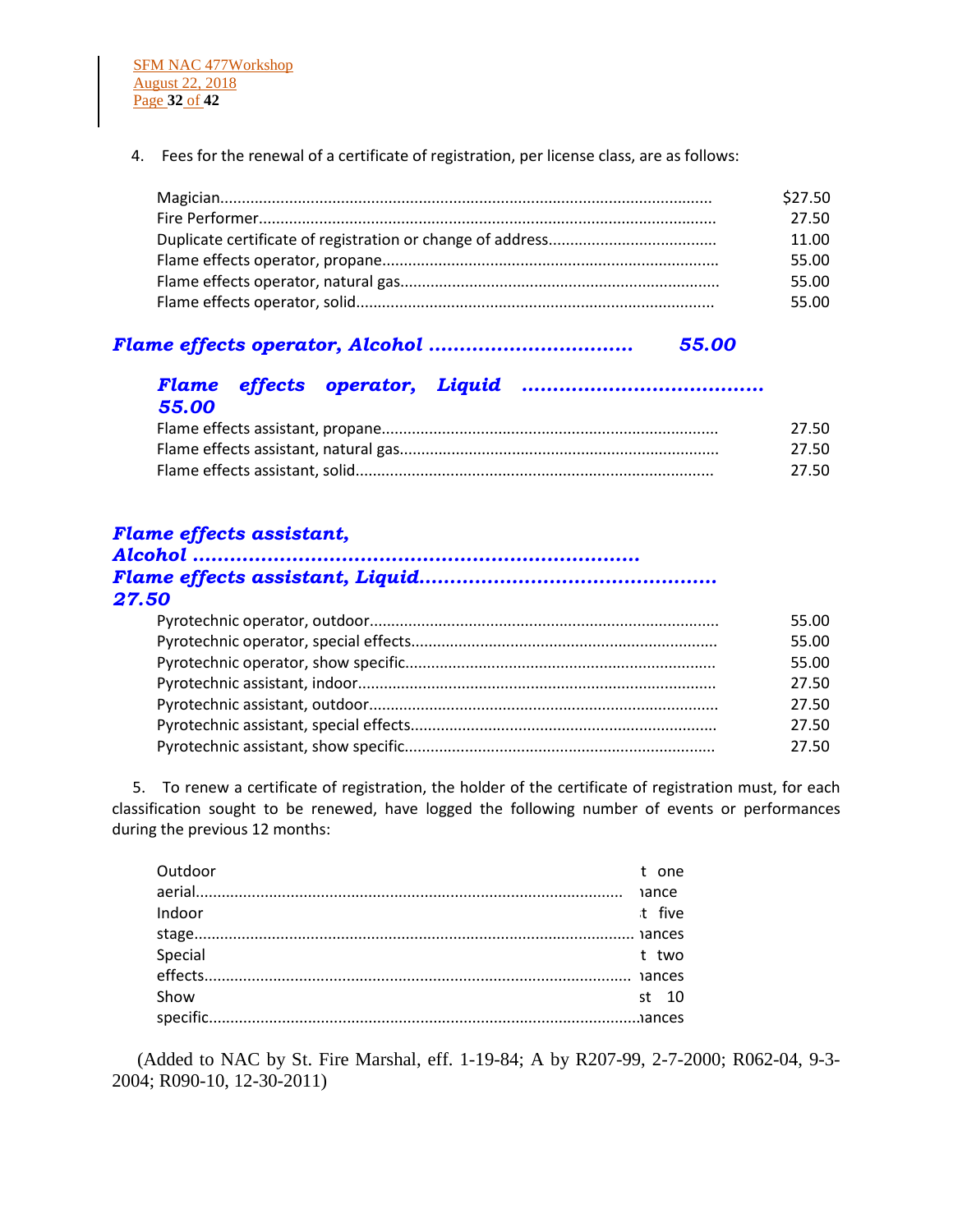# **NAC 477.646 Disciplinary action; reports of certain incidents; transfer of fireworks, special effects and pyrotechnic devices. (**[NRS 477.030](https://www.leg.state.nv.us/NRS/NRS-477.html#NRS477Sec030)**,** [477.033](https://www.leg.state.nv.us/NRS/NRS-477.html#NRS477Sec033)**)**

 1. The State Fire Marshal may suspend, revoke or refuse to renew a license for pyrotechnics or flame effects displays or a certificate of registration for flame effects operators or assistants, magicians or fire performers if the licensee or registrant has caused injuries or permitted a fire hazard at a location at which the licensee or registrant:

(a) Stores, handles or prepares fireworks, special effects or pyrotechnic devices; or

(b) Produces or conducts a commercial display of fireworks or special effects.

 2. If an injury or fire results from an incident involving a display described in subsection 1, the licensee or registrant shall immediately notify the State Fire Marshal by contacting the Department of Public Safety by telephone at (775) **687-0485** *687-0400*. The licensee or registrant shall provide the following information to the Department:

- (a) The name and telephone number of the licensee or registrant;
- (b) The location, date and time of the incident; and
- (c) A description of the incident, including, without limitation:
	- (1) The types of injuries and number of persons injured;
	- (2) Whether any person has been transported to a medical facility or has received medical care;
	- (3) Whether any fatalities have occurred and, if so, the number of fatalities; and

 (4) Whether a fire occurred and, if so, whether the fire department was contacted or responded to the incident. If a fire occurred, the licensee or registrant shall submit a written report to the State Fire Marshal Division within 5 business days after the incident providing a complete description of the incident.

 3. A person whose license or certificate has been revoked must dispose of the fireworks, special effects or pyrotechnic devices in his or her possession within 10 days after receiving written notice to do so by the State Fire Marshal. In complying with this subsection, the licensee or registrant shall transfer the fireworks, special effects or pyrotechnic devices only to a person who is licensed to produce commercial displays of fireworks or who is otherwise permitted to lawfully purchase and possess fireworks or pyrotechnic devices. Upon the transfer of the fireworks, special effects or pyrotechnic devices, the licensee or registrant shall submit a written report to the State Fire Marshal which includes the name, license number, address and telephone number of the person to whom the fireworks, special effects or pyrotechnic devices were transferred.

 (Added to NAC by St. Fire Marshal, eff. 1-19-84; A 7-16-85, eff. 8-1-85; R220-99, 9-25- 2000; R062-04, 9-3-2004; R090-10, 12-30-2011)

### **NAC 477.661 Prohibited acts; seizure and disposal of fireworks. (**[NRS 477.030](https://www.leg.state.nv.us/NRS/NRS-477.html#NRS477Sec030)**)**

- 1. No person may:
- (a) Use or discharge:

 (1) A special effect or firework unless the person is a pyrotechnic operator certified by the State Fire Marshal.

 (2) A firework of any class or type within 100 feet of stored gasoline or other flammable liquid which is listed as Class I in N.F.P.A. Standard 30, *2012 2018* edition, or any other combustible material.

 (b) Display or discharge a firework at a commercial display of fireworks in such a manner as to endanger any person.

(c) Discharge fireworks of any class in a county where the discharge of the fireworks is prohibited.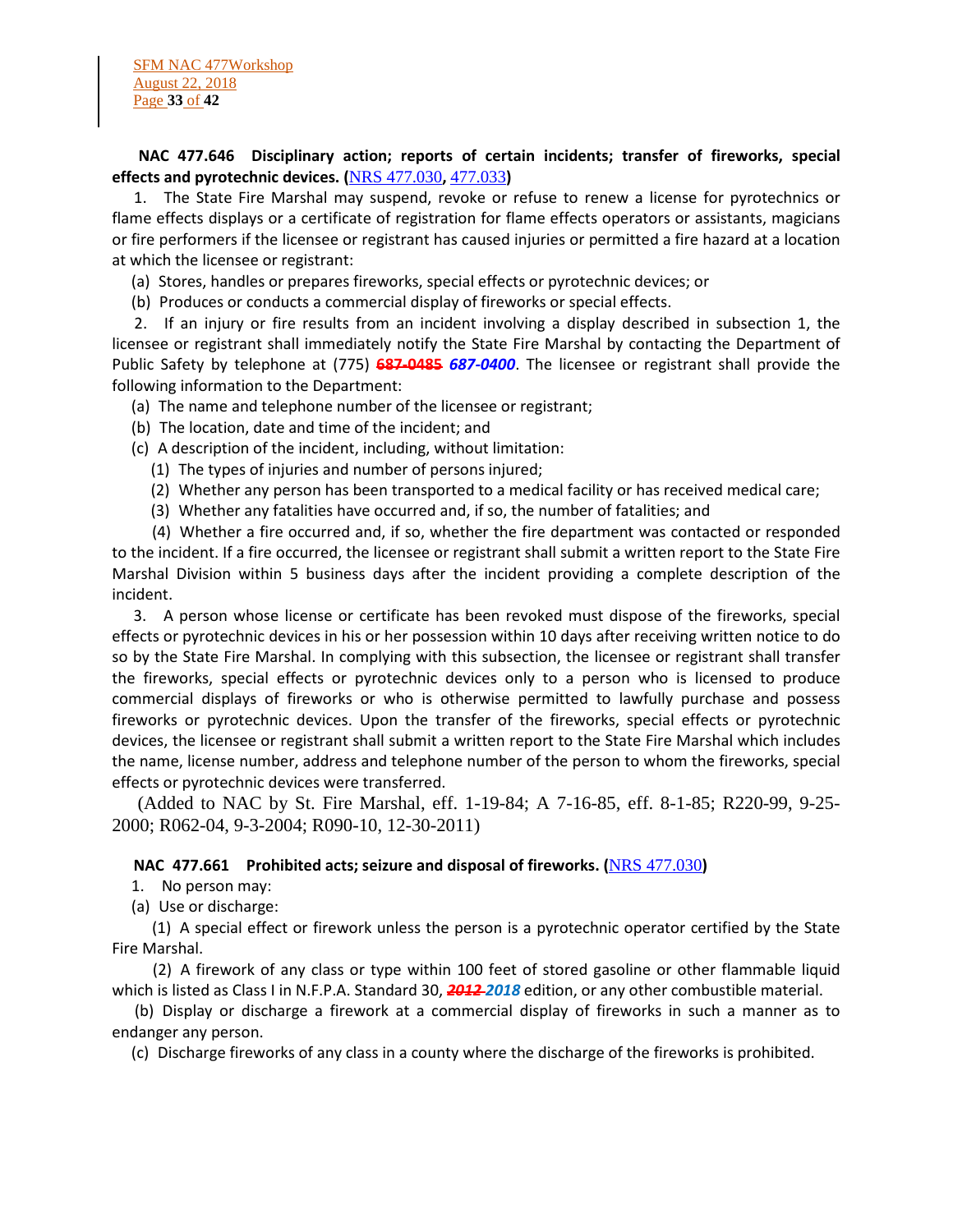2. If the authority having jurisdiction believes that fireworks which create an imminent danger to life or property will be discharged in violation of this subsection, the authority having jurisdiction may seize the fireworks without notice.

 3. The authority having jurisdiction will take and retain possession of fireworks seized in accordance with this section during any judicial or administrative proceedings involving the fireworks and will, upon conclusion of the proceedings, destroy them or return them to the person from whom they were seized as directed in such proceedings.

 4. Any person whose fireworks are adjudged in any judicial or administrative proceeding to be hazardous will be charged with the expenses incurred in the seizure, transportation, storage and disposal of those fireworks. This charge constitutes a debt and is collectible by any agency of the State or any of its political subdivisions incurring any such expense in the same manner as if it is an obligation under an express or implied contract.

 (Added to NAC by St. Fire Marshal, eff. 1-19-84; A 7-16-85, eff. 8-1-85; 3-9-89; 2-17-94; 8- 23-94; R220-99, 9-25-2000; R062-04, 9-3-2004; R090-10, 12-30-2011; R123-13, 1-16-2015)

### **NAC 477.663 General requirements. (**[NRS 477.030](https://www.leg.state.nv.us/NRS/NRS-477.html#NRS477Sec030)**,** [477.031](https://www.leg.state.nv.us/NRS/NRS-477.html#NRS477Sec031)**)**

 1. No person may maintain or permit the existence of a fire hazard at any location under the person's control where fireworks or pyrotechnic compositions are displayed, discharged or stored.

 2. A permit issued by the State Fire Marshal is required for the storage of fireworks classified as Division 1.3G, Division 1.4G or Division 1.4S by 18 U.S.C. §§ 841 et seq. and N.F.P.A. Standard 1124, 2013 edition, except for:

 (a) Fireworks classified as consumer fireworks that are stored at a retail outlet for sale as approved by the State Fire Marshal or pursuant to a permit issued by the State Fire Marshal after an inspection of the site is made;

- (b) Fireworks for public display or special effects stored at the site of firing for immediate use; and
- (c) Storage of material for special effects which weighs less than 10 pounds.
- 3. Fees for permits for storage are as follows:

|  |          |          | (a) A building for permanent or temporary |      | \$220 |
|--|----------|----------|-------------------------------------------|------|-------|
|  |          |          |                                           |      |       |
|  |          | (b) Type |                                           |      | -220  |
|  |          |          |                                           |      |       |
|  | (c) Type |          | 2. 3                                      | or o | -110  |
|  |          |          |                                           |      |       |

 4. Fireworks must be stored in compliance with the requirements of the *International Building Code*, *2012 2018* edition, and N.F.P.A. Standard 1124, *20132018* edition. Material for special effects which weighs less than 750 pounds may be stored in a single-story structure which is fully equipped with fire sprinklers and which otherwise conforms to the requirements for a Type V-A rated building as described in the *International Building Code*, *2012 2018* edition. Material for special effects which weighs 750 pounds or more must be stored in a magazine approved for that purpose.

 5. The State Fire Marshal will, as he or she determines necessary, inspect each site used for storage of fireworks to determine if the fireworks are stored properly according to their class or type.

 (Added to NAC by St. Fire Marshal, eff. 1-19-84; A 7-16-85, eff. 8-1-85; 3-9-89; 2-17-94; R207-99, 2-7-2000; R062-04, 9-3-2004; R090-10, 12-30-2011; R123-13, 1-16-2015)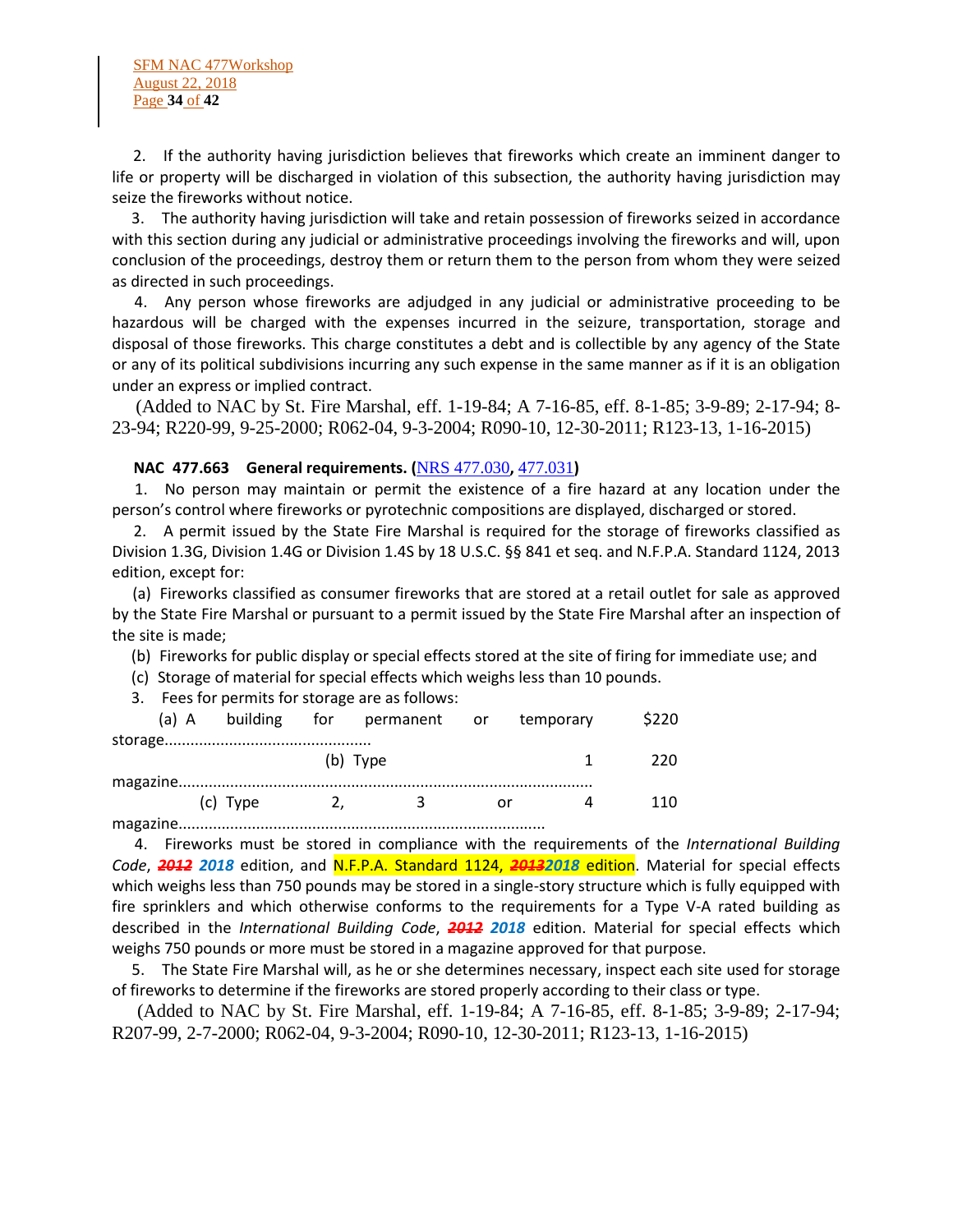#### **USE OF EXPLOSIVES IN BLASTING**

# **NAC 477.710 Certificate required; qualifications; exemptions; fees; renewal of certificate. (**[NRS](https://www.leg.state.nv.us/NRS/NRS-477.html#NRS477Sec030)  [477.030](https://www.leg.state.nv.us/NRS/NRS-477.html#NRS477Sec030)**,** [477.031](https://www.leg.state.nv.us/NRS/NRS-477.html#NRS477Sec031)**,** [477.033](https://www.leg.state.nv.us/NRS/NRS-477.html#NRS477Sec033)**)**

 1. Except as otherwise provided in subsection 3, no person may use explosives in blasting operations for commercial construction unless he or she has a certificate of registration for blasting issued by the State Fire Marshal or is under the direct supervision of a person holding such a certificate. An applicant for a certificate of registration for blasting must:

(a) Meet the criteria outlined in section 5601.4 of the *International Fire Code*, 2012 *2018* edition;

# **(b) Pass a background check;**

 (c) Pass a written examination, with a score of at least 75 percent, as determined by the State Fire Marshal;

(d) Pay the applicable fee at the time the applicant submits his or her application;

(e) Submit the following information with the application:

(1) A letter from his or her employer which:

(I) States that the applicant is employed by the employer;

 (II) States that the applicant has knowledge of blasting and the safety requirements relating to blasting; and

 (III) Requests that the State Fire Marshal issue a certificate of registration for blasting to the applicant;

(2) A current resume;

 (3) A copy of each license that is issued by another state and approved by the State Fire Marshal; and

(4) Any other information required by the State Fire Marshal; and

 (f) Possess a letter of clearance as a responsible person or possessor of explosives from the United States Bureau of Alcohol, Tobacco, Firearms and Explosives.

 2. The certificate of registration for blasting must be in the possession of the registrant while he or she is performing blasting operations. A registrant must pay the same fee as for an address change for a duplicate of a certificate that has been lost or destroyed.

 3. This section does not apply to the use of pyrotechnics governed by other provisions of this chapter or the use of explosives:

(a) By a person engaged in agriculture or ranching for occasional use on his or her property;

 (b) By an employee of the State, a local government or the Federal Government who uses explosives for construction in the proper performance of his or her duties; or

 (c) In flammable or combustible liquid, in fertilizer and in tools or other devices which are actuated by a propellant.

 4. A certificate of registration for blasting must be renewed annually. An applicant for renewal must pay a fee of \$55 before the certificate of registration for blasting may be renewed.

 (Added to NAC by St. Fire Marshal, 7-16-85, eff. 8-1-85; A 2-17-94; R207-99, 2-7-2000; R062-04, 9-3-2004; R090-10, 12-30-2011; R123-13, 1-16-2015)

# **NAC 477.720 Revocation or suspension of certificate. (**[NRS 477.030](https://www.leg.state.nv.us/NRS/NRS-477.html#NRS477Sec030)**)**

1. The State Fire Marshal may revoke a certificate of registration for blasting if the registrant: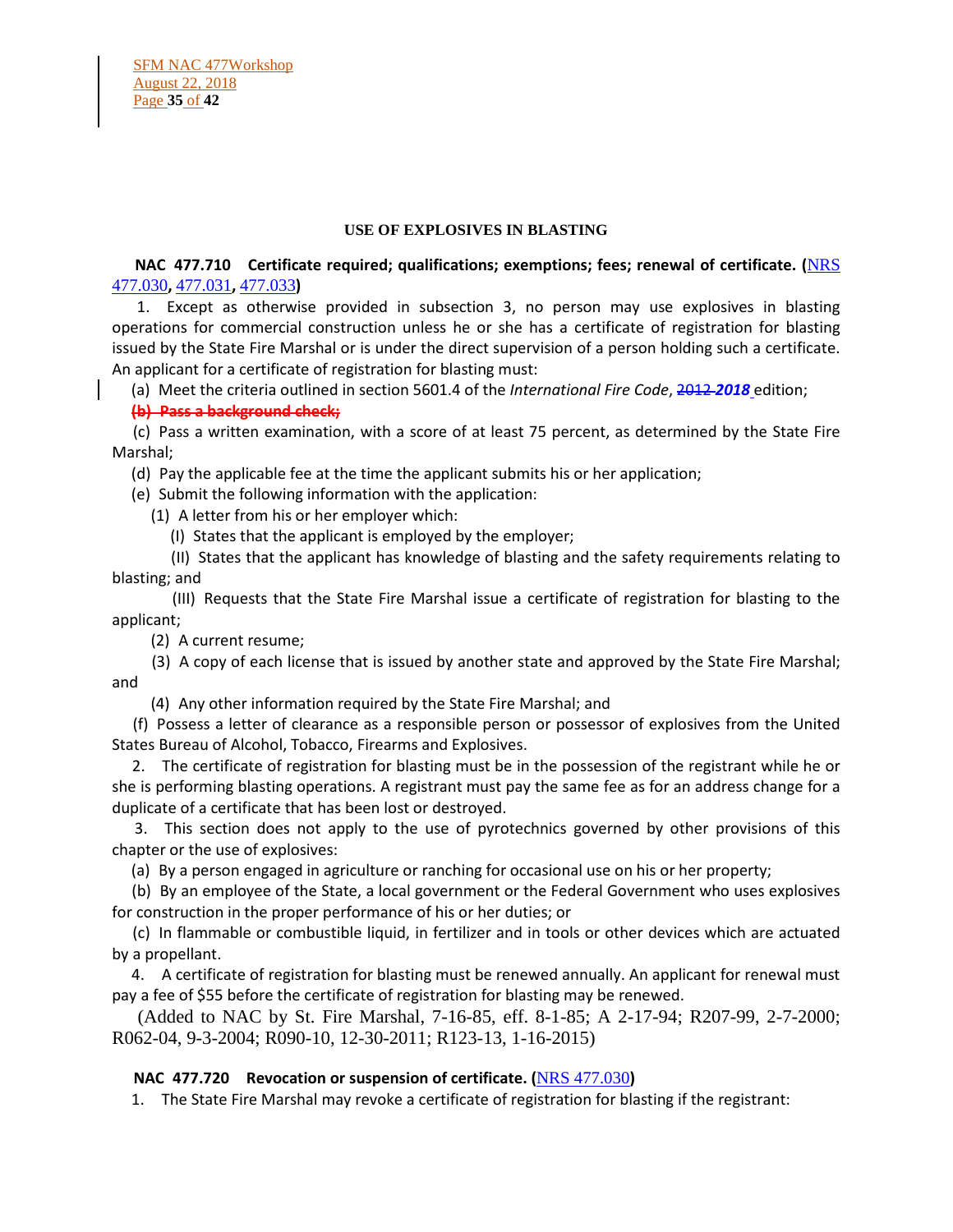(a) Knowingly fails or refuses to comply with an applicable order of the State Fire Marshal;

(b) Is convicted of a felony;

(c) Becomes a fugitive from justice;

(d) Violates any standard of safety in the use of explosives;

 (e) Suffers any physical or mental infirmity which interferes with his or her ability to handle explosive materials safely;

(f) Willfully misrepresents a material fact in order to obtain the certificate;

(g) Causes or permits a fire hazard to exist where explosives are stored or handled; or

(h) Fails to make a report as required in subsection 3 of  $NAC$  477.730.

 2. A certificate of registration for blasting may be suspended during an investigation of any complaint alleging a ground for revocation.

 3. The failure of a registrant to make a report pursuant to paragraph (h) of subsection 1 is grounds for immediate revocation of his or her certificate.

(Added to NAC by St. Fire Marshal, 7-16-85, eff. 8-1-85)

 **NAC 477.730 Duties of holder of certificate. (**[NRS 477.030](https://www.leg.state.nv.us/NRS/NRS-477.html#NRS477Sec030)**)** A holder of a certificate of registration for blasting shall:

 1. Immediately notify the State Fire Marshal upon learning of an indictment charging the registrant with a felony;

 2. Report the loss or theft of any explosive material to the local law enforcement agency; *and Nevada Threat Assessment Center at [www.NTACNV.org,](http://www.ntacnv.org/) Report Suspicious Activity, the report must include identification of the quantity, type, kind and class of the missing materials, the location of the loss or disappearance and the circumstances in which the loss or disappearance occurred;*

 3. After an incident involving explosives which created a hazard for any person or property, immediately submit a report to the State Fire Marshal explaining the incident.

(Added to NAC by St. Fire Marshal, 7-16-85, eff. 8-1-85)

### **REVIEW OF PLANS**

### **TYPE 1 EXHAUST SYSTEMS**

### **NAC 477.770 Licensing requirements for servicing and cleaning. (**[NRS 477.030](https://www.leg.state.nv.us/NRS/NRS-477.html#NRS477Sec030)**)**

 1. A license must be obtained from the State Fire Marshal to service and clean Type 1 exhaust system grease ducts. A Type 1 exhaust system grease duct has the meaning ascribed to it in the *National Fire Codes*.

2. To obtain a license to service and clean a Type 1 exhaust system grease duct, an applicant must:

(a) Submit an application;

 (b) Provide a sample tag or stick-on label to be approved by the State Fire Marshal Division pursuant to [NAC 477.790](https://www.leg.state.nv.us/NAC/NAC-477.html#NAC477Sec790); and

(c) Pay the applicable fee.

 3. To obtain a certificate of registration to service and clean a Type 1 exhaust system grease duct an applicant must:

(a) Pass an examination administered by the State Fire Marshal, with a score of at least 75 percent;

- (b) Submit an application;
- (c) Pay the applicable fee;

 (d) Submit a letter from the company which employs the applicant stating that the applicant works for the company and has knowledge of cleaning a hood and duct system; and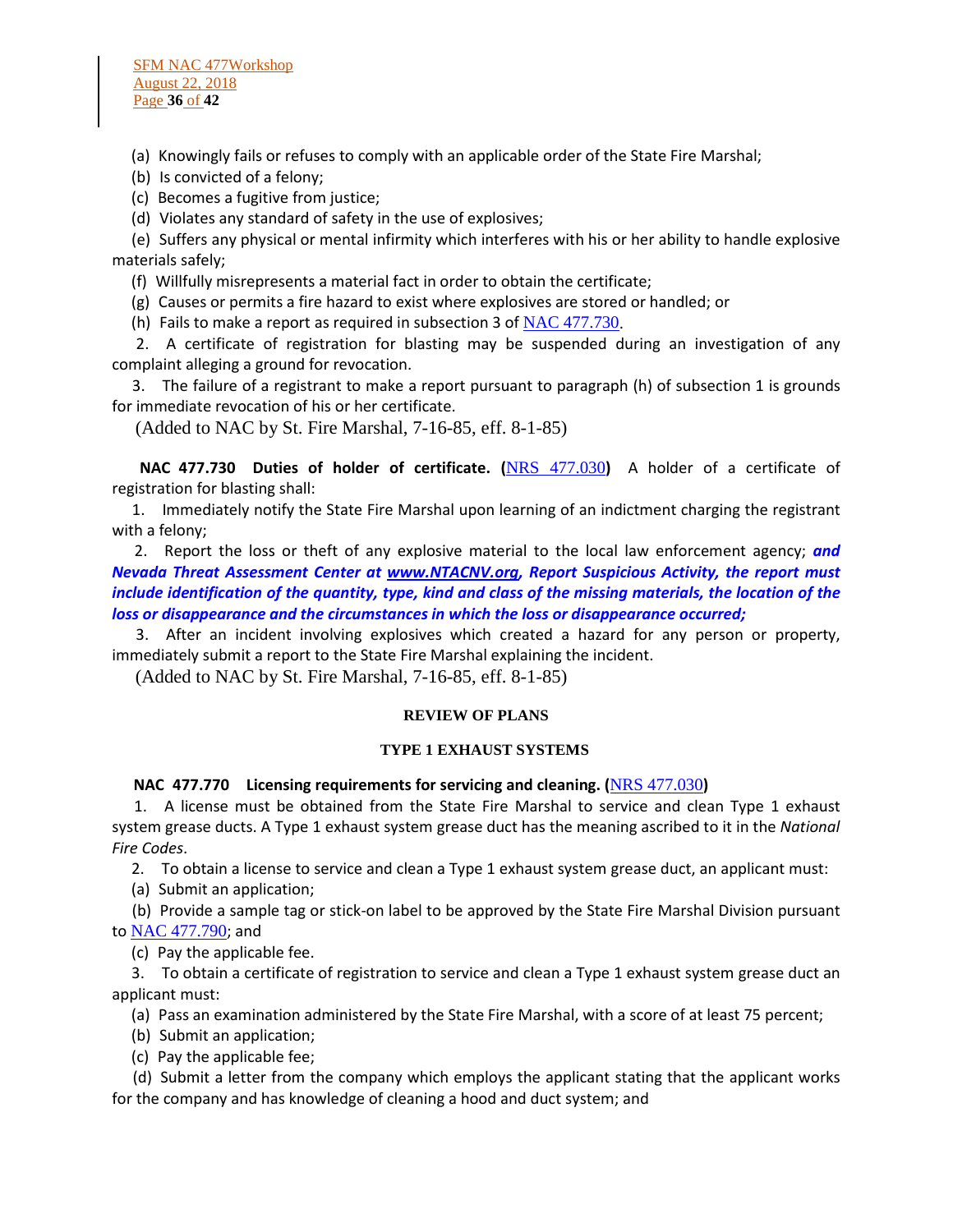SFM NAC 477Workshop August 22, 2018 Page **37** of **42**

 (e) Establish that the applicant has read and understands N.F.P.A. Standard 96, *20112017* edition, section 11.4, and the applicable provisions of this chapter, and is properly equipped to service and clean Type 1 exhaust system grease ducts.

 4. A licensed firm that has obtained a license from the State Fire Marshal to service and clean Type 1 exhaust system grease ducts must also be licensed to do business in the city or county in which it is providing this service.

 5. Employees of the licensed firm who are not certified may be allowed to assist in the servicing and cleaning of Type 1 exhaust systems if a person certified by the State Fire Marshal is on the premises and directly supervises such work at all times and the certificate of inspection and maintenance is filled out by that certified person who will accept responsibility for the work.

 (Added to NAC by St. Fire Marshal, eff. 3-9-89; A by R220-99, 9-25-2000; R062-04, 9-3- 2004; R090-10, 12-30-2011; R123-13, 1-16-2015)

# **NAC 477.780 Cleaning contracts and reports; reports of deficiencies; cleaning requirements; duties if contract expires or is not extended. (**[NRS 477.030](https://www.leg.state.nv.us/NRS/NRS-477.html#NRS477Sec030)**)**

 1. A copy of the cleaning contract and cleaning reports for a Type 1 exhaust system must be maintained at the site where the exhaust system is located and made available to the authority having jurisdiction upon request.

 2. After inspecting or cleaning a Type 1 exhaust system, a copy of a report describing any deficiencies found in the system or a notice that service was refused or was extended beyond the limitations of the contract must be sent to the authority having jurisdiction by the close of business the next business day. A report describing any deficiencies must specify all deficiencies that were not corrected during the servicing of the system, including, but not limited to:

- (a) Excessive grease;
- (b) Inaccessible areas;
- (c) Access panels which do not comply with code specifications;
- (d) Fans that are not commercial or cleanable; and
- (e) Missing filters.

 $\rightarrow$  The report must be signed by a person representing the owner of the system.

 3. When grease or other residues are present within the hood, ducts or devices for the removal of grease, the system must be cleaned in accordance with N.F.P.A. Standard 96, *20112017* edition, section 11.4.

 4. If a cleaning contract expires or if a company chooses not to extend a cleaning contract, the licensee must provide written notice to the authority having jurisdiction not later than the close of business the next business day after the contract expires or is not extended.

 (Added to NAC by St. Fire Marshal, eff. 3-9-89; A by R220-99, 9-25-2000; R062-04, 9-3- 2004; R090-10, 12-30-2011; R123-13, 1-16-2015)

### **NAC 477.790 Attachment and contents of tag or stick-on label regarding servicing. (**[NRS 477.030](https://www.leg.state.nv.us/NRS/NRS-477.html#NRS477Sec030)**)**

 1. A tag or stick-on label approved by the State Fire Marshal Division must be attached to the hood of a Type 1 exhaust system.

 2. The tag or stick-on label must be attached to the system by the last person to work on the system for any purpose. The tag or stick-on label must be punched in an approved manner to indicate the type of service performed on the system and the date. The tag or stick-on label must be signed with a legible signature by the holder of a certificate of registration who directly supervises the work, and such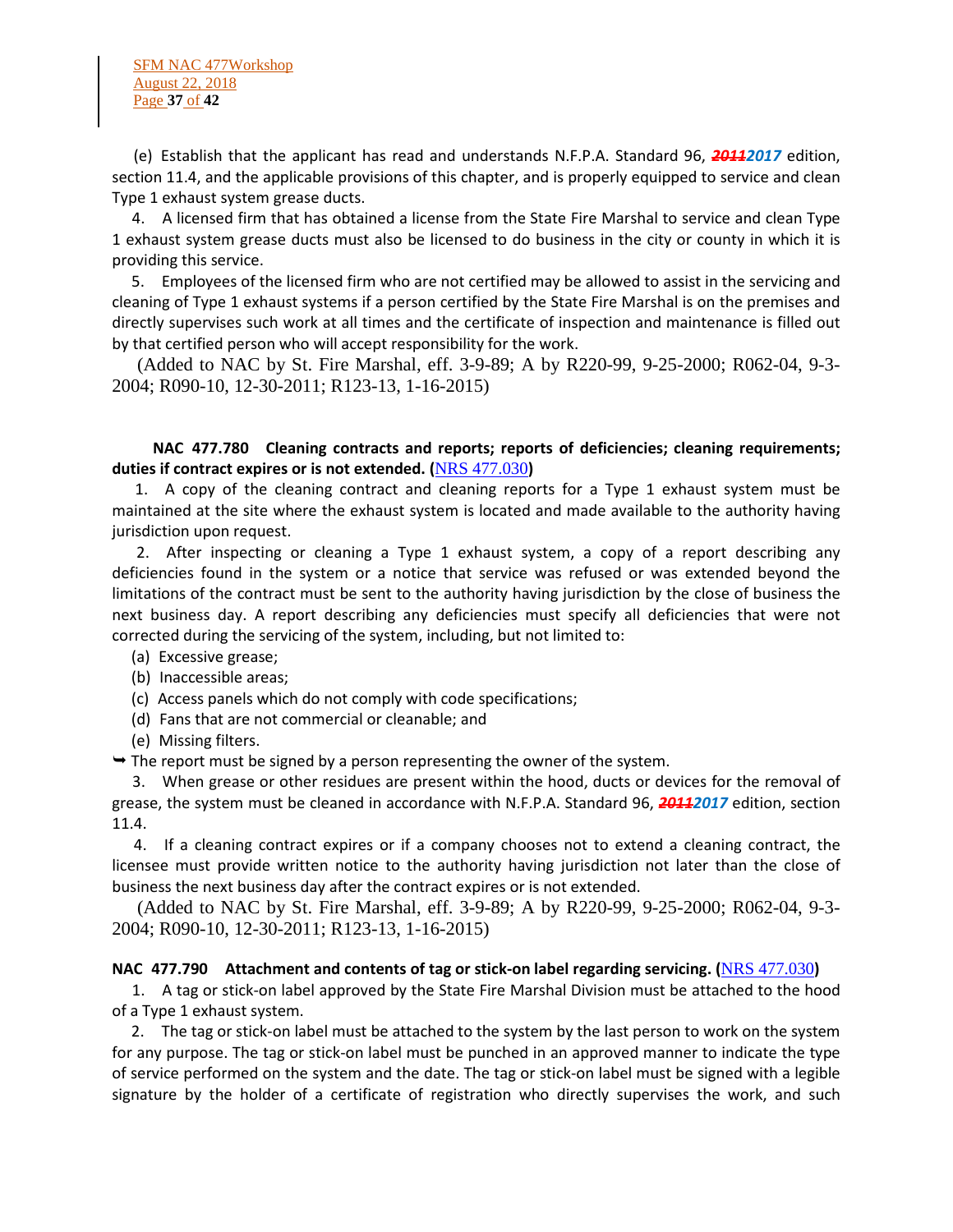information must remain permanently on the tag or stick-on label. A number stamp or date stamp must not be used on the tag or stick-on label.

 3. The tag or stick-on label must be printed by a printing company and include the following information:

- (a) A schedule of required service for the system;
- (b) The date when the system was last serviced;
- (c) The date when the next service is scheduled;
- (d) The name and certificate number of the person who last serviced the system;
- (e) The name, address and telephone number of the company; and
- (f) The number of the license issued by the State Fire Marshal.
- 4. The tag or stick-on label must be in the following form:

|                                                    |                     |                                 |                                                                    | TAG MUST BE PUNCHED NOT MARKED<br>DATE OF LAST SERVICE                                       |
|----------------------------------------------------|---------------------|---------------------------------|--------------------------------------------------------------------|----------------------------------------------------------------------------------------------|
|                                                    |                     |                                 |                                                                    |                                                                                              |
| <b>JAN</b><br>FE <sub>B</sub><br><b>MAR</b>        |                     | <b>APR</b><br>MAY<br><b>JUN</b> | OCT<br><b>JUL</b><br><b>AUG</b><br><b>NOV</b><br><b>SEP</b><br>DEC | 2818<br>2013<br>2016<br>2019<br>2014<br>2011<br>2017<br>2020<br>2012<br>2015<br>2018<br>2021 |
|                                                    |                     |                                 | 112<br>11                                                          | 14 15<br>13                                                                                  |
| 16 17                                              | 18 19               | 20 21 22                        | 23 24 25 26 27                                                     | 31<br>28 29 30                                                                               |
| Address<br>City, State ZIP<br>(Area Code) + Number |                     |                                 |                                                                    | 120 Days<br>30 Days<br>180 Days<br>60 Days<br>90 Days<br>Other                               |
|                                                    |                     |                                 |                                                                    | <b>H-License Number Here</b>                                                                 |
|                                                    | <b>Serviced By:</b> |                                 |                                                                    | CofR#:                                                                                       |

**Hood & Duct Sticker** 

(Added to NAC by St. Fire Marshal, eff. 3-9-89; A by R090-10, 12-30-2011)

#### **FIRE STANDPIPE SYSTEMS**

# **NAC 477.810 Inspections and reports; notification of deficiencies; hydrostatic tests; required tags; supervision of service required. (**[NRS 477.030](https://www.leg.state.nv.us/NRS/NRS-477.html#NRS477Sec030)**)**

 1. Fire standpipe systems must be inspected annually by a person certified by the State Fire Marshal for fire standpipe systems who works for a firm licensed by the State Fire Marshal to service fire standpipe systems. The annual inspection must conform to the requirements of N.F.P.A. 25, 2011 edition.

 2. A copy of the annual inspection report must be maintained on-site and sent to the owner. If an inspection indicates that additional work is required on a fire standpipe system in order to have the system conform to code requirements, the licensed firm must notify the owner and the authority having jurisdiction in writing not later than the next business day after the day of the inspection. If the owner fails to correct the deficiency within 30 calendar days after receiving notice of the deficiency, the licensed firm must notify the owner and the authority having jurisdiction in writing not later than the next business day after the day the person conducting the inspection determines that the deficiency was not corrected as required.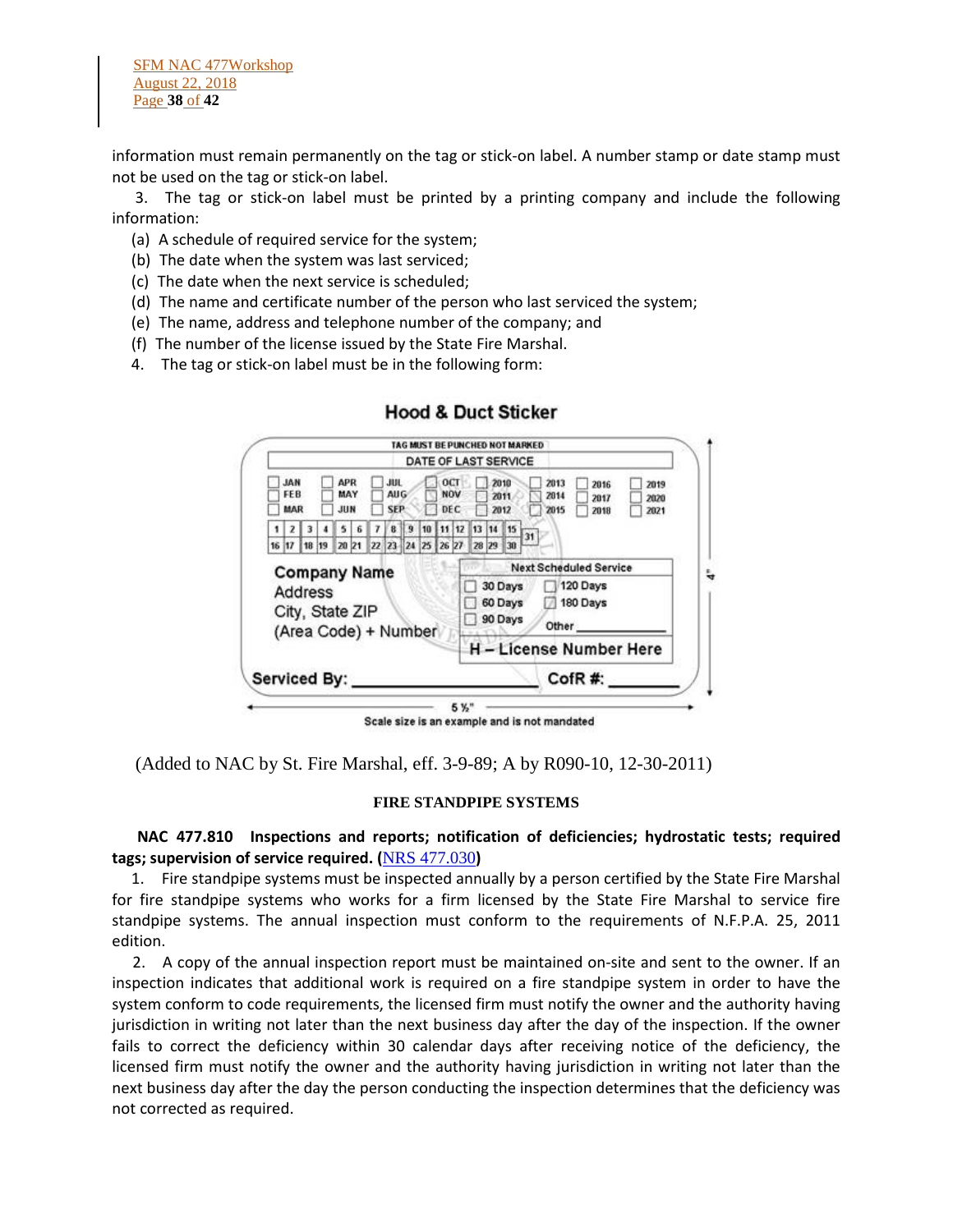3. Before hydrostatic tests may be conducted on a fire standpipe system, the installer of the fire standpipe system must notify the authority having jurisdiction in such a manner as to provide the authority having jurisdiction with sufficient time to schedule an appointment so that the authority having jurisdiction can be present when the hydrostatic tests are conducted on the fire standpipe system. Tests must be certified by the licensee as meeting code requirements and a copy of that certification must be maintained on-site. A copy of a report describing any deficiencies in the systems found during the testing must be sent to the authority having jurisdiction.

 4. The installer of a fire standpipe system shall place a metal tag on the control valve for the system which states the name of the installing company and the date of the installation.

 5. Any work done on the system must be done under the supervision of a person who has a certificate of registration for that work. At the conclusion of the service, test, inspection or installation, the person holding a certificate of registration shall sign and place an approved tag on the system control riser. The tag must be punched in an approved manner to indicate the type of service performed on the system and the date it was performed.

 (Added to NAC by St. Fire Marshal, eff. 3-9-89; A by R220-99, 9-25-2000; R062-04, 9-3- 2004; R090-10, 12-30-2011; R123-13, 1-16-2015)

# **NAC 477.810 Inspections and reports; notification of deficiencies; hydrostatic tests; required tags; supervision of service required. (**[NRS 477.030](https://www.leg.state.nv.us/NRS/NRS-477.html#NRS477Sec030)**)**

 1. Fire standpipe systems must be inspected annually by a person certified by the State Fire Marshal for fire standpipe systems who works for a firm licensed by the State Fire Marshal to service fire standpipe systems. The annual inspection must conform to the requirements of N.F.P.A. 25, *2011 2017*edition.

 2. A copy of the annual inspection report must be maintained on-site and sent to the owner. If an inspection indicates that additional work is required on a fire standpipe system in order to have the system conform to code requirements, the licensed firm must notify the owner and the authority having jurisdiction in writing not later than the next business day after the day of the inspection. If the owner fails to correct the deficiency within 30 calendar days after receiving notice of the deficiency, the licensed firm must notify the owner and the authority having jurisdiction in writing not later than the next business day after the day the person conducting the inspection determines that the deficiency was not corrected as required.

 3. Before hydrostatic tests may be conducted on a fire standpipe system, the installer of the fire standpipe system must notify the authority having jurisdiction in such a manner as to provide the authority having jurisdiction with sufficient time to schedule an appointment so that the authority having jurisdiction can be present when the hydrostatic tests are conducted on the fire standpipe system. Tests must be certified by the licensee as meeting code requirements and a copy of that certification must be maintained on-site. A copy of a report describing any deficiencies in the systems found during the testing must be sent to the authority having jurisdiction.

 4. The installer of a fire standpipe system shall place a metal tag on the control valve for the system which states the name of the installing company and the date of the installation.

 5. Any work done on the system must be done under the supervision of a person who has a certificate of registration for that work. At the conclusion of the service, test, inspection or installation, the person holding a certificate of registration shall sign and place an approved tag on the system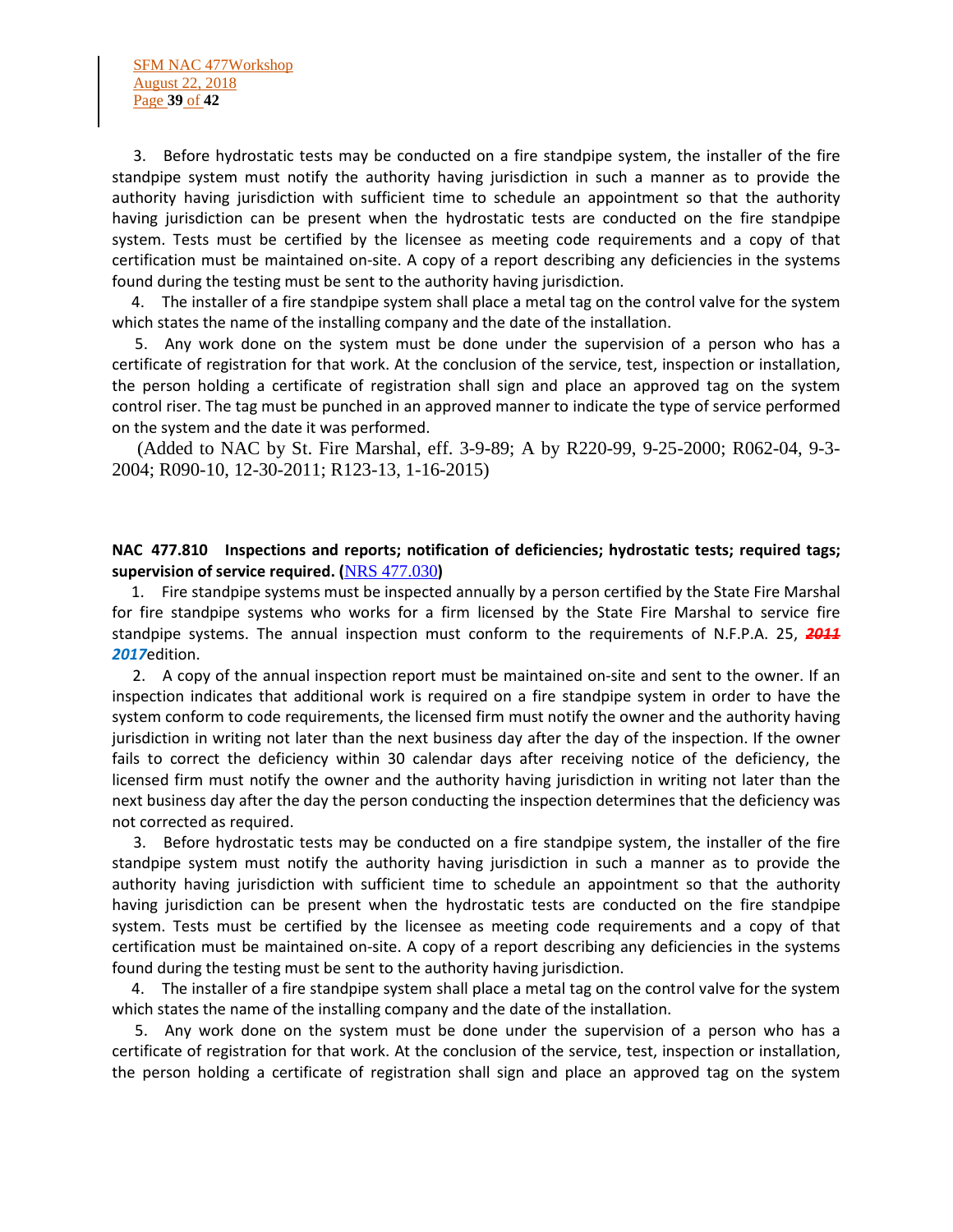control riser. The tag must be punched in an approved manner to indicate the type of service performed on the system and the date it was performed.

 (Added to NAC by St. Fire Marshal, eff. 3-9-89; A by R220-99, 9-25-2000; R062-04, 9-3- 2004; R090-10, 12-30-2011; R123-13, 1-16-2015)

### **MISCELLANEOUS REQUIREMENTS**

**NAC 477.905 National Fire Incident Reporting System: Reporting requirements. (**[NRS 477.030](https://www.leg.state.nv.us/NRS/NRS-477.html#NRS477Sec030)**)** For the purposes of the National Fire Incident Reporting System to be put into effect throughout this State as required by [NRS 477.030:](https://www.leg.state.nv.us/NRS/NRS-477.html#NRS477Sec030)

 1. All local fire jurisdictions in this State shall report to the State Fire Marshal such statistics and data required to publish a summary of fire incident information that is compatible with the National Fire Incident Reporting System. Any fire service within this State may obtain a copy of the annual report from the State Fire Marshal at no charge.

2. The State Fire Marshal will report the statistics which he or she collects pursuant to this section to the National Fire Information Council semiannually. Because the State of Nevada has been designated as an "all-incident reporting state," local fire jurisdictions shall report their statistics in a timely manner and in accordance with reporting deadlines established by the State Fire Marshal.

 3. A local fire jurisdiction that is facing technical difficulties in providing information pursuant to this section will receive assistance from the State Program Manager for the National Fire Incident Reporting System within the State Fire Marshal Division.

 4. A local fire jurisdiction may use computer-aided programs in reporting its information if the programs have been certified for such use by the National Fire Information Council.

 *5. Any jurisdiction, department, municipality, council or board in the State of Nevada that wishes to create, change or dissolve a fire department with regards to NFIRS reporting, will obtain consent from the Nevada State Fire Marshal in all instances as they are mandated to ensure continuity and integrity of the program.*

(Added to NAC by St. Fire Marshal by R220-99, eff. 9-25-2000)

 **NAC 477.910 New buildings: Constructed by or for State; owned by State; exemptions; penalty for removing or disabling smoke detector. (**[NRS 477.030](https://www.leg.state.nv.us/NRS/NRS-477.html#NRS477Sec030)**)**

 1. Every new building constructed by or for the State of Nevada must meet or exceed the minimum requirements of this chapter and the codes adopted by the State Fire Marshal.

 2. Except as otherwise provided in subsection 3, a new building owned by the State must be equipped with an automatic fire suppression system if the building is:

(a) More than 5,000 square feet in size;

(b) Used for sleeping purposes; or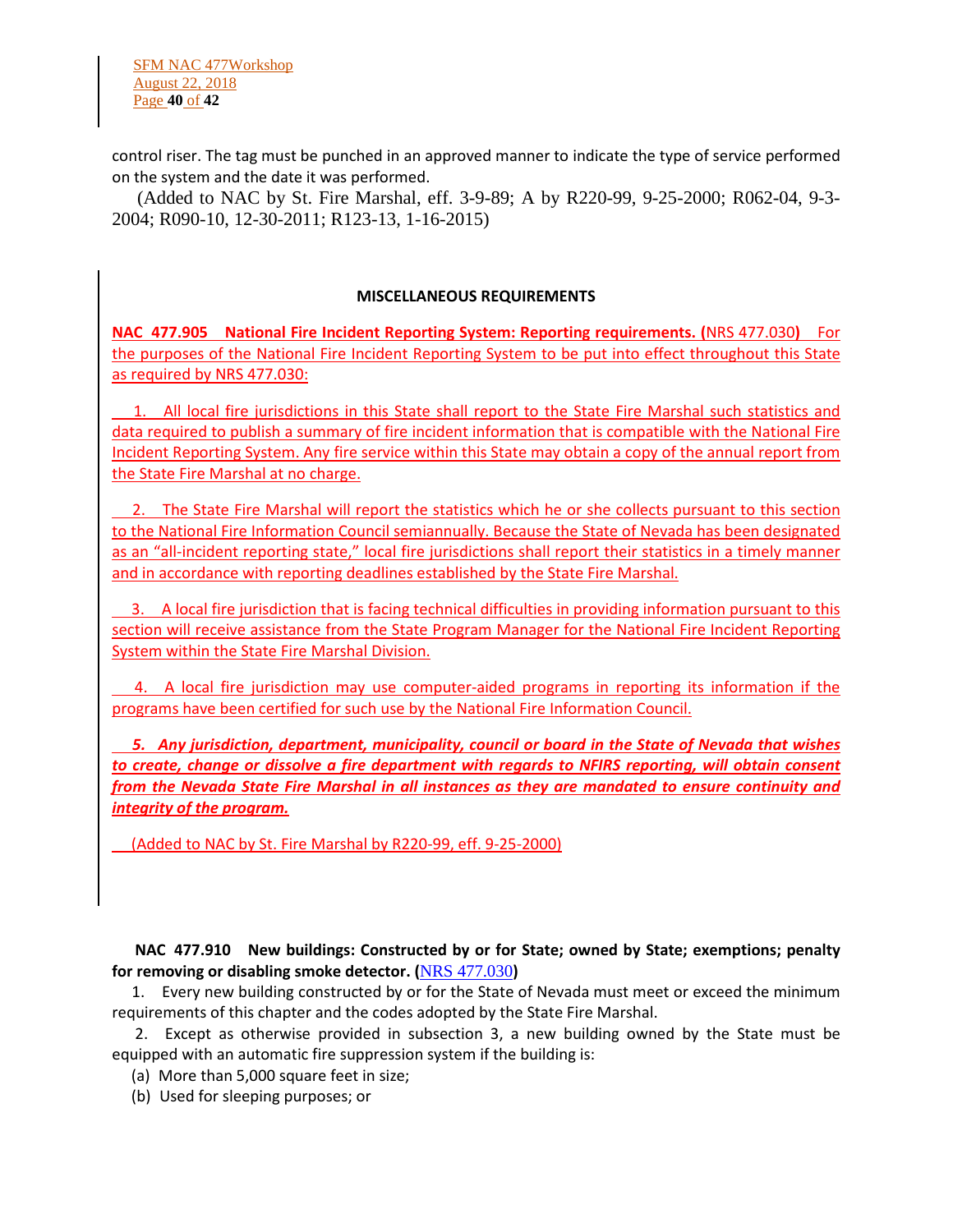SFM NAC 477Workshop August 22, 2018 Page **41** of **42**

 (c) Otherwise required to be equipped with an automatic fire suppression system pursuant to the *International Fire Code*, *2012 2018* edition.

 Rooms in such a new building which are to be used for sleeping purposes must be equipped with smoke detectors. The smoke detectors must receive their primary power from the building's wiring, with provision made for the detection of smoke during a power failure.

3. The provisions of subsection 2 do not apply to:

 (a) A noncombustible open parking garage as defined in the building and fire codes and standards adopted by reference in [NAC 477.281](https://www.leg.state.nv.us/NAC/NAC-477.html#NAC477Sec281);

(b) A detached noncombustible shade structure; or

 (c) Any structure upon which solar power panels are placed if the structure is erected over a parking lot.

 4. A person who removes or disables any smoke detector required by this section is subject to prosecution for a misdemeanor in accordance with [NRS 477.250](https://www.leg.state.nv.us/NRS/NRS-477.html#NRS477Sec250).

 (Added to NAC by St. Fire Marshal, eff. 8-24-90; A 2-17-94; R220-99, 9-25-2000; R062-04, 9-3-2004; R123-13, 1-16-2015)

# *Add: Annual Building Inspections (NRS 477.030) all buildings as listed in NRS 477.030 will be inspected a minimum on annually by the State Fire Marshal or the Agency Having Jurisdiction AHJ in the event of an existing inter-local agreement.*

 **NAC 477.917 Existing buildings and structures: Alterations, repairs, additions or changes of occupancy. (**[NRS 477.030](https://www.leg.state.nv.us/NRS/NRS-477.html#NRS477Sec030)**)**

 1. Chapter 34 of theThe *International Existing Building Code*, *2012 2018* edition, will be used to determine whether an alteration, repair, addition or change of occupancy of an existing building or structure must comply with the requirements as set forth in the current code for a new building or structure.

 2. Structures existing before November 1, 1994, must comply with the requirements set forth in section 3412.2102 of the *International Existing Building Code*, *2012 2018* edition.

 (Added to NAC by St. Fire Marshal by R062-04, eff. 9-3-2004; A by R102-08, 9-18-2008; R123-13, 1-16-2015)

**NAC 477.920 Commercial buildings in rural regions. (**[NRS 477.030](https://www.leg.state.nv.us/NRS/NRS-477.html#NRS477Sec030)**)**

 1. Unless otherwise required by state statute or regulation or local ordinance, a new commercial building that has more than 5,000 square feet of floor space must be equipped with an automatic fire suppression system if:

 (a) The community or area where the building is located is not served by a water system or utility or cannot produce the required fire flow;

 (b) The community or area is not served by an organized fire department that is capable of responding to the report of an alarm at the building within 10 minutes; or

(c) The building is not served by a fire apparatus access road.

 2. An increase in floor space area that is allowed by section 503 of the *International Building Code*, 2012 *2018* edition, must be approved by the authority having jurisdiction when a system is installed in compliance with this section.

3. As used in this section: